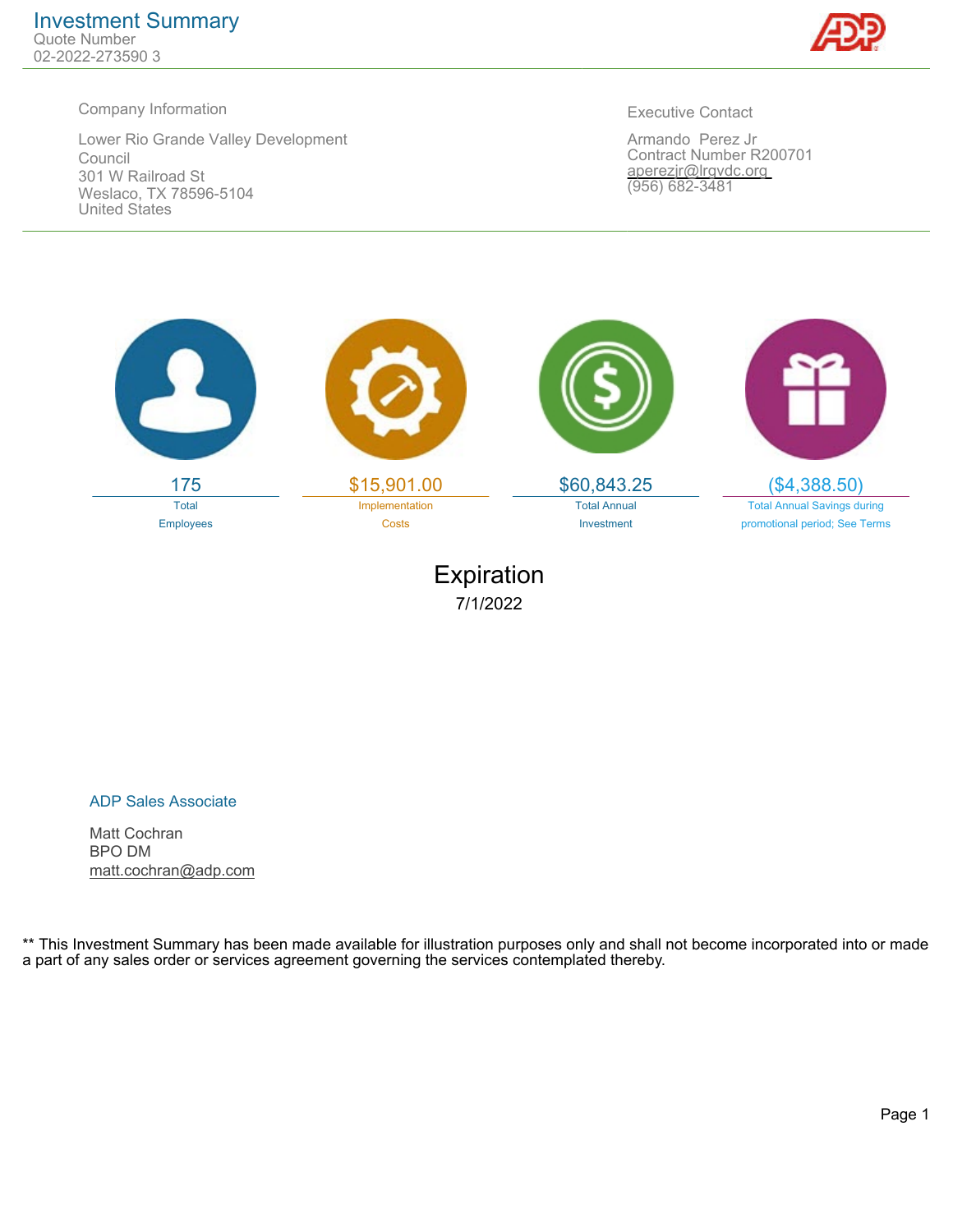

# **GLOBAL MASTER SERVICES AGREEMENT**

Effective Date:  $\qquad \qquad$ , 20

As between:

**ADP, INC.** (Referred to in this agreement as "**ADP**") One ADP Boulevard Roseland, NJ 07068

-and- **Lower Rio Grande Valley Development Council**  (Referred to in this agreement as "**Client**") 301 W Railroad St Weslaco, TX 78596-5104

ADP and Client agree that ADP shall provide Client with the following services in accordance with the terms set forth in this Global Master Services Agreement and the applicable Sales Order (as defined herein):

- ADP Payroll Services delivered via ADP Workforce Now
- ADP Compliance on Demand
- ADP DataCloud
- ADP Document Cloud
- ADP Marketplace
- ADP Time & Attendance Services
- Benefit Services delivered via ADP Workforce Now
- Employment Verification Services
- ESS & MSS Technology
- Essential ACA Services
- History Conversion Services
- Human Resources Administration Services delivered via ADP Workforce Now
- Participant Solution Center Support
- Talent Acquisition Solutions delivered via ADP Workforce Now
- Talent Management Solutions delivered via ADP Workforce Now

Signature of Authorized Representative Signature of Authorized Representative

Name - Please Print Name - Please Print Name - Please Print

**ADP, INC. Lower Rio Grande Valley Development Council** 

Title Title

Notwithstanding any Investment Summary that may precede this Global Master Services Agreement and the page numbering below, this signature page is the first page of the Global Master Services Agreement and the Investment Summary that precedes it is for illustration purposes only and shall not become part of the Global Master Services Agreement.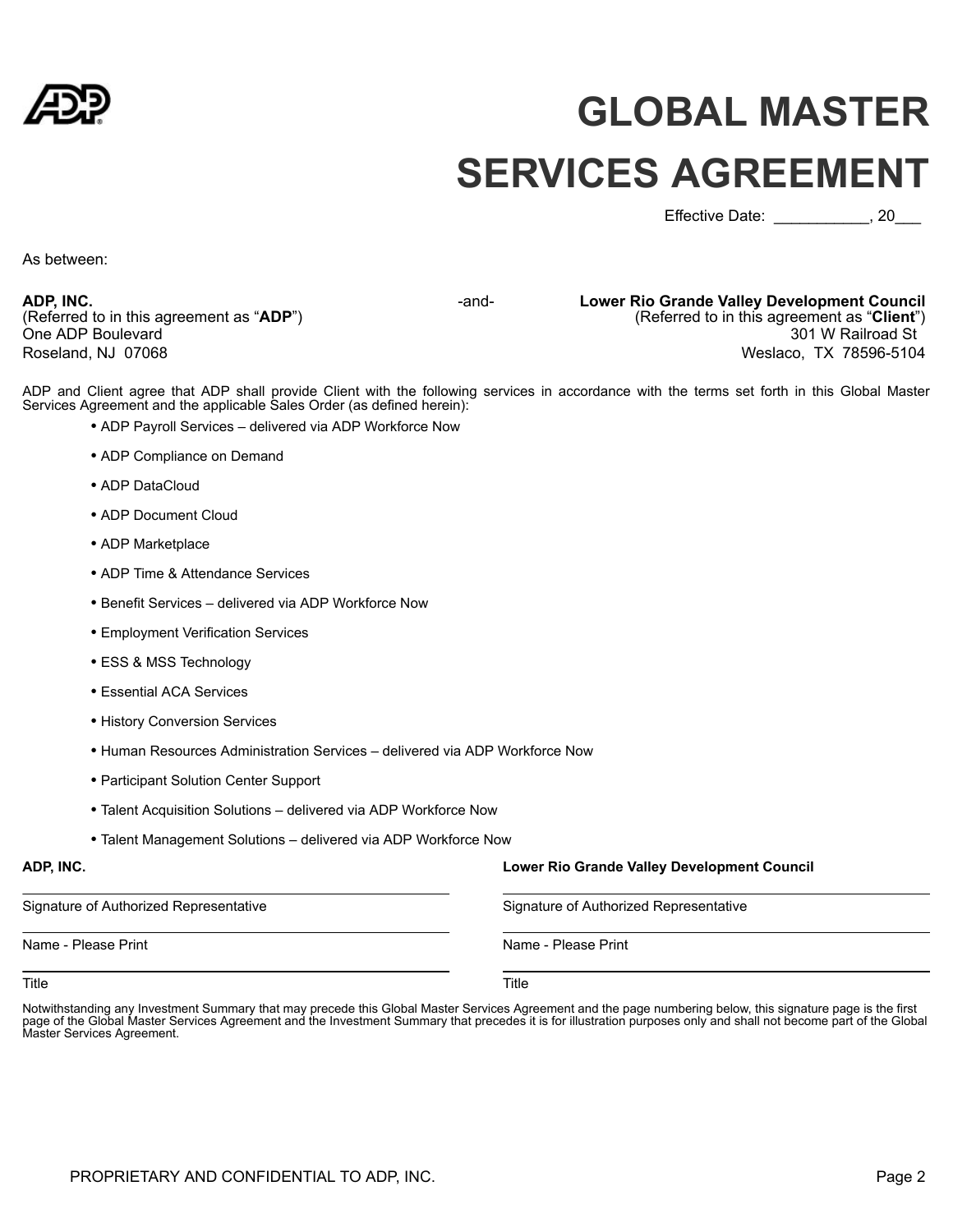#### **Appendices**

Appendix: ADP Comprehensive Services - Service Definition Appendix: History Conversion Services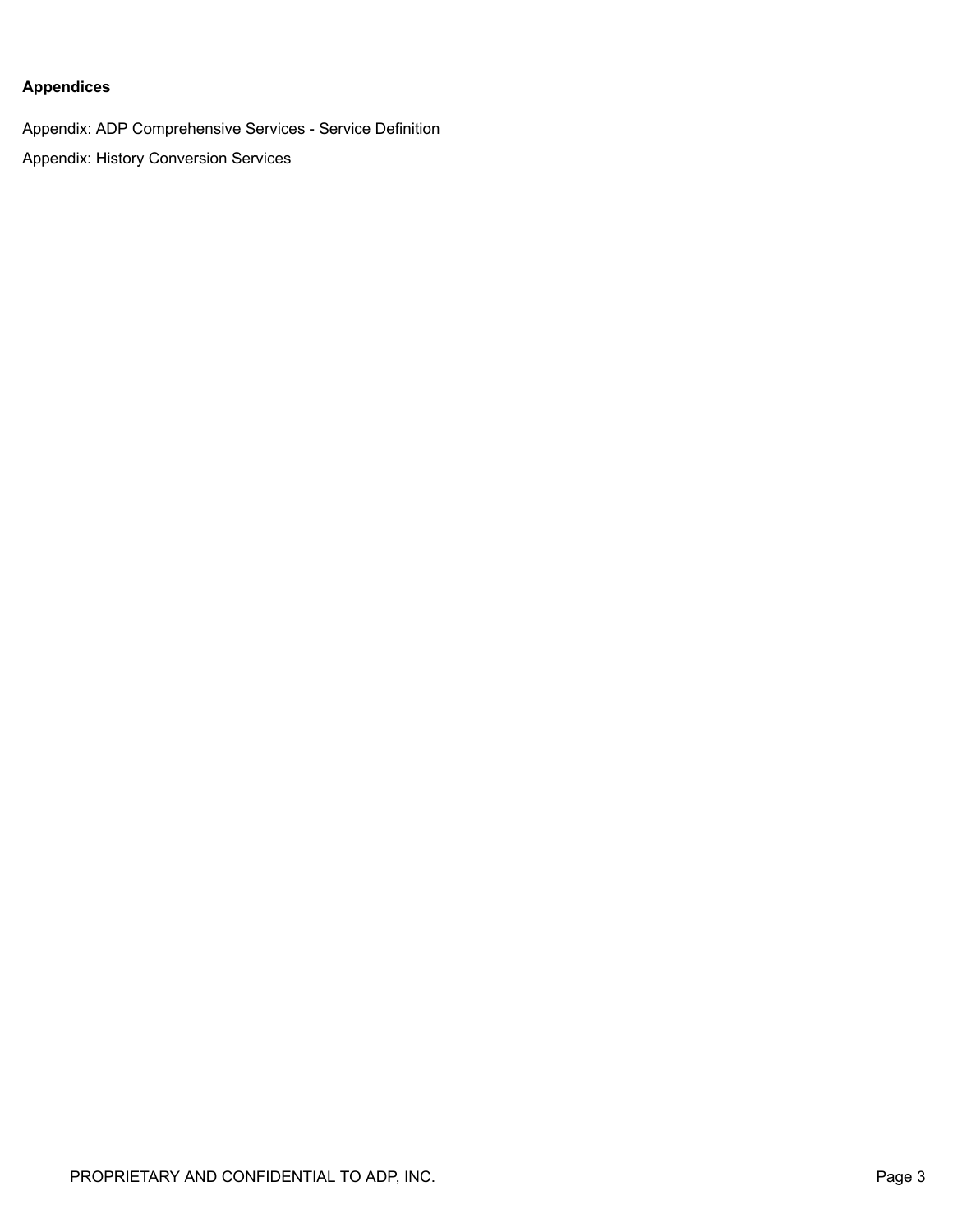#### **Global Master Terms and Conditions**

#### **1 Definitions**

- **1.1 ADP HCM Services**. Only those Services, as defined below, that have been purchased by Client (as listed on the cover page, a Sales Order or otherwise) will be applicable.
	- 1.1.1 **ADP Compliance on Demand**. A workforce management solution that provides clients with access to information and best practice guidance. ADP Compliance on Demand may include access to (1) a self-service library of hu compliance information, (2) an online community to collaborate with other clients, (3) Tier 1 human resources professionals available to support and assist clients with their workforce management administration requirements, and (4) Tier 2 compliance experts who are available for up to a total of four (4) contacts per year.
	- **1.1.2 ADP Comprehensive Services.** ADP's business process outsourcing services delivered via ADP Workforce Now technology that covers the spectrum of human capital management services, including payroll, human resources, time and attendance, recruitment, talent, learning, benefits, among other services, as further described in the Service Definitions.
	- **1.1.3 ADP Data Cloud**. Provide tools to analyze and understand data.
		- **1.1.3.1 Analytics**. Enables an employer to gain insight from data for key Human Capital Management (HCM) metrics.
	- **1.1.4 ADP Document Cloud**. Integrated solution to support maintenance and retrieval of employee-specific documents via cloudbased technology.
	- **1.1.5 ADP Marketplace.** Enable Client to build applications and/or purchase available applications via online store. Provide access to certain Client data stored in ADP systems via industry-standard Application Programming Interfaces (APIs).
	- **1.1.6 ADP Payroll Services.** Administration and processing of payroll including performing gross-to-net calculations and generating and/or transmitting of payment instructions, and also including:
		- **1.1.6.1 ADP Employment Tax Services.** Coordination of payroll-related tax and/or regulatory agency deposits, filings and reconciliations on behalf of employers.
		- **1.1.6.2 ADP Wage Garnishment Payment Services.** Garnishment payment processing and disbursement of payments to appropriate Payees as directed by Client.
		- **1.1.6.3 ADP Wage Payment Services.** Payment of wages, commissions, consulting fees, or similar compensation or work-related expenses in the employment context to employees and independent contractors via direct deposit, check or payroll debit cards, in each case only to the extent applicable.
		- **1.1.6.4 Print and Online Statement Services.** Print and distribution of payroll checks, pay statements, and/or year-end statements, as well as online posting of pay statements and/or year-end statements.
		- **1.1.6.5 State Unemployment Insurance (SUI) Management Services.** ADP becomes the unemployment insurance address of record. ADP requests the state to send unemployment insurance claims, charges, tax rates and related information to ADP and Client receives a quarterly summary of all claims.
	- **1.1.7 ADP Time & Attendance Services**. Support of time-related services, including time data collection, employee scheduling, timecard reviews and approvals, and consistent application of time-related policies.
	- **1.1.8 ADP Workforce Now.** ADP's web-based portal which provides a single point of access to ADP online solutions and employee-facing websites and resources related to payroll, HR, benefits, talent, and time and attendance.
	- **1.1.9 Benefit Services.** Technology to facilitate the administration of employee benefits, including applying eligibility rules, facilitating online enrollment and changes and calculating payroll deductions within a unified system, as well as providing data to carriers through ADP carrier connection services.
	- **1.1.10 Employment Verification Services.** Management of employment and income verification requests.
	- **1.1.11 ESS & MSS Technology.** Employee self-service (ESS) and Manager self-service (MSS) functionality provides all Client Users (practitioners, managers and employees) 24x7 online access to ADP Application Programs.
	- **1.1.12 Essential ACA Services.** A technology and software solution to assist Client in managing compliance needs related to the Affordable Care Act (ACA), including eligibility calculations and affordability determinations, preparation and electronic filing of Forms 1094-C and 1095-C, access to evidence of benefit offering information and benefit offering audit reports.
	- **1.1.13 History Conversion Services.** Conversion and loading of certain Client historical payroll or other human capital management data elements into ADP's systems or a standalone history viewer, as applicable.
	- **1.1.14 Human Resources Administration Services**. Administration of human resource functions using a unified system to process and audit employee lifecycle events, provide compliance tracking and reporting, including new hire reporting, and automate notification and approval processes via self-service/direct access, and also including:
		- **1.1.14.1 WFN EI-9 Services.** Electronic I-9 administration and onboarding services to help facilitate and manage I-9 and related employment eligibility verification processes.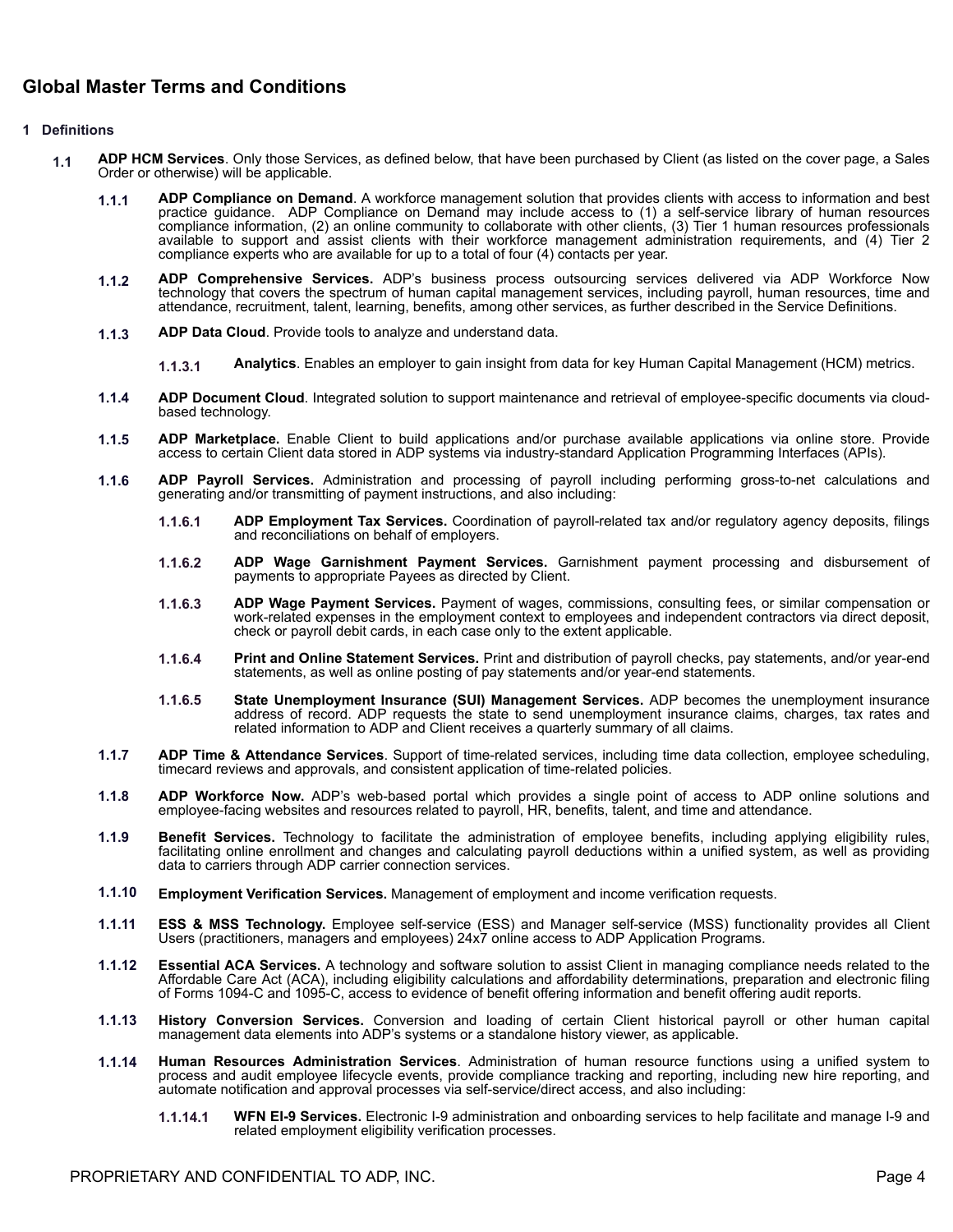- **1.1.15 Participant Service Center.** Management of inquiries related to services through ADP service center locations as part of a comprehensive offering.
- **1.1.16 Talent Acquisition Solutions**. Talent acquisition solutions made up of the following:
	- **1.1.16.1 ADP Recruiting Management Services**. Talent recruiting management technology, including talent acquisition for exempt and non-exempt workforce.
- **1.1.17 Talent Management Solutions**. Technology to facilitate the administration of talent management services, including:
	- **1.1.17.1 ADP Performance Management**. Solutions and tools to facilitate the performance management process, including goal alignment and employee engagement.

#### **1.2 General**

- **1.2.1 "ADP"** has the meaning set forth on the cover page.
- **1.2.2 "ADP Application Programs"** means the computer software programs and related Documentation, including any updates, modifications or enhancements thereto, that are either delivered or made accessible to Client through a hosted environment by ADP in connection with the Services.
- **1.2.3 "ADPCheck"** means checks printed and distributed by ADP to Payees pursuant to Client's direction.
- **1.2.4 "ADPCheck Services"** refers to ADP's payment of Client's Payees for Permitted Payments through ADPCheck.
- **1.2.5 "ADP Direct Deposit Services"** means ADP's full service direct deposit services which includes ADP's payment of Client's Payees who have elected to receive Permitted Payments by direct deposit into an account at a financial institution of such Payee's selection.
- **1.2.6 "Affiliate"** means, with respect to any entity, any other entity that controls, is controlled by or under control with such first entity. For purposes of this Agreement, "control" (or variants of it) means the ability, whether directly or indirectly, to direct the management and action of an entity by means of ownership, contract or otherwise.
- **1.2.7 "Agreement"** means this Global Master Services Agreement, consisting of the signature pages, the Global Master Terms and Conditions, all exhibits, annexes, appendices, addenda and schedules, and each Amendment, if any.
- **1.2.8 "Amendment"** means a written amendment to this Agreement modifying, supplementing or amending the terms and conditions of this Agreement.
- **1.2.9** "**API**" means application programming interface.
- **1.2.10 "Approved Country"** means each country in which, subject to the terms of this Agreement, Client is authorized to use or receive the Services. The following is the list of Approved Countries for the Services: United States.
- **1.2.11 "Biometric Data"** includes the information collected by timeclocks and software that use finger and/or hand scan technology, which potentially may include Biometric Identifiers and Biometric Information.
- **1.2.12 "Biometric Identifier"** means a retina or iris scan, fingerprint, voiceprint, or scan of hand or face geometry.
- **1.2.13 "Biometric Information"** means any information, regardless of how it is captured, converted, stored, or shared, based on an individual's biometric identifier used to identify an individual.
- **1.2.14 "Biometric Services"** means services provided by ADP to Client via the use of timeclocks and software in connection with ADP's provision of Time & Attendance Services, to the extent such timeclocks or software collect, store or use Biometric Data.
- **1.2.15 "Biometric User"** means Client's employees or independent contractors who use Biometric Services to record their attendance, hours worked or other work-related data.
- **1.2.16 "Business Day"** means any day, except a Saturday, Sunday or a day on which ADP's bank is not open for business in the applicable jurisdiction where services are provided by ADP.
- **1.2.17 "Cardholder"** means the Payees of Client who receive a Pay Card.
- **1.2.18 "Client"** has the meaning set forth on the cover page.
- **1.2.19 "Client ACA Liaison"** means the Client's designated person who shall serve as ADP's principal contact for Essential ACA Services.
- **1.2.20 "Client Content"** means all information and materials provided by Client, its agents or employees, regardless of form.
- **1.2.21 "Client Group"** means Client and Client's Affiliates listed in the Sales Order who are authorized to receive the Services.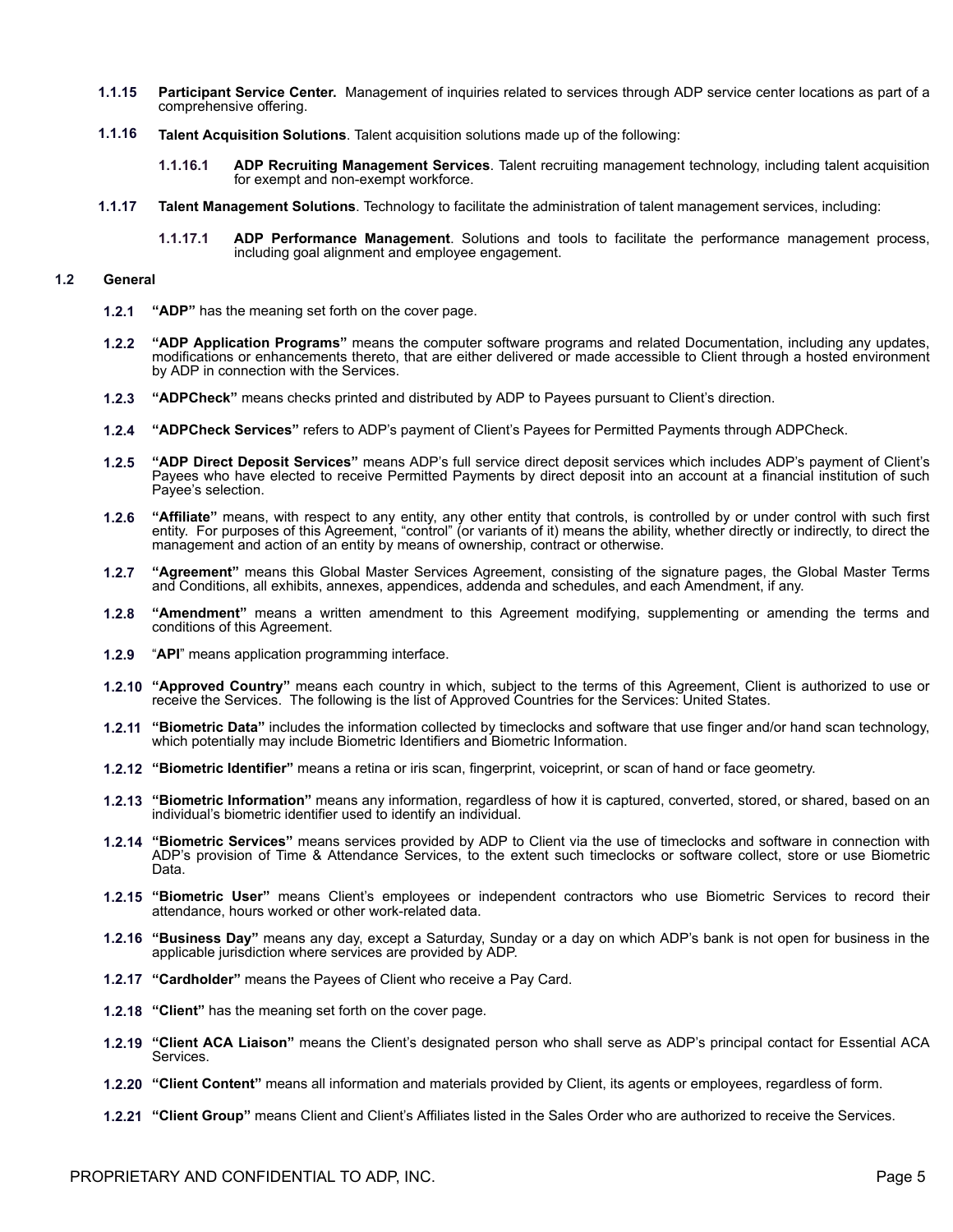- **1.2.22 "Client Infringement Event"** means (i) any change or enhancement in, or use of, the Services by Client or a third party on Client's behalf other than at the direction of, or as approved by, ADP or (ii) Client's failure to use the most current release or version of any computer software programs included in the ADP Application Programs or any corrections or enhancements provided by ADP thereto (to the extent ADP requires Client to use the most current release or version of any computer software programs, the implementation of such shall be at no charge to Client).
- **1.2.23 "Confidential Information"** means all trade secrets, processes, proprietary data and documentation and any pricing and product information, Personal Data, the terms of this Agreement, and any other information that is confidential or proprietary provided by the disclosing party to the receiving party for use in connection with the Services or this Agreement, but does not include information that (i) the receiving party already knows prior to its disclosure by the disclosing party, (ii) becomes generally available to the public, except as a result of disclosure by the receiving party in violation of this Agreement or (iii) becomes known to the receiving party on a non-confidential basis from a source other than the disclosing party.
- **1.2.24** "**Data Security Breach"** means a security breach as defined by applicable law or any incident that compromises the confidentiality, integrity, or availability of Personal Data.
- **1.2.25 "DHS"** means the U.S. Department of Homeland Security.
- **1.2.26 "Documentation"** means all manuals, tutorials and related materials that may be provided or made available to Client by ADP in connection with the Services.
- **1.2.27** "**Early Termination Fee**" has the meaning set forth in Section 12.4.
- **1.2.28 "Effective Date"** has the meaning set forth on the cover page.
- **1.2.29 "ERISA"** means Employee Retirement Income Security Act of 1974, as amended.
- **1.2.30 "E-Verify"** means the DHS's employment eligibility verification program which allows participating employers to electronically verify the employment eligibility of each newly hired employee and/or employee assigned to a covered federal contract.
- **1.2.31 "Form I-9"** means the employment eligibility verification form issued by the DHS.
- **1.2.32** "FCRA" means the Fair Credit Reporting Act, 15 U.S.C. § 1681 et seq.
- **1.2.33 "Global Master Terms and Conditions"** means the terms and conditions contained in the main body of this document following the signature pages.
- **1.2.34** "**Go-Live Date**" means the date of commencement of the first live processing of any given Service.
- **1.2.35 "I-9 Handbook"** means the current USCIS Handbook for Employers: Instructions for Completing Form I-9 (M-274).
- **1.2.36 "Implementation Services"** means the Services to be performed in order to commence ongoing Services.
- **1.2.37 "Improvements"** has the meaning set forth in Section 5.4.
- **1.2.38 "Indemnitee"** has the meaning set forth in Section 6.3.
- **1.2.39 "Indemnitor"** has the meaning set forth in Section 6.3.
- **1.2.40 "Initial Term"** means the period beginning as of the Effective Date and ending two (2) years after the date of Client's first monthly invoice for Services.
- **1.2.41 "Intellectual Property Rights"** means all rights, title and interest to or in patent, copyright, trademark, service mark, trade secret, business or trade name, know-how and rights of a similar or corresponding character.
- **1.2.42 "Internal Business Purposes"** means the usage of the Services solely by the Client Group for its own internal business purposes, without the right to provide service bureau or other data processing services, or otherwise share or distribute the Services, to any party outside the Client Group, unless expressly contemplated by this Agreement.
- **1.2.43 "NACHA"** means the National Automated Clearing House Association.
- **1.2.44** "**Notice to Furnishers**" means with respect to Employment Verification Services, the notice provided to a furnisher of information pursuant to the Obligations of Furnishers of Information provided at the following URL: [https://](https://www.consumer.ftc.gov/articles/pdf-0092-notice-to-furnishers.pdf) [www.consumer.ftc.gov/articles/pdf-0092-notice-to-furnishers.pdf](https://www.consumer.ftc.gov/articles/pdf-0092-notice-to-furnishers.pdf).
- **1.2.45 "Payee"** means any intended recipient of payments under the Payment Services and may include Client's employees, taxing authorities, governmental agencies, suppliers, benefit carriers and/or other third parties; provided that in the case of ADP Wage Payment Services, Payee shall be limited to Client's employees and independent contractors.
- **1.2.46 "Payment Services**" means Services that involve electronic or check payments being made by ADP to third parties on Client's behalf and at its direction.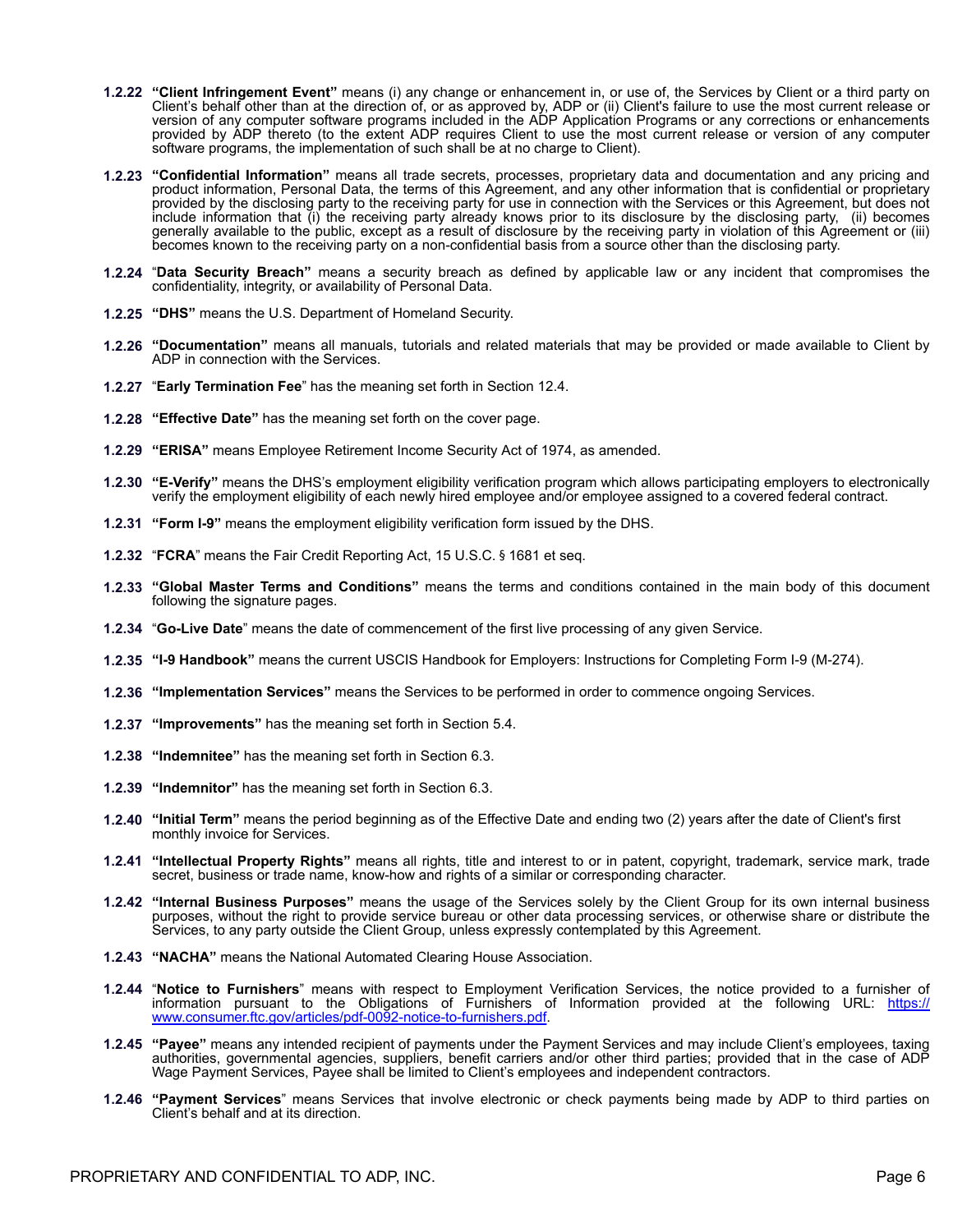- **1.2.47 "Permitted Payment"** means the legal payment of wages, commissions, consulting fees or similar compensation or workrelated expenses in the employment context.
- **1.2.48 "Personal Data"** means any information relating to an identified or identifiable natural person. An identifiable person is one who can be identified, directly or indirectly, in particular by reference to an identification number or to one or more factors specific to such person's physical, physiological, mental, economic, cultural or social identity.
- **1.2.49 "Plan"** means Client's plan, including a group health plan, as identified by Client for the applicable Services.
- **1.2.50 "Plan Administrator"** means the appropriate plan administrator as defined in Section 3(16)(A) of ERISA and Section 414(g) of the Internal Revenue Code of 1986, as amended.
- **1.2.51 "Renewal Term"** means each additional one (1) year period after the Initial Term.
- **1.2.52** "**Sales Order(s)**" means the document(s) between the parties that lists the specific Services purchased by Client Group from ADP.
- **1.2.53 "Services"** means the services listed on the cover page of this Agreement (including Implementation Services related thereto), as may be further described in the Services Definitions, and such other services as the parties may agree to be performed from time to time.
- **1.2.54 "SOC 1 Reports"** has the meaning set forth in Section 9.1.
- **1.2.55 "Term"** means the Initial Term together with each Renewal Term, if any.
- **1.2.56** "**Termination Event**" means with respect to any party, the occurrence of any of the following: (i) under the applicable bankruptcy laws or similar law regarding insolvency or relief for debtors, (A) a trustee, receiver, custodian or similar officer is appointed for a party's business or property, (B) a party seeks to liquidate, wind-up, dissolve, reorganize or otherwise obtain relief from its creditors, or (C) an involuntary proceeding is commenced against a party and the proceeding is not stayed, discharged or dismissed within thirty (30) days of its commencement, or (ii) a party's Standard and Poor's issuer credit rating falls to or below BB.
- **1.2.57 "Time & Attendance Hardware"** means timeclocks and other time collection devices provided to Client by ADP in connection with the ADP Time & Attendance Services. Hardware may be purchased or provided on a subscription basis.
- **1.2.58 "USCIS"** means U.S. Citizenship and Immigration Services.
- **1.2.59 "User"** means any single natural person who, subject to the terms of this Agreement, is authorized by Client to use, access or receive the Services.
- **1.2.60 "Verification Agent"** means ADP and its subcontractors, as authorized by the Client, to perform Employment Verification Services.
- **1.2.61 "Verification Data"** means employment and income information disclosed on the Client's behalf in connection with Employment Verification Services.
- **1.2.62 "Verifiers"** means commercial, private, non-profit and government entities and their agents that wish to obtain or verify any Client's employees or former employees Verification Data in connection with Employment Verification Services.

#### **2 Provision and Use of Services**

- **2.1 Provision of Services**. ADP, or one of its Affiliates, will provide the Services to Client Group in accordance with the terms of this Agreement. ADP will provide the Services in a good, diligent and professional manner in accordance with industry standards, utilizing personnel with a level of skill commensurate with the Services to be performed. ADP's performance of the Services (including any applicable implementation activities) is dependent upon the timely completion of Client's responsibilities and obligations under this Agreement. Without limitation of the foregoing, Client will timely provide the Client Content necessary for ADP to provide the Services.
- **2.2 Cooperation**. ADP and Client will work together to implement the Services. Client will cooperate with ADP and execute and deliver all documents, forms, or instruments necessary for ADP to implement and render the Services. Client will provide ADP with all reasonable and necessary Client Content in the format requested by ADP, and will otherwise provide all reasonable assistance required of Client in order for ADP to successfully implement the Services.
- **2.3 Use of Services**. Client will use the Services in accordance with the terms of this Agreement and solely for its own Internal Business Purposes. Client will be responsible for the use of the Services by the Client Group and the Users in accordance with the terms of this Agreement. Client is responsible for the accuracy and completeness of the Client Content provided to ADP. The Services are designed for use in the Approved Country only and Client understands that the Services have not been designed to assist Client in complying with the laws and regulations of any country other than the Approved Country. ADP makes no representation or warranty that access and use of the Services from outside the Approved Country by Client employee managers and/or other Users who are not physically located in an Approved Country comport with any local laws, regulations, or directives in any other country. Furthermore, if Client during the implementation process or as part of the ongoing Services configures the ADP Application Programs to process additional data elements beyond those data elements that are required by ADP to perform the Services, Client will remain solely responsible for such configurations, including the processing of Personal Data pursuant to applicable law.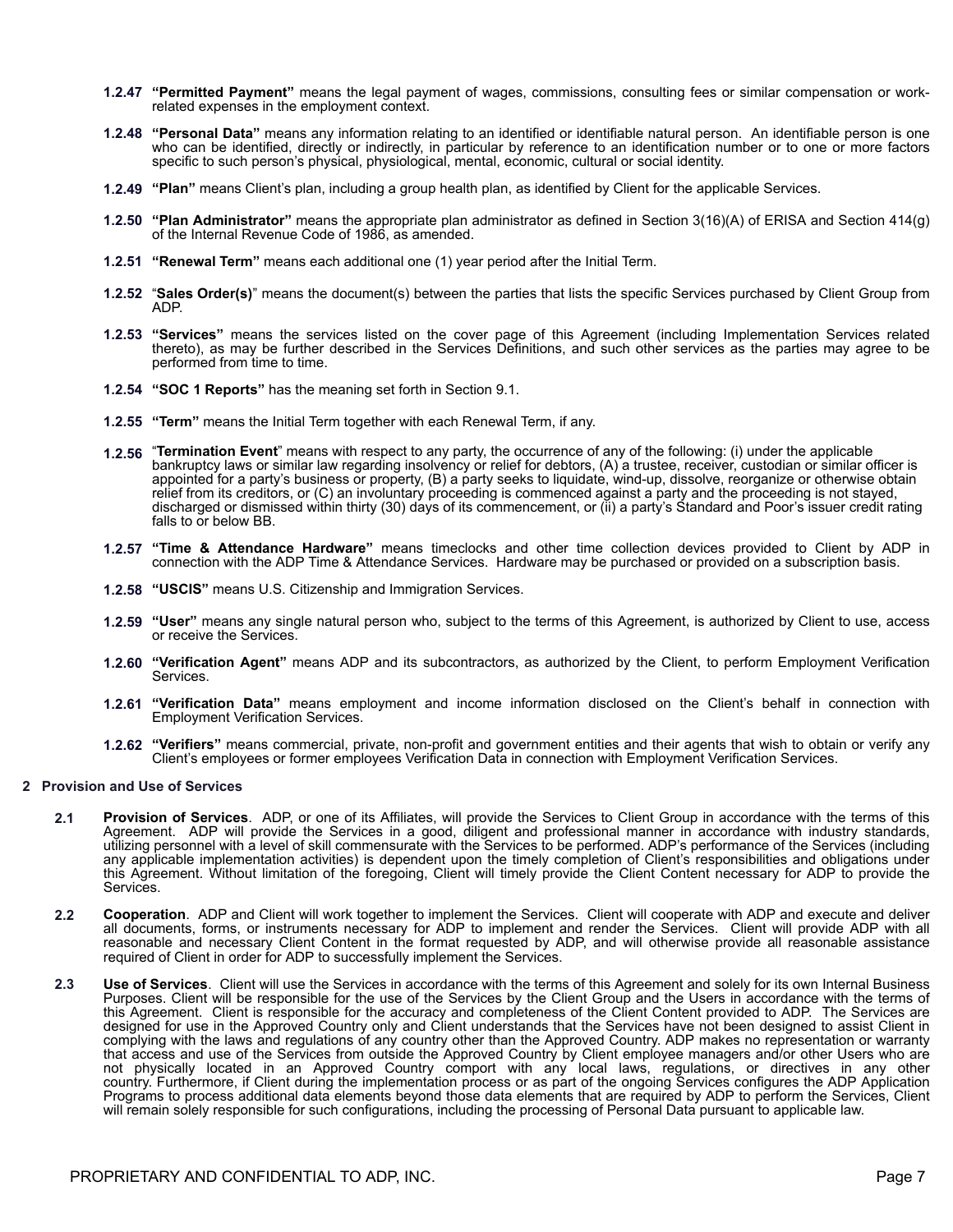- **2.4 Errors**.Client will promptly review all documents and reports produced by ADP and provided or made available to Client in connection with the Services and promptly notify ADP of any error, omission, or discrepancy with Client's records. ADP will promptly correct such error, omission or discrepancy and, if such error, omission or discrepancy was caused by ADP, then such correction will be done at no additional charge to Client.
- **2.5 Records**.Unless expressly included as a part of the Services, and without prejudice to ADP's obligation to retain the data necessary for the provision of the Services, ADP does not serve as Client's record keeper and Client will be responsible for retaining copies of all documentation received from or provided to ADP in connection with the Services to the extent required by law or Client's internal policies.
- **2.6 Third Party Services Available through or Integrated with the Services.** At times, ADP may make available to Client through the Services, or integrate the Services with, the services of a third party, either through a link, integration, or otherwise. ADP reserves the right to terminate such links, services or integrations at any time for any reason. If Client uses any third party services that are integrated with or linked to the Services which require the transmission, use, sharing, access or exchange of Client Content or any other payroll or other data or information provided to ADP or the third party by Client, Client is expressly agreeing to the transmission, use, sharing, access and exchange of such data between ADP and the third party. Client's use of any third party services will be governed by any terms Client agrees to with the third party and in the event of any conflict between the terms of this Agreement and any third party terms, the terms of this Agreement will apply to the provision of the Services by ADP to Client.

#### **3 Compliance**

- **3.1 Applicable Laws**.Each party will comply with laws and regulations that affect its business generally, including any applicable antibribery, export control and data protection laws.
- **3.2 Design of the Services**. ADP will design the Services, including the functions and processes applicable to ADP's performance of the Services, to assist the Client in complying with its legal and regulatory requirements applicable to the Services, and ADP will be responsible for the accuracy of such design. Client and not ADP will be responsible for (i) how it uses the Services to comply with its legal and regulatory requirements and (ii) the consequences of any instructions that it gives to ADP, including as part of the implementation of the Services, provided ADP follows such instructions. Services do not include any legal, financial, regulatory, benefits, accounting or tax advice.
- **3.3 Online Statements**.If Client instructs ADP to provide online pay statements, Forms W2, Forms 1099, or Forms 1095-C without physical copies thereof, Client will be exclusively responsible for determining if and to what extent Client's use of online pay statements, Forms W2, Forms 1099, or Forms 1095-C satisfies Client's obligations under applicable laws and the consequences resulting from such determinations.
- **3.4 Data Protection Laws.** During the Term of the Agreement (i) Personal Data transferred by Client or at Client's direction to ADP has been collected by Client in accordance with applicable privacy laws; and (ii) Client has the authority to provide such Personal Data to ADP under applicable privacy laws. ADP may not retain, sell (as defined by applicable privacy laws), use or disclose the Personal Data for any purpose other than as needed to perform the Services, as permitted by the Agreement, or as required by law.

#### **4 Confidentiality**

- **4.1 General**. All Confidential Information disclosed under this Agreement will remain the exclusive and confidential property of the disclosing party. The receiving party will not disclose to any third party the Confidential Information of the disclosing party and will use at least the same degree of care, discretion and diligence in protecting the Confidential Information of the disclosing party as it uses with respect to its own confidential information. The receiving party will limit access to Confidential Information to its employees and independent contractors with a need to know the Confidential Information and will instruct those employees and independent contractors to keep such information confidential. ADP may disclose Client's Confidential Information on a need to know basis to (i) ADP's subcontractors who are performing the Services, provided that ADP shall remain liable for any unauthorized disclosure of Client's Confidential Information by those subcontractors, (ii) employees of ADP's Affiliates, provided such employees are instructed to keep the information confidential as set forth in this Agreement and (iii) social security agencies, tax authorities and similar third parties, to the extent strictly necessary to perform the Services. ADP may use Client's and its employees' and other Services recipients' information in an aggregated, anonymized form, such that neither Client nor such person may be identified, and Client will have no ownership interest in such aggregated, anonymized data. Client authorizes ADP to release employee-related data, and such other data as required to perform the Services, to third party vendors of Client as designated by Client from time to time. Notwithstanding the foregoing, the receiving party may disclose Confidential Information (x) to the extent necessary to comply with any law, rule, regulation or ruling applicable to it, (y) as appropriate to respond to any summons or subpoena or in connection with any litigation and (z) to the extent necessary to enforce its rights under this Agreement.
- **4.2 Return or Destruction**. Upon the request of the disclosing party or upon the expiration or earlier termination of this Agreement, and to the extent feasible, the receiving party will return or destroy all Confidential Information of the disclosing party in the possession of the receiving party, provided that each party may maintain a copy if required to meet its legal or regulatory obligations and may maintain archival copies stored in accordance with regular computer back-up operations. To the extent that any portion of Confidential Information of a disclosing party remains in the possession of the receiving party following expiration or earlier termination of this Agreement, such Confidential Information shall remain subject to the generally applicable statutory requirements and the confidentiality protections contained in Section 4.1.

#### **5 Intellectual Property**

**5.1 Client IP Rights.** Except for the rights expressly granted to ADP in this Agreement, all rights, title and interests in and to Client Content, including all Intellectual Property Rights inherent therein and pertaining thereto, are owned exclusively by Client or its licensors. Client hereby grants to ADP for the Term a non-exclusive, worldwide, non-transferable, royalty-free license to use, edit, modify, adapt, translate, exhibit, publish, reproduce, copy and display the Client Content for the sole purpose of performing the Services; provided Client has the right to pre-approve the use by ADP of any Client trademarks or service marks.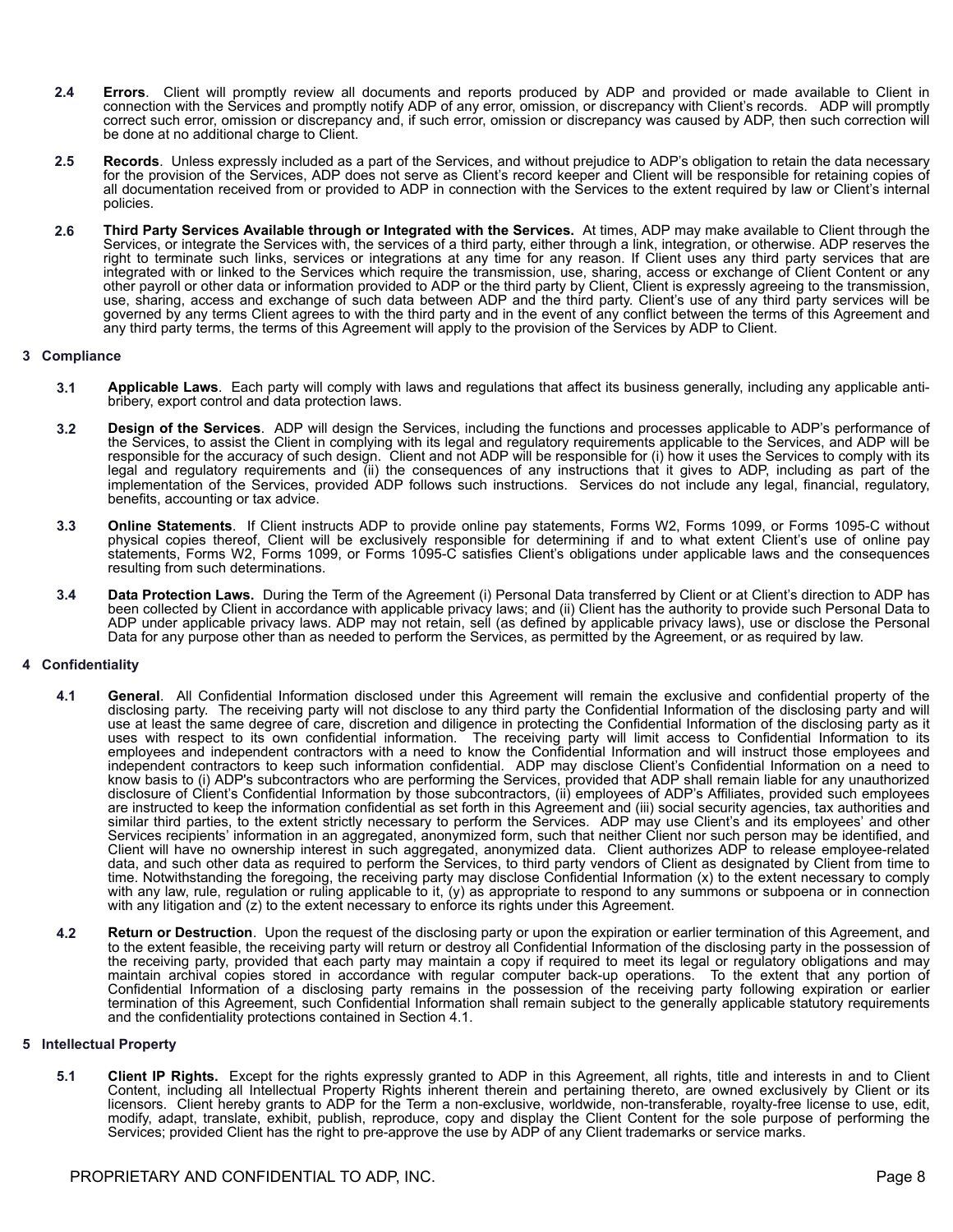- **5.2 ADP IP Rights**. Except for the rights expressly granted to Client in this Agreement, all rights, title and interest in and to the Services, including all Intellectual Property Rights inherent therein and pertaining thereto, are owned exclusively by ADP or its licensors. ADP grants to Client for the Term a personal, non-exclusive, non-transferable, royalty-free license to use and access the ADP Application Programs solely for the Internal Business Purposes in the Approved Countries and solely up to the maximum number of Users (if any) indicated in the Sales Order. The ADP Application Programs do not include any Client-specific customizations unless otherwise agreed in writing by the parties. Client will not obscure, alter or remove any copyright, trademark, service mark or proprietary rights notices on any materials provided by ADP in connection with the Services, and will not copy, recompile, disassemble, reverse engineer, or make or distribute any other form of, or any derivative work from, such ADP materials.
- **5.3 Ownership of Reports**. Client will retain ownership of the content of reports and other materials that include Client Content produced and delivered by ADP as a part of the Services, provided that ADP will be the owner of the format of such reports. To the extent any such reports or other materials incorporate any ADP proprietary information, ADP (i) retains sole ownership of such proprietary information and (ii) provides the Client a fully paid up, irrevocable, perpetual, royalty-free license to access and use same for its Internal Business Purposes without the right to create derivative works (other than derivative works to be used solely for its Internal Business Purposes) or to further distribute any of the foregoing rights outside the Client Group.
- **5.4 Improvements.** ADP will make available to Client, at no additional cost, software improvements, enhancements, or updates to any ADP Application Programs that are included in the Services (collectively "**Improvements**") if and as they are made generally available by ADP at no additional cost to ADP's other clients using the same ADP Application Programs as Client and receiving the same Services as Client. All Improvements provided under this Section 5.4 shall be considered part of the ADP Application Programs. If Client fails to implement Improvements provided or made available to Client by ADP, ADP shall be relieved of any responsibility for errors or degradation in the Services and shall have no obligation to provide support for the ADP Application Programs.

#### **6 Indemnities**

- **6.1 ADP Indemnity.** Subject to the remainder of this Section 6.1, and Sections 6.3 and 7, ADP will defend Client against any third party claims and will indemnify and hold Client harmless from any resulting damage awards or settlement amounts in any cause of action to the extent such cause of action is based on a claim alleging that the Services or ADP Application Programs, as provided by ADP and used in accordance with the terms of this Agreement, infringe upon any Intellectual Property Rights of a third party in the United States. The foregoing infringement indemnity will not apply and ADP will not be liable for any damages assessed in any cause of action to the extent resulting from a Client Infringement Event or ADP's use of Client Content as contemplated by this Agreement. If any Service is held or believed to infringe on any third-party's Intellectual Property Rights, ADP may, in its sole discretion, (i) modify the Service to be non-infringing, (ii) obtain a license to continue using such Service, or (iii) if neither (i) nor (ii) are practical, terminate this Agreement as to the infringing Service and return to Client any unearned fees prepaid by Client to ADP.
- **6.2 Client Indemnity**. Subject to Sections 6.3 and 7, Client will defend ADP against any third party claims and will indemnify and hold ADP harmless from any resulting damage awards or settlement amounts in any cause of action to the extent such cause of action is based on the occurrence of a Client Infringement Event or ADP's use of Client Content as contemplated by this Agreement.
- **6.3 Indemnity Conditions.** The indemnities set forth in this Agreement are conditioned on the following: (i) the party claiming indemnification (the **"Indemnitee"**) shall promptly notify the indemnifying party (the **"Indemnitor"**) of any matters in respect of which it seeks to be indemnified, and shall give the Indemnitor full cooperation and opportunity to control the response thereto and the defense thereof, including without limitation any settlement thereof, (ii) the Indemnitor shall have no obligation for any claim under this Agreement if the Indemnitee makes any admission, settlement or other communication regarding such claim without the prior written consent of the Indemnitor, which consent shall not be unreasonably withheld, and (iii) the Indemnitee's failure to promptly give notice to the Indemnitor shall affect the Indemnitor's obligation to indemnify the Indemnitee only to the extent the Indemnitor's rights are materially prejudiced by such failure. The Indemnitee may participate, at its own expense, in such defense and in any settlement discussions directly or through counsel of its choice.

#### **7 Limit on Liability**

- **7.1 Ordinary Cap**. Notwithstanding anything to the contrary in this Agreement and subject to the remainder of this Section 7, neither party's aggregate liability in any calendar year shall exceed an amount equal to six (6) times the average ongoing monthly Services fees paid or payable to ADP by Client during such calendar year for all Services (the "**Ordinary Cap"**).
- **7.2 Extraordinary Cap**. As an exception to Section 7.1, if damages arise from a breach of Section 4 (Confidentiality) or Section 9.3 (Data Security), the Ordinary Cap will be increased by an additional six (6) times the average ongoing monthly Services fees paid or payable to ADP by Client during such calendar year for all Services (the "**Extraordinary Cap**"). For the avoidance of doubt, in no case shall either party's aggregate liability in any calendar year under this Agreement exceed an amount equal to twelve (12) times the average monthly ongoing Services fees paid or payable to ADP by Client during such calendar year for all Services.
- **7.3 Matters not Subject to the Cap**. The foregoing limits on liability shall not apply to the following:
	- **7.3.1** Client's funding obligations in connection with the Payment Services;
	- **7.3.2** Loss or misdirection of Client funds in possession or control of ADP due to ADP's error or omission;
	- **7.3.3** In connection with the ADP Employment Tax Services, (i) interest charges imposed by an applicable tax authority on Client for the failure by ADP to pay funds to the extent and for the period that such funds were held by ADP and (ii) all tax penalties resulting from ADP's error or omission in the performance of such Service. The provisions of this Section 7.3.3 shall only apply if (x) Client permits ADP to act on Client's behalf in any communications and negotiations with the applicable taxing authority that is seeking to impose any such penalties or interest and (y) Client assists ADP as reasonably required by ADP;
	- **7.3.4** Either party's gross negligence, or willful, criminal or fraudulent misconduct;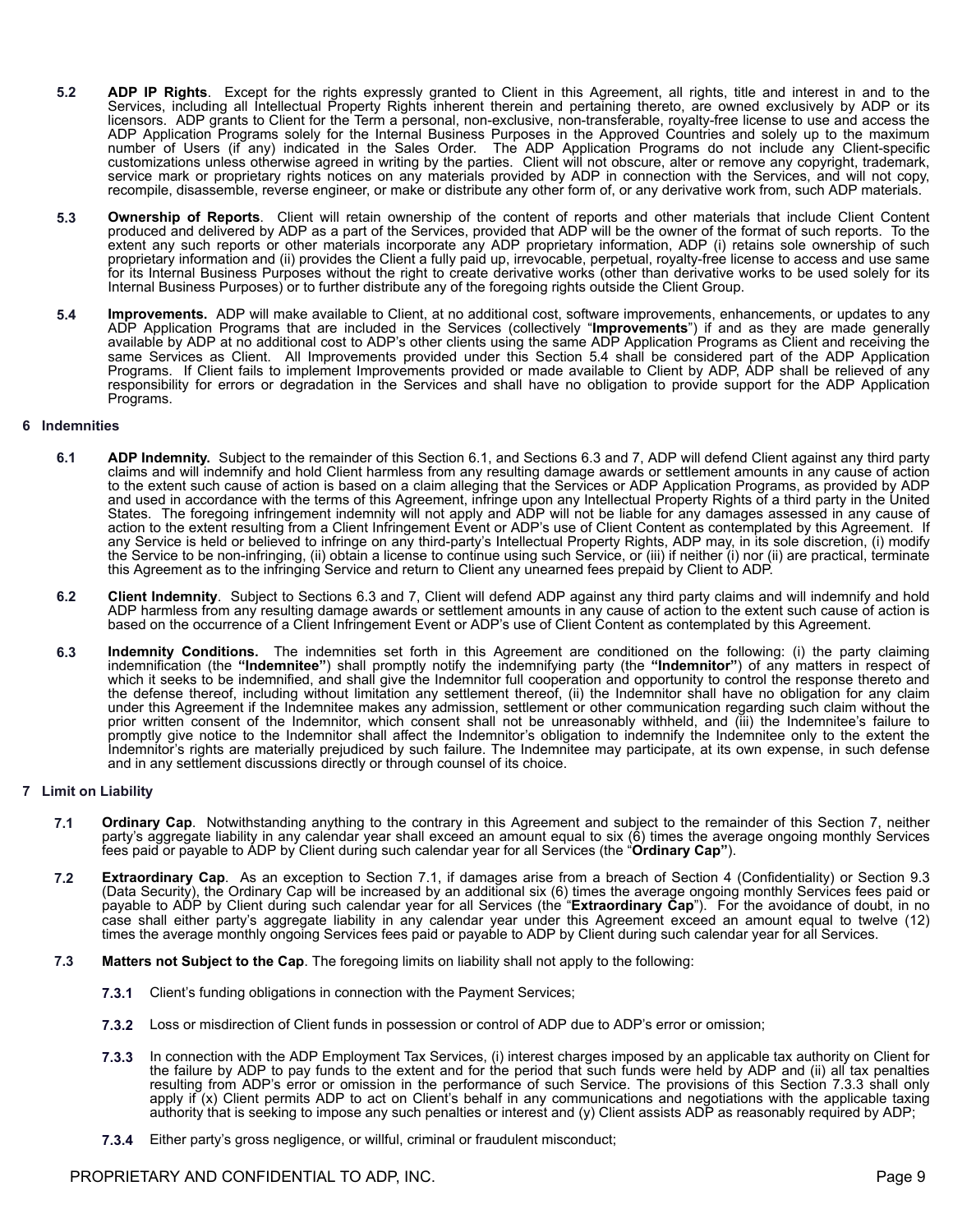- **7.3.5** The infringement indemnity set forth in Section 6.1 and 6.2;
- **7.3.6** Client's biometrics indemnity set forth in Section 14;
- **7.3.7** Client's obligations to pay the fees for Services; and
- **7.3.8** ADP's obligations to provide credit monitoring as set forth in Section 10.2.
- **7.4 Mitigation of Damages.** ADP and Client will each use reasonable efforts to mitigate any potential damages or other adverse consequences arising from or related to the Services.
- **7.5 No Consequential Damages.** NOTWITHSTANDING ANYTHING TO THE CONTRARY IN THIS AGREEMENT AND ONLY TO THE EXTENT PERMITTED BY APPLICABLE LAW, NONE OF ADP, CLIENT OR ANY BANK WILL BE RESPONSIBLE FOR SPECIAL, INDIRECT, INCIDENTAL, CONSEQUENTIAL OR OTHER SIMILAR DAMAGES (INCLUDING DAMAGES FOR LOSS OF BUSINESS OR PROFITS, BUSINESS INTERRUPTIONS OR HARM TO REPUTATION) THAT ANY OTHER PARTY OR ITS RESPECTIVE AFFILIATES MAY INCUR OR EXPERIENCE IN CONNECTION WITH THIS AGREEMENT OR THE SERVICES, HOWEVER CAUSED AND UNDER WHATEVER THEORY OF LIABILITY, EVEN IF SUCH PARTY HAS BEEN ADVISED OF THE POSSIBILITY OF SUCH DAMAGES. The foregoing exclusion shall not apply to claims for consequential damages arising from ADP's or Client's (i) gross negligence or willful, criminal or fraudulent misconduct, or (ii) breach or breaches of Section 4.1 or Section 9.3 under this Agreement; provided however, that any consequential damages recovered by Client or ADP in a calendar year for claims pursuant to Section 7.5(ii) will be subject to the Extraordinary Cap set forth in Section 7.2 above.

#### **8 Warranties and Disclaimer**

- **8.1 Warranties.** Each party warrants that (i) it has full corporate power and authority to execute and deliver this Agreement and to consummate the transactions contemplated hereby and (ii) this Agreement has been duly and validly executed and delivered and constitutes the valid and binding agreement of the parties, enforceable in accordance with its terms.
- **8.2 DISCLAIMER**. EXCEPT AS EXPRESSLY SET FORTH IN THIS AGREEMENT, ALL SERVICES, ADP APPLICATION PROGRAMS AND EQUIPMENT PROVIDED BY ADP OR ITS SUPPLIERS ARE PROVIDED "AS IS" AND ADP AND ITS LICENSORS AND SUPPLIERS EXPRESSLY DISCLAIM ANY WARRANTY, EITHER EXPRESS OR IMPLIED, INCLUDING WITHOUT LIMITATION, ANY IMPLIED WARRANTIES OF MERCHANTABILITY OR FITNESS FOR A PARTICULAR PURPOSE, NON-INFRINGEMENT, NON-INTERRUPTION OF USE, AND FREEDOM FROM PROGRAM ERRORS, VIRUSES OR ANY OTHER MALICIOUS CODE, WITH RESPECT TO THE SERVICES, THE ADP APPLICATION PROGRAMS, ANY CUSTOM PROGRAMS CREATED BY ADP OR ANY THIRD-PARTY SOFTWARE DELIVERED BY ADP AND RESULTS OBTAINED THROUGH THE USE THEREOF.
- **8.3 ADP COMPREHENSIVE SERVICES DISCLAIMERS**. THE PARTIES ACKNOWLEDGE AND AGREE THAT:
	- **8.3.1** THE ADP COMPREHENSIVE SERVICES PROVIDED HEREUNDER, INCLUDING, BUT NOT LIMITED TO, ANY AND ALL INFORMATION, MATERIALS, FORMS, AND PARTICIPANT SERVICE CENTER ACCESS, ARE PRESENTED IN GOOD FAITH, ARE GENERAL AND EDUCATIONAL IN NATURE AND ARE NOT INTENDED TO BE AND WILL NOT BE RELIED UPON BY CLIENT AS EITHER LEGAL, FINANCIAL, INSURANCE OR TAX ADVICE. FURTHERMORE, THE INFORMATION CONTAINED IN THE COMPREHENSIVE SERVICES MAY NOT BE APPLICABLE TO OR SUITABLE FOR EVERY SPECIFIC FACT SCENARIO OR CIRCUMSTANCE OR NEED AND MAY REQUIRE CONSIDERATION OF OTHER MATTERS AND LEGAL SUPPORT. CLIENT ACKNOWLEDGES THAT IT IS RESPONSIBLE FOR SEEKING ADVICE, AS IT DEEMS NECESSARY, FROM QUALIFIED LEGAL, FINANCIAL, INSURANCE, ACCOUNTING OR OTHER PROFESSIONALS IN ALL JURISDICTIONS WHERE CLIENT OPERATES AND HAS EMPLOYEES.
	- **8.3.2** THERE MAY BE CONFLICTING CURRENT PRACTICES, POLICIES OR CONTRACTS (WRITTEN OR UNWRITTEN) THAT MUST BE ADDRESSED BY CLIENT PRIOR TO THE ADOPTION AND IMPLEMENTATION OF ANY MATERIAL(S) AND/OR CONTENT(S) UNDER THE COMPREHENSIVE SERVICES. WHERE CERTAIN MATERIAL(S) AND/OR CONTENT(S) ARE BEING ADOPTED AND IMPLEMENTED BY THE CLIENT FOR ITS EXISTING WORKFORCE, IT MAY CONSTITUTE A CHANGE IN THE EMPLOYMENT TERMS OR CONTRACTUAL RELATIONSHIP, AND MAY REQUIRE THE PROVISION OF NOTICE OR CONSIDERATION.
	- **8.3.3** IN NO EVENT SHALL ADP BE LIABLE TO CLIENT FOR ANY CLAIM(S) RELATING IN ANY WAY TO CLIENT'S INABILITY OR FAILURE TO PERFORM LEGAL, TAX OR OTHER RESEARCH OR RELATED WORK PROPERLY OR COMPLETELY EVEN IF ASSISTED BY ADP, OR ANY DECISION MADE OR ACTION TAKEN BY CLIENT IN RELIANCE UPON THE CONTENT(S) AND/OR MATERIAL(S) PROVIDED AS PART OF THE COMPREHENSIVE SERVICES. THE CONTENT(S) AND/OR MATERIAL(S) WERE NOT NECESSARILY PREPARED BY A PERSON LICENSED TO PRACTICE LAW IN A PARTICULAR JURISDICTION.

#### **9 Security and Controls**

- **9.1 Service Organization Control Reports.** Following completion of implementation of any applicable Services, ADP will, at Client's request and at no charge, provide Client with copies of any routine Service Organization Control 1 reports ("**SOC 1 Reports**") (or any successor reports thereto) that are both directly related to those Services provided hereunder for Client and already released to ADP by the public accounting firm producing the report. SOC 1 Reports are ADP Confidential Information and Client will not distribute or allow any third party (other than its independent auditors) to use any such report without the prior written consent of ADP. Client will instruct its independent auditors or other approved third parties to keep such report confidential and Client will remain liable for any unauthorized disclosure of such report by its independent auditors or other approved third parties.
- **9.2 Business Continuity; Disaster Recovery**. ADP maintains a commercially reasonable business continuity and disaster recovery plan and will follow such plan.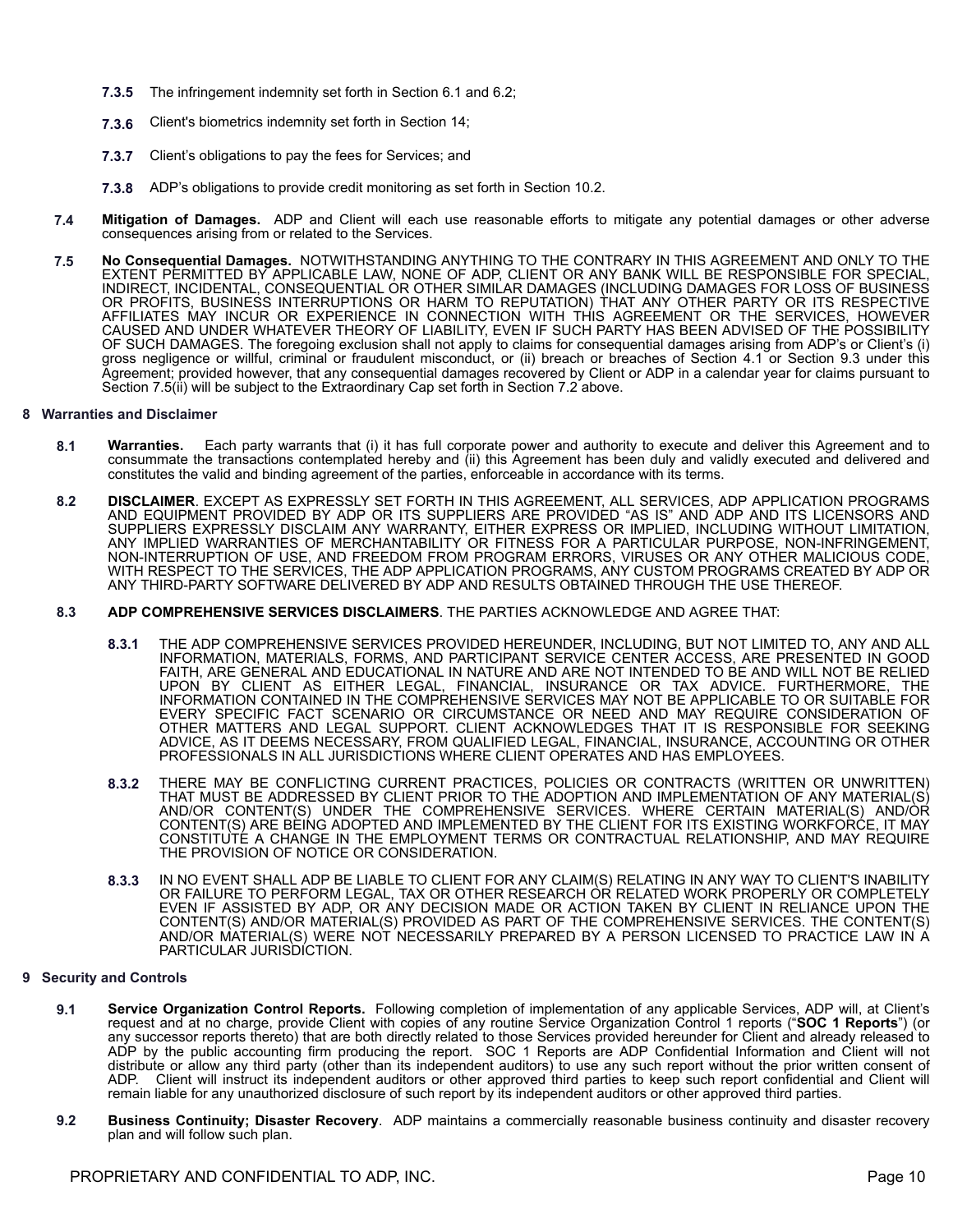**9.3 Data Security.** ADP has an established information security program containing appropriate administrative, technical and physical measures to protect Client data (including Personal Data) against accidental unlawful or unauthorized destruction, alteration, unauthorized disclosure or access consistent with applicable laws. In the event ADP suspects any unauthorized access to, or use of, the Services, ADP may suspend access to the Services to the extent ADP deems necessary to preserve the security of the Client's data.

#### **10 Data Security Breach**

- **10.1 Notification**. If ADP becomes aware of a Data Security Breach of Client's Personal Data, ADP will take appropriate actions to contain, investigate and mitigate the Data Security Breach. ADP shall notify Client without undue delay after becoming aware that a Data Security Breach has occurred, unless otherwise required or instructed by law enforcement or regulatory authority. ADP will share information in its possession with Client for Client to determine any regulatory reporting obligations required by applicable law.
- **10.2 Other ADP Obligations**. In the event that Data Security Breach is the result of the failure of ADP to comply with the terms of this Agreement, ADP shall, to the extent legally required or otherwise necessary to notify the individuals of potential harm, bear the actual, reasonable costs of notifying affected individuals. ADP and Client shall mutually agree on the content and timing of any such notifications, in good faith and as needed to meet applicable legal requirements. In addition, where notifications are required, and where such monitoring is practicable and customary, ADP shall also bear the cost of one year of credit monitoring to affected individuals in the applicable jurisdictions.

#### **11 Payment Terms**

- **11.1 Fees and Fee Adjustments.** Client will pay to ADP the fees and other charges for the Services at the rates set forth in the Sales Order for the Initial Term. Total fees charged, including within the Initial Term, may change commensurate with the number of Client's employees being serviced. ADP may increase prices for Services at any time after the Initial Term upon at least thirty (30) days prior written notice to Client. The fees presented in the Sales Order were calculated based upon particular assumptions relative to Client requirements (including funding requirements), specifications, volumes and quantities as reflected in the applicable Sales Order and related documentation, and if Client's actual requirements vary from what is stated, ADP may adjust the fees based on such changes. The fees do not include any customizations to any Service.
- **11.2 Additional Services and Charges.** Any Services provided to Client but not included in a Sales Order will be provided subject to the terms of this Agreement and charged at the applicable rates as they occur; and those services will be considered to be "Services" for purposes of this Agreement. Additional charges may be assessed Client in relation to the performance of the Services in certain circumstances, including without limitation, late funding, an insufficient funds notification and emergency payment requests from Client.
- **11.3 Fees for Implementation Services.** Implementation fees are due and payable by Client when billing begins for the Services in accordance with Section 11.4.
- **11.4 Invoicing.** Client will be invoiced for fees on a monthly billing cycle. Monthly billing shall commence upon the earlier of (a) the month Client is first able to use any of the Services in a live production environment or (b) ninety (90) days from the initial kickoff call with Client's applicable ADP Relationship Manager. In the event after the Effective Date the Client adds additional Services pursuant to an Amendment, unless otherwise specified in such Amendment or Sales Order, billing shall commence when the Client is first able to use such added Services in a live production environment. ADP will notify Client of all applicable Services fees payable by Client by way of invoice or other method (i.e. ADP's on-line reporting tool). Client will pay the amount on each invoice or such other similar document in full pursuant to the agreed upon method of payment set forth in the Sales Order. All amounts not paid when due are subject to a late payment charge of one and one-half percent (1.5%) per month (not to exceed the maximum allowed by applicable law) of the past due amount from the due date until the date paid. If applicable, ADP shall invoice Client for any History Conversion Services fees upon the completion of the Services, unless the History Conversion Services will be provided over a time period which exceeds thirty (30) days, in which case ADP reserves the right to invoice the Client on a monthly basis for such Services rendered.
- **11.5 Currency.** Client shall pay the fees in US dollars.
- **11.6 Taxes.** Unless Client provides ADP a valid tax exemption or direct pay certificate, Client will pay directly, or will pay to ADP, an amount equal to all applicable taxes or similar fees levied or based on the Agreement or the Services, exclusive of taxes based on ADP's net income.
- **11.7 Postage, Shipping Travel and out-of-pocket expenses**. ADP will invoice Client for postage charges, delivery charges, other third party charges, and reasonable travel and out-of-pocket expenses as necessary to provide the Services.
- **11.8 Funding Requirements and Disbursement Disclosures.** With respect to Payment Services to be deducted by ACH or Pre-Authorized Debit, Client must have sufficient good funds for payment of the payroll obligations, tax filing obligations, wage garnishment deduction obligations, service fees (as applicable), expenses, and any other applicable charges, to be direct debited from Client's designated account no later than one (1) Business Day prior to the pay date for the applicable payroll (in the case of payroll processing services), or as otherwise agreed by the parties. For reverse wire clients, funds must be available (a) by 6:00 a.m. Pacific time on the Business Day immediately before the associated payroll check date (in the case of the ADP Employment Tax Services) and (b) by 6:00 a.m. Pacific time two (2) Business Days prior to the associated payroll check date for all other Payment Services. In consideration for the additional costs incurred by ADP in providing wire transfer service, Client agrees to pay a reasonable fee (currently \$10.00) for each wire transfer.Notwithstanding the foregoing, ADP reserves the right to modify the aforementioned deadlines at any time and will communicate any such modifications to Client.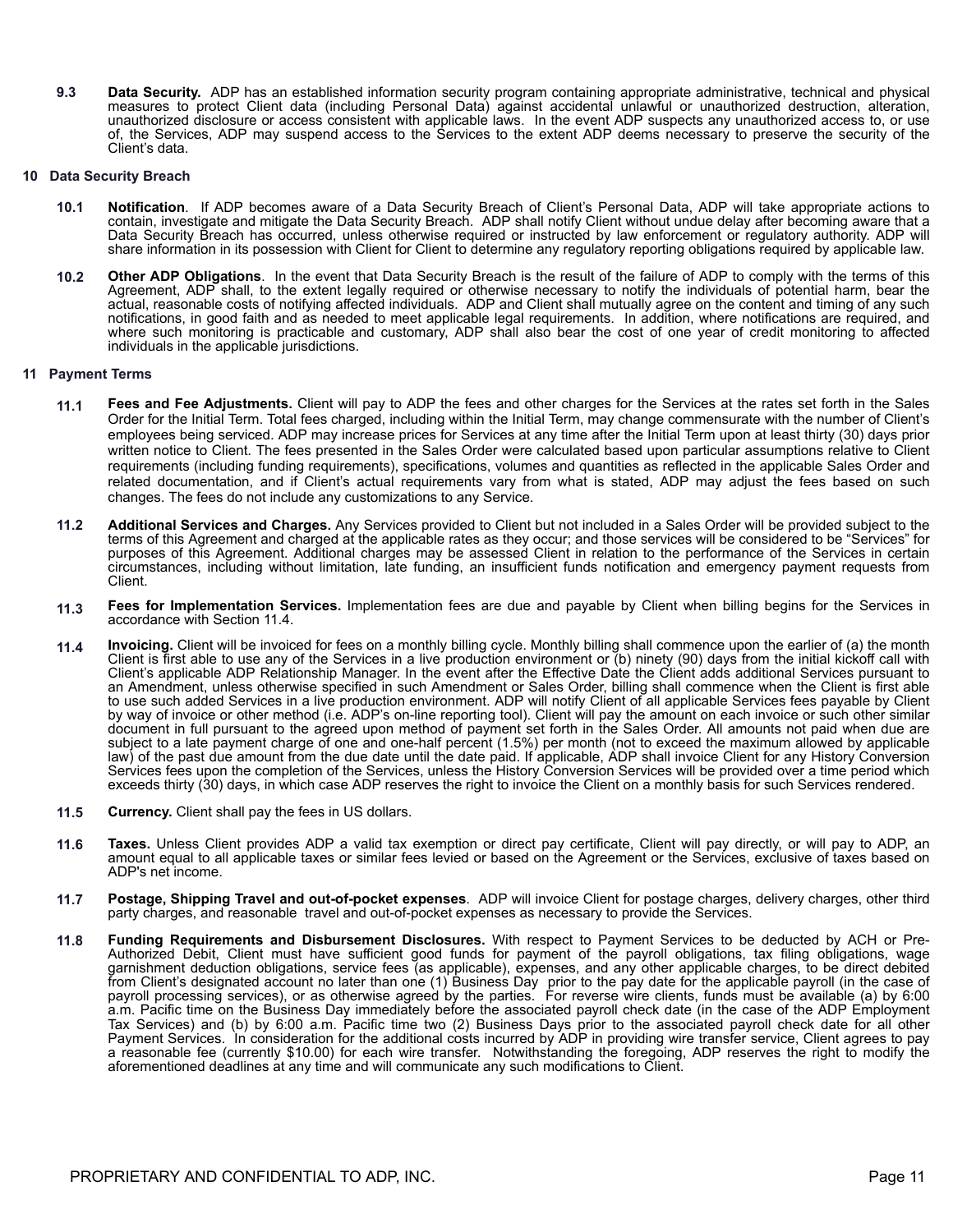**11.9 Change Control.** In the event either party requests a change in the scope of Services (including implementation services) or any rework is required by ADP as a result of a delay by Client in implementation of any Services (each a "**Change Control Item**"), the parties shall address such change request, if possible via ADP's change control process. Change Control Items and the cost associated with such changes (if any) to the Services shall be mutually agreed to by the parties and shall be defined in a statement of work agreed to by the parties, with the exceptions of Change Control Items that are required to be made by law or regulation applicable to the Services or to the duration of implementation services, which ADP will notify Client of prior to making the change.

#### **12 Term; Termination; Suspension**

- **12.1 Term.** This Agreement is effective for the Initial Term and will automatically renew at the end of any Term for additional Renewal Terms unless terminated by either party upon written notice given at least ninety (90) days prior to the end of such Term.
- **12.2 Termination for Cause.** Either party may terminate this Agreement for the other's material breach of this Agreement if such breach is not cured within sixty (60) days following notice thereof or in the event either party is the subject of a Termination Event. In addition, ADP may terminate this Agreement in the event Client fails to timely pay fees for Services performed within ten (10) days following notice that such fees are past due. ADP may also terminate this Agreement or the Services immediately on written notice to Client if the provision of Service to Client causes or will cause ADP or its Affiliates to be in violation of any laws, rules or regulations applicable to it including any sanction laws applicable to ADP or any Affiliate.
- **12.3 Suspension**. Without limiting the foregoing, the parties agree that Payment Services involve credit risk to ADP. Payment Services may be suspended by ADP (A) immediately following notice to Client (i) that Client has failed to remit sufficient, good and available funds within the deadline and via the method of delivery agreed upon as it relates to the applicable Payment Services, or (ii) if Client breaches any rules promulgated by the NACHA (or other similar local regulator) as it relates to ADP conducting ACH (or similar electronic payment) transactions on behalf of Client, and (B) with 24 hour notice if: (i) a bank notifies ADP that it is no longer willing to originate debits from Client's account(s) or credits for Client's behalf for any reason or (ii) the authorization to debit Client's account is terminated or ADP reasonably believes that there is or has been fraudulent activity on the account. If the Payment Services are terminated or suspended pursuant to Sections 12.2 or 12.3, Client acknowledges that ADP shall be entitled to allocate any funds in ADP's possession that have been previously remitted or otherwise made available by Client to ADP relative to the Payment Services in such priorities as ADP may determine appropriate, including reimbursing ADP for payments made by ADP on Client's behalf to a third party. If the Payment Services are terminated by ADP, Client understands that it will (x) immediately become solely responsible for all of Client's third party payment obligations covered by the Payment Services then or thereafter due (including, without limitation, for ADP Employment Tax Services, any and all penalties and interest accruing after the date of such termination, other than penalties and interest for which ADP is responsible under Section 7.3.3), and (y) reimburse ADP for all payments properly made by ADP on behalf of Client to any Payee**,** which has not been paid or reimbursed by Client. If the Payment Services remains suspended for 30 days, the affected Payment Service shall be deemed terminated on the 31st day following suspension.
- **12.4 Early Termination Fee.** In order for ADP to recoup certain costs associated with the Services provided under the Agreement in the event of an early termination, if Client terminates Services or the Agreement in whole or in part for convenience or ADP terminates Agreement pursuant to Section 12.2 or 12.3 above, Client will reimburse ADP for its costs (including unamortized investments and any costs incurred that have not been recovered from fees charged) associated with the termination of the Services as a percentage of the estimated aggregate ongoing fees for Services (the "**Early Termination Fee**"). The Early Termination Fee shall be equal to fifty percent (50%) of A multiplied by B where A equals the number of months remaining in the Term, as of the effective date of termination, and B equals the average monthly fee for the terminated Services. If monthly fees for Services have not been payable at the time of termination, B above shall be equal to the estimated monthly fees that would have been payable under the Agreement. In the case of a partial termination, ADP may adjust the fees for the remaining Services accordingly. Client shall also pay the Early Termination Fee in the event of any reduction in Client's volume or usage of Services by more than fifty percent (50%).

#### **12.5 Additional Termination Provisions**.

- **12.5.1 Additional Termination Provisions for ADP Employment Tax Services**. If the ADP Employment Tax Services in the United States are terminated, Client's access to ADP websites containing Client's data will expire 90 days from the effective date of the termination, and Client will be responsible for downloading all relevant data, including Statements of Deposit (SODs) prior to the expiration of such access.
- **12.5.2 Additional Termination Provisions for Employment Verification Services**. ADP may, in its sole discretion, terminate the Employment Verification Services at any time upon 90 days prior written notice to Client should a Verification Agent notify ADP that it is no longer willing to provide the Employment Verification Services and ADP, after taking commercially reasonable steps, cannot engage a successor Verification Agent.
- **12.5.3 Additional Termination Provisions for ADP Time & Attendance Services.** If ADP determines that Client has failed to comply with any potentially applicable laws and regulations applicable to the Biometric Services, ADP may, in its sole discretion and upon notice to Client, immediately suspend or terminate the Biometric Services.
- **12.5.4 Additional Termination Provisions for ADP Comprehensive Services.** ADP may terminate, by further written notice to Client, if Client fails to render reasonable cooperation needed in connection with the implementation services such that ADP is unable to complete the Implementation Services and commence Services. ADP may also suspend and/or terminate performance immediately without prior notice in the event Client, its employee(s) or any other third party uses or accesses the Services in a manner that exposes ADP to civil or criminal liability.
- **12.5.5 Additional Termination Provisions for Essential ACA Services**. If ADP reasonably determines that it can no longer provide all or any portion of Essential ACA Services due to changes in applicable law or application of existing law, ADP may, in its sole discretion and upon notice to Client, immediately terminate the applicable portion of Essential ACA Services.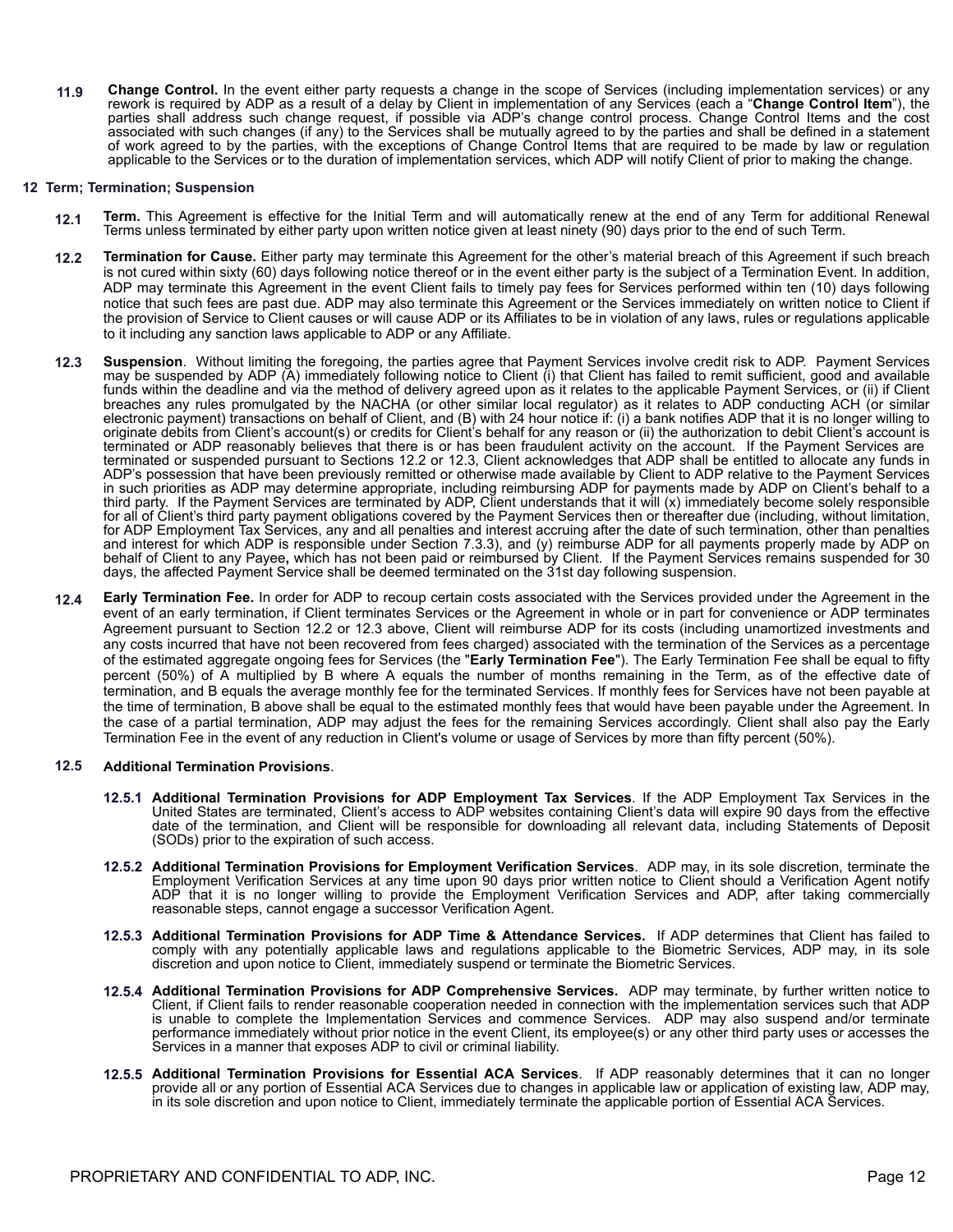- **12.5.6 Additional Suspension for ADP Compliance on Demand.** ADP may, in its sole discretion, immediately suspend access to ADP Compliance on Demand without prior notice to Client in the event Client posts or otherwise distributes any content online that is (i) inappropriate or otherwise objectionable, (ii) potentially violates the privacy or publicity right of a third party, or (iii) advertises any other site or business. In the event Client continues to post or distribute such content after access to ADP Compliance on Demand is restored, ADP shall have the right to terminate ADP Compliance on Demand.
- **12.5.7 Additional Termination Provisions for History Conversion Services.** Either party can terminate History Conversion Services at any time for any reason by providing at least ten (10) days' advance written notification to the other party. Upon termination of the History Conversion Services by either party for any reason, all fees and expenses for the History Conversion Services incurred by Client prior to the termination date shall become immediately due and payable.

#### **13 Post Termination**

- **13.1 Scope**. At any time prior to the actual termination date, Client may download Client's information or reports available to it in conjunction with all of the Services provided to Client by ADP. Upon expiration or termination of the Services, subject to Sections 13.2, Client may order from ADP any data extraction offered by ADP, at the then prevailing hourly time and materials rate. In connection with any data extraction, ADP will not be required to provide any third party with access to ADP's systems, intellectual property or any Confidential Information of ADP.
- **13.2 Past Due Amounts**. If ADP has terminated this Agreement due to Client's failure to pay fees, ADP's obligations in Section 13.1 will be subject to Client's payment of all past due amounts and ADP may require Client to prepay for any services.

#### **14 Additional Terms**

- **14.1 ADP Employment Tax Services.** The following additional terms and conditions apply to the ADP Employment Tax Services:
	- **14.1.1 Important Tax Information (IRS Disclosure) for U.S. Only.** Notwithstanding Client's engagement of ADP to provide the ADP Employment Tax Services in the United States, please be aware that Client remains responsible for the timely filing of payroll tax returns and the timely payment of payroll taxes for its employees. The Internal Revenue Service recommends that employers enroll in the U.S. Treasury Department's Electronic Federal Tax Payment System (EFTPS) to monitor their accounts and ensure that timely tax payments are being made for them, and that online enrollment in EFTPS is available at [www.eftps.gov](http://www.eftps.gov); an enrollment form may also be obtained by calling (800) 555-4477; that state tax authorities generally offer similar means to verify tax payments; and that Client may contact appropriate state offices directly for details.
- **14.2 ADP Recruiting Management Services.** The following additional terms and conditions apply to the ADP Recruiting Management Services:
	- **14.2.1 Hiring Practices.** Client shall be exclusively responsible for all hiring practices, including, but not limited to, complying with all employment laws, including, if applicable, the monitoring, analysis and reporting of any adverse impact that may result from any specification or criteria that Client uses to rank candidates in the ADP Recruiting Management Services Application Programs.
	- **14.2.2 Vendors.** Client shall be exclusively responsible for all access and use of the ADP Recruiting Management Services by its vendors and such vendors' compliance with the terms of this Agreement.
	- **14.2.3 Additional Third-Party Terms.** During the Term of this Agreement, the Client's use and access to the Recruitment Management Services may be subject to additional terms of services which shall be included within the ADP Recruitment Management Services. Prior to enabling the Recruitment Management Services, Client shall and Client shall ensure that its Users of Recruitment Management Services click through and accept such additional terms of service.
- **14.3 Benefit Services.** The following additional terms and conditions apply to the Benefit Services:
	- **14.3.1 Carrier Connections.** ADP will, at Client's request, and for an additional charge as set forth on the Sales Order, provide Client with the following Carrier Connections services:
		- **14.3.1.1** ADP will electronically transmit employee data, including employee benefits enrollment data, to Client's carriers or other third parties authorized by Client, and Client authorizes ADP to provide such transmission on Client's behalf. Commencement of carrier connection service is subject to Client completing the configuration setup of Client Content and the format for such transmission to the designated carriers.
		- **14.3.1.2** ADP's ability to transmit Client Content data is subject to the provision by Client's designated carriers of a current functional interface between ADP's systems and the designated carriers' systems. ADP will not be obligated to transmit Client's data to designated carriers if at any time Client's designated carriers fail to provide the proper interface as described above. Client is responsible for promptly reviewing all records of carrier transmissions and other reports prepared by ADP for validity and accuracy according to Client's records, and Client will notify ADP of any discrepancies promptly after receipt thereof. In the event of an error or omission in carrier connection services caused by ADP, ADP will correct such error or omission, provided that Client promptly advises ADP of such error or omission.
- **14.4 WFN EI-9 Services.** The following additional terms and conditions apply to the WFN EI-9 Services.
	- **14.4.1 Use of Services.** Client shall, and cause the members of the Client Group, receiving the WFN EI-9 Services to do the following: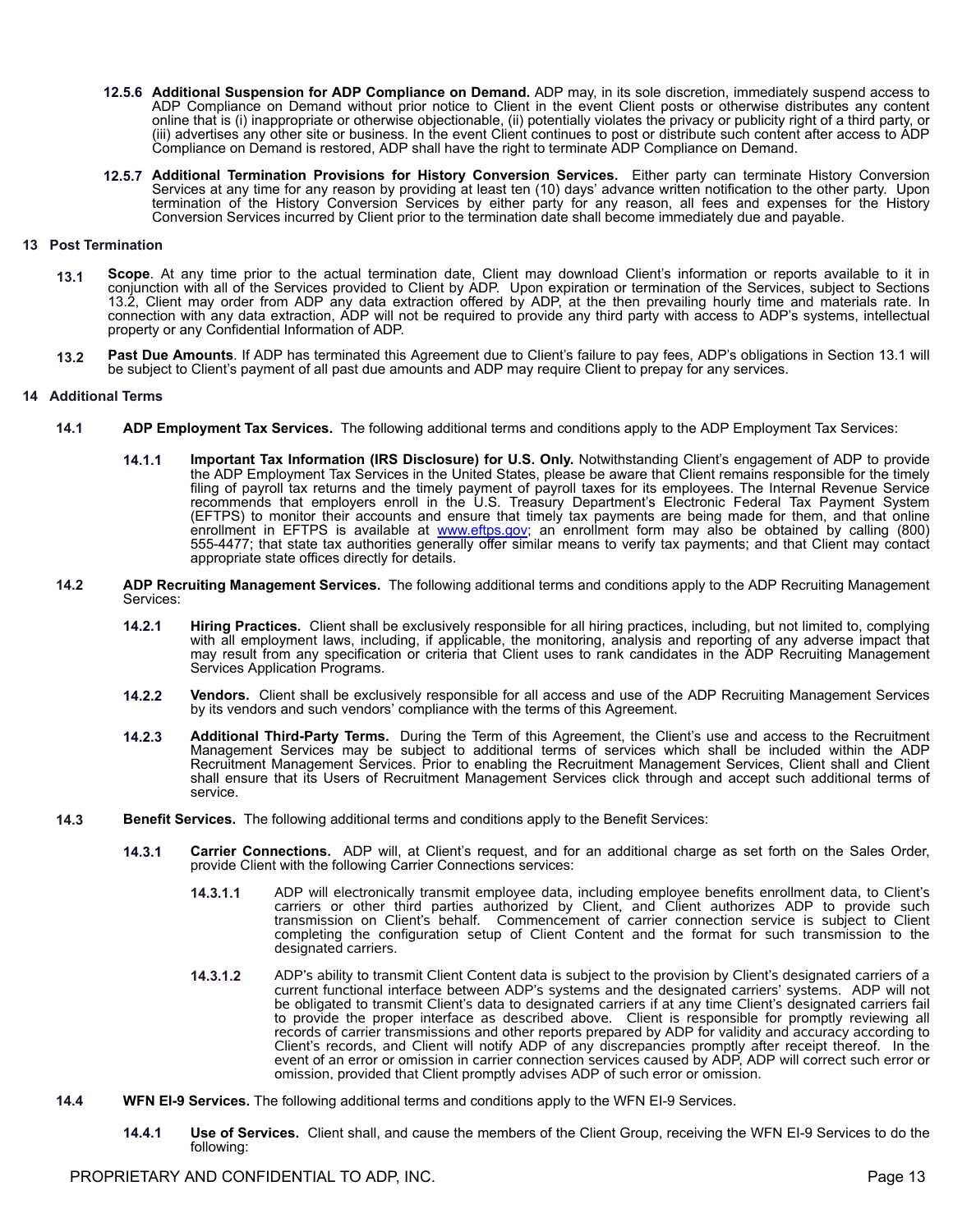- **14.4.1.1** Review the USCIS Form I-9, which is the employment eligibility verification form issued by the DHS, including instructions in the form and the guidelines in the current I-9 Handbook, each of which is available on the USCIS website, currently located at http://www.uscis.gov/i-9central. Client certifies that it has reviewed the current USCIS Form I-9 and the I-9 Handbook and that it agrees to comply with the applicable policy and procedures set forth therein, and any future new or amended policies or procedures, as required by law. Client will ensure availability of the most recent version of the USCIS Form I-9 and the I-9 Handbook to all employees authorized to complete the USCIS Form I-9 on behalf of Client and/or its Affiliates.
- **14.4.1.2** Client is responsible for reviewing reports available to Client on the WFN EI-9 Services and for resolving (or causing the applicable employee to take action to resolve) missing or incomplete Forms I-9. This includes communicating with the employee in question and the submission or resubmission of the missing or incomplete Form I-9.
- **14.4.1.3** ADP executed a Memorandum of Understanding with the DHS as the E-Verify employer agent. E-Verify is the DHS's employment eligibility verification program which allows participating employers to electronically verify the employment eligibility of each newly hired employee and/or employee assigned to a covered federal contract. The following is required as it relates to the use of E-Verify through ADP and will apply only to the extent Client is using E-Verify through ADP
	- **14.4.1.3.1** Notify ADP of (i) the location(s) where Client elects to enroll; and (ii) whether the employer is a federal contractor or a federal, state or local government organization.
	- **14.4.1.3.2** Execute a Memorandum of Understanding with the DHS and ADP (as its E-Verify employer agent), and comply with the terms and conditions set forth therein.
	- **14.4.1.3.3** Review and comply with the policy and procedures contained in the E-Verify User Manual for Employers, and any superseding policy and procedures, available to Client on the WFN EI-9 Service.
	- **14.4.1.3.4** To the extent the Client elects to have more than one company location participate in E-Verify, ensure all authorized users in each location have complied with all requirements of this Section.
	- **14.4.1.3.5** Ensure all of Client's authorized users (i) complete the mandated E-Verify training course and any applicable update courses administered by ADP and (ii) pass a knowledge test with the required score.
	- **14.4.1.3.6** Immediately notify ADP of any updates/changes to its E-Verify employer status (e.g., Client becomes a federal contractor or Client ceases being a federal contractor).
- **14.4.2 Form I-9 Retention**. During the term of the Agreement, ADP will store electronic copies of Forms I-9 in the WFN EI-9 Services for a minimum of three years from the employee's hire date or until one year after the employee ceases to be employed by Client (or the applicable Affiliate), whichever is later (or as otherwise required by changes to federal regulations that come into effect hereafter). Upon termination or expiration of the Agreement, ADP shall use commercially reasonable methods to transfer all electronically stored Forms I-9 to Client in accordance with ADP's current security policies. Upon termination of the WFN EI-9 Services, Client shall be solely responsible for storage of copies of Forms I-9.
- **14.5 Payment Services.** The following additional terms and conditions apply to the Payment Services:
	- **14.5.1 Client Credentialing.** Client understands and acknowledges that the implementation and ongoing provision of Payment Services are conditioned upon Client passing (and continuing to pass) a credentialing process that ADP may deem necessary in connection with the provision of Payment Services.
	- **14.5.2 Additional Requirements**. Payment Services may be subject to the rules and standards of any applicable clearing house, payment and/or card networks or associations. Client and ADP each agree to comply with all such rules and standards applicable to it with respect to the Payment Services.
	- **14.5.3 Funding Obligations**. Client acknowledges that ADP is not a lender. As such, as a condition to receiving services, Client will remit or otherwise make available to ADP sufficient, good and available funds within the agreed-to deadline and via the agreed-to method of delivery to satisfy all of Client's third-party payment obligations covered by the Agreement. ADP will apply such funds to satisfy such third-party payment obligations. ADP will not be required to provide Payment Services if ADP has not received all funds required to satisfy Client's third-party payment obligations. Client will immediately notify ADP if it knows or should know that it will not have sufficient funds to satisfy the amounts required in connection with the Payment Services. If Client has a material adverse change in its condition, ADP may modify the funding method or deadline by which funds must be made available to ADP for payment to Payees. Client agrees to pay to ADP upon demand any amounts that have been paid by ADP to satisfy Client's third party payment obligations prior to receiving such amounts from Client.
	- **14.5.4 Investment Proceeds; Commingling of Client Funds**. IF ADP RECEIVES CLIENT'S FUNDS IN ADVANCE OF THE TIME ADP IS REQUIRED TO PAY SUCH FUNDS TO THIRD PARTIES, ALL AMOUNTS EARNED ON SUCH FUNDS, IF ANY, WHILE HELD BY ADP WILL BE FOR THE SOLE ACCOUNT OF ADP. ADP may commingle Client's funds with similar funds from other clients and with similar ADP and ADP-administered funds. ADP utilizes a funds control system that maintains general ledger entries by client and/or by jurisdiction.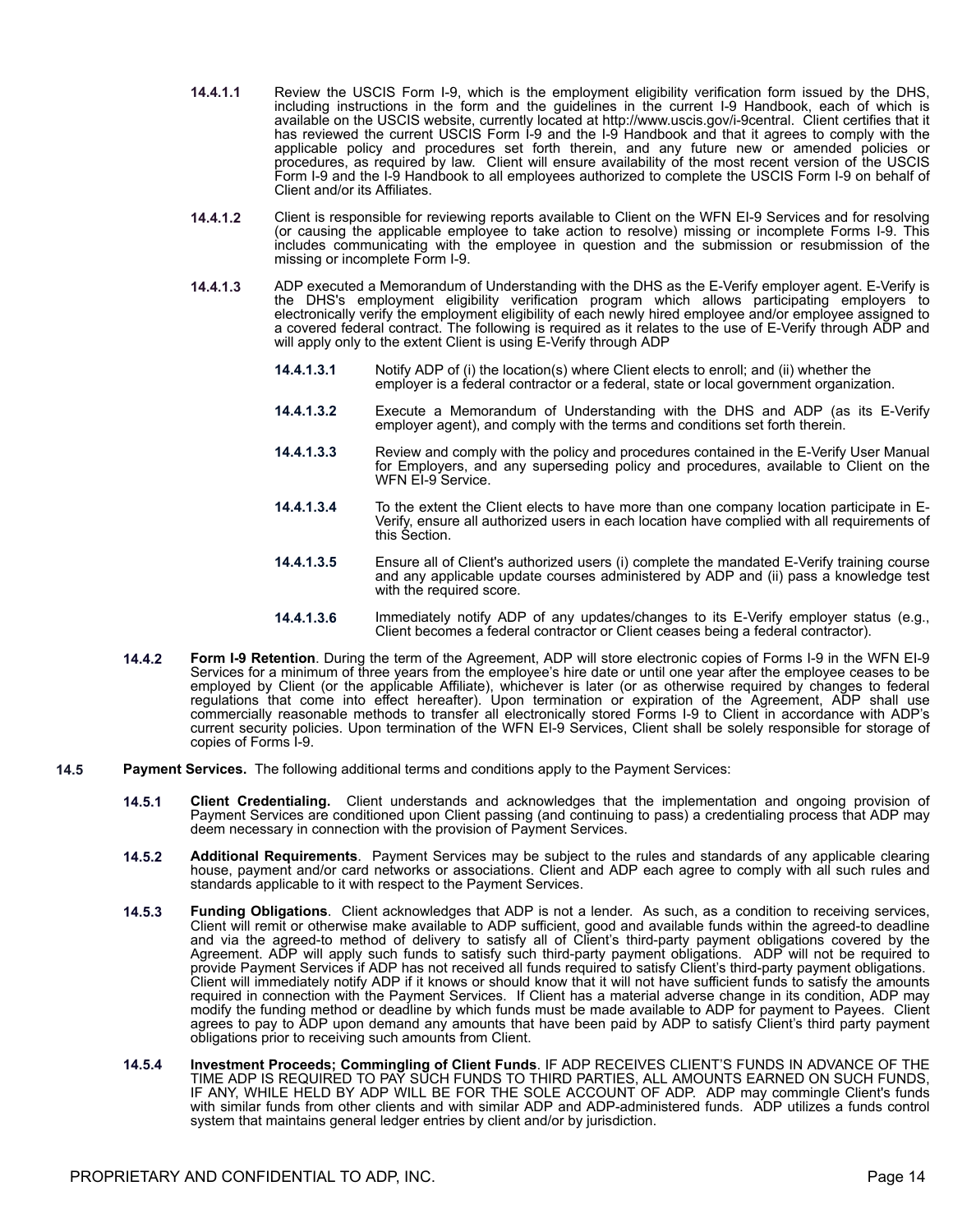- **14.5.5 Recovery of Funds; Stop Payment Requests.** Client agrees to cooperate with ADP and any other third parties to recover funds erroneously issued or transferred to any Payee or credited to any Payee's account. If Client desires to stop payment on any check or to recall or reverse any electronic payment, Client will provide ADP with a stop payment request in the form required by ADP. Client acknowledges that ADP's placement of a stop order request is not a guarantee that such stop payment will occur.
- **14.6 ADP Wage Payment Services.** The following additional terms and conditions apply to ADP Wage Payment Services:
	- **14.6.1 ADPCheck; Direct Deposit**. Client agrees not to distribute any ADPChecks to Payees in a manner that would allow Payees to access the associated funds before pay date. Prior to the first credit to the account of any employee or other individual under ADP Direct Deposit Services, Client shall obtain and retain a signed authorization from such employee or individual authorizing the initiation of credits to such party's account and debits of such account to recover funds credited to such account in error.
- **14.7 ADP Time & Attendance Services.** The following additional terms and conditions apply to the ADP Time & Attendance Services:
	- **14.7.1 Time & Attendance Hardware.**
		- **14.7.1.1** If Client procures Time & Attendance Hardware, Client shall provide and maintain an installation environment (including all power, wiring and cabling required for installation) as specified in the manufacturer's product documentation and other written instructions provided to Client by ADP.
		- **14.7.1.2** Regarding Time & Attendance Hardware provided on a subscription basis only, Client shall not make any alterations or attach any devices thereto that are not provided by ADP, nor shall Client remove same from the place of original installation without ADP's prior consent. All right and title in the Time & Attendance Hardware procured on a subscription basis is, and at all times shall remain, that of ADP and a separate item of personal property of ADP, notwithstanding its attachment to other items or real property, and promptly upon termination of the ADP Time & Attendance Services, for any reason whatsoever, Client shall, at its expense, return such Time & Attendance Hardware in good condition, in accordance with ADP's instructions, normal wear and tear excepted. If such Time & Attendance Hardware is not returned within 30 days of termination, Client agrees to purchase same at fair market value.
	- **14.7.2 Biometric Services.** Biometric Services are optional. In certain jurisdictions, there are laws and regulations that govern the collection, use, and retention of biometric information, which potentially may apply to Client's use of Biometric Services. To the extent Client elects to use Biometric Services, Client agrees to comply with all such potentially applicable laws and regulations in accordance with this section. In the event Client is unwilling to comply with laws and regulations potentially applicable to Biometric Services, Client will be able to continue to use ADP Time & Attendance Services without Biometric Services.The following terms and conditions apply to Biometric Services to the extent Biometric Services are part of the scope of Services:
		- **14.7.2.1 Requirements for Receipt of Biometric Services.** Before any Client or Biometric User is permitted to use any Biometric Services in a jurisdiction where laws and regulations potentially govern such use, Client will comply with the following requirements, in addition to any other requirements imposed by potentially applicable law (to the extent there is a conflict between the requirements below and the requirements of potentially applicable law, Client will comply with potentially applicable law):
			- **14.7.2.1.1 Client Biometric Information Policy**. Client will implement, distribute and make available to the public, a written policy establishing Client's policy with respect to the use of Biometric Data. Such policy will include:
				- **14.7.2.1.1.1** a retention schedule and guidelines for permanently destroying Biometric Data;
				- **14.7.2.1.1.2** a commitment to destroy Biometric Data when the initial purpose for collecting or obtaining such Biometric Data has been satisfied or within 3 years of the individual's last interaction with Client, whichever occurs first; and
				- **14.7.2.1.1.3** any additional requirements as required by potentially applicable law.
			- **14.7.2.1.2 Biometric User Notice and Consent**. Client will provide notice to and procure and retain appropriate consents or releases from Biometric Users in the manner and to extent the same are required by potentially applicable law, including:
				- **14.7.2.1.2.1** notifying Biometric Users in writing that Client, its vendors, and/or the licensor of Client's time and attendance software are collecting, capturing, or otherwise obtaining Biometric Users' Biometric Data, and that Client is providing such Biometric Data to its vendors and the licensor of Client's time and attendance software; such notice will specify the purpose and length of time for which Biometric User's Biometric Data is being collected, stored, and used;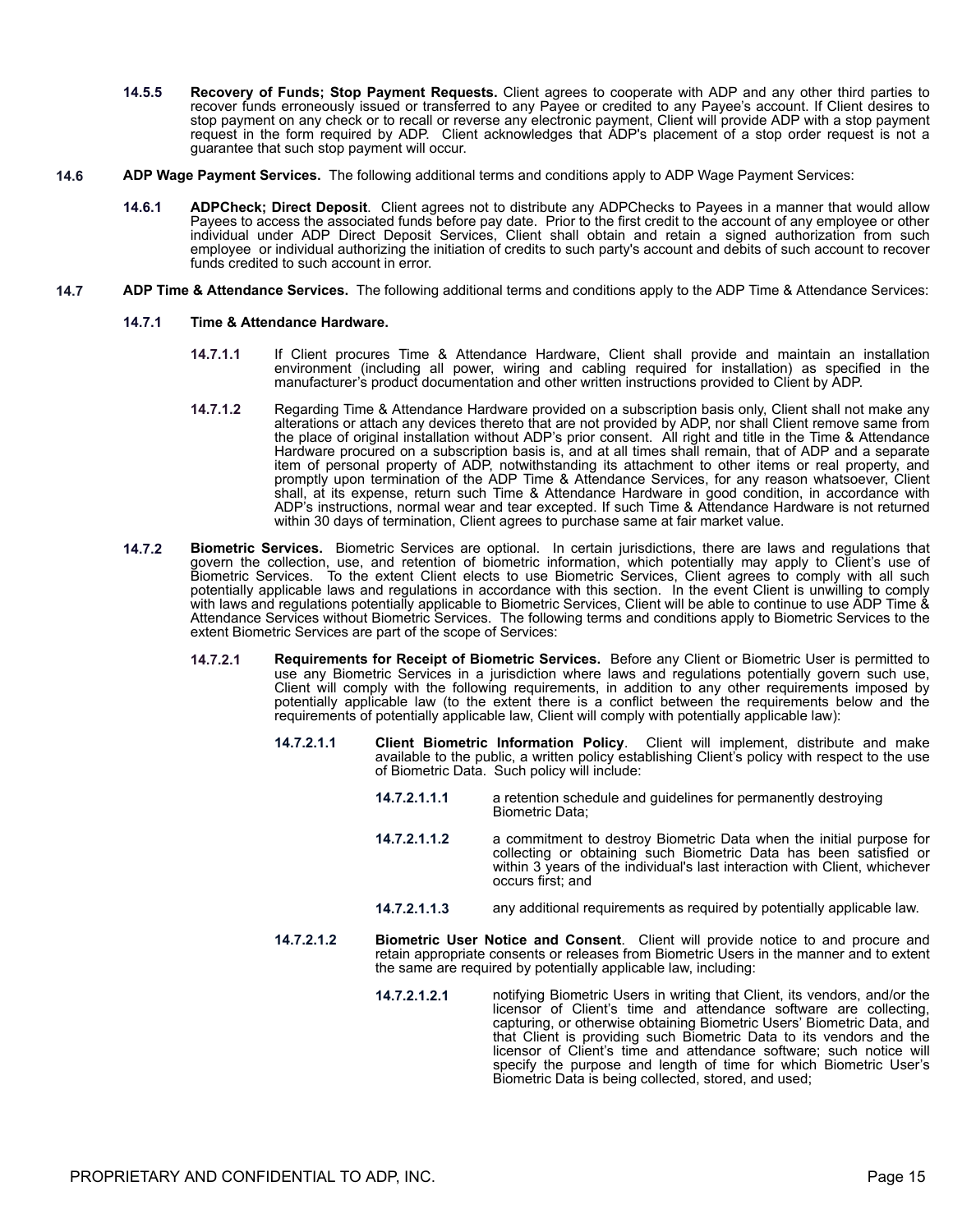- **14.7.2.1.2.2** obtaining a written release or consent from Biometric Users (or their legally authorized representative) authorizing Client, its vendors, and licensor of Client's time and attendance software to collect, store, and use the individual's Biometric Data for the specific purpose disclosed by Client, and authorizing Client to provide such Biometric Data to its vendors and the licensor of Client's time and attendance software; and
- **14.7.2.1.2.3** if requested by ADP, providing to ADP copies of the required consents or releases collected and retained by Client, and/or certifying to ADP that such consents or releases have been obtained.
- **14.7.2.1.3 Retention and Purging of Biometric Data.** Client will work with ADP to ensure that Biometric Data is retained and purged in accordance with potentially applicable law. To the extent necessary for the purging or deletion of such Biometric Data, Client agrees to provide timely notification to ADP of the termination of the employment, or the satisfaction of the purpose for which Biometric Data was collected with respect to any given Biometric User. ADP is not responsible for Client's failure to provide timely notification of the termination of the employment, or the satisfaction of the purpose for which Biometric Data was collected with respect to any given Biometric User.
- **14.7.2.1.4 Storage of Biometric Data in Timeclocks.** Client agrees that it shall use a reasonable standard of care consistent with potentially applicable law to store, transmit and protect from disclosure any Biometric Data. Such storage, transmission, and protection from disclosure shall be performed in a manner that is the same as or more protective than the manner in which Client stores, transmits and protects from disclosure other confidential and sensitive information, including personal information that can be used to uniquely identify an individual or an individual's account or property, such as genetic markers, genetic testing information, account numbers, PINs, driver's license numbers and social security numbers.
- **14.7.2.2 Biometrics Indemnity.** Subject to Sections 6.3 and 7, Client will defend ADP against any third party claims (including claims made by or on behalf of Biometric Users) and will indemnify and hold ADP harmless from resulting damage awards or settlement amounts in any cause of action to the extent such cause of action is based on any performance or breach of Client's obligations in connection with the Biometric Services, including any failure by Client to obtain consent from Biometric Users in connection with the use of the Biometric Services.
- **14.7.2.3 Third Party Beneficiary.** Notwithstanding anything to the contrary in the Agreement, Client agrees that ADP and licensor of any applicable Biometric Services (and their respective successors and assigns) are third party beneficiaries of this Agreement solely as it relates to Biometric Services.
- **14.8 State Unemployment Insurance (SUI) Management Services**. The following additional terms and conditions apply to the SUI Management Services:
	- **14.8.1 Provision and Transfer of Information**. Client will provide ADP with accurate, complete and timely information necessary for ADP to perform the SUI Management Services, including without limitations, the claimants' names, relevant dates, wage and separation information, state-specific required information, and other documentation to support responses to unemployment compensation agencies. Client will transfer this information via (i) on-line connection between ADP and Client's computer system or (ii) inbound data transmissions from Client to ADP, using mutually acceptable communications protocols and delivery methods. Client will promptly notify ADP in writing if Client wishes to modify the communication protocol or delivery method.
	- **14.8.2 Definition of Claim; Claim Cap**. For purposes of the SUI Management Services provided under this Agreement and billed to Client, a "claim" shall be defined as a claim notice generated by a state agency as a result of an individual filing for unemployment insurance benefits. In addition, Client acknowledges and agrees that (i) claim notices are typically generated for each state unemployment tax ID number under which an employee had worked and earned wages; (ii) state unemployment agencies generally issue multiple claim notices per individual as identified by a Social Security Number during the benefit eligibility period upon receiving a request for unemployment benefits; and (iii) all such claim notices require review ADP (e.g., including but not limited to, last employer claims, base period employer claims, periodic qualification claims, additional benefit claims, renewed claims and extended benefit claims). Client further acknowledges and agrees that an applicable claim cap applies to the fees for SUI Management Services and that the claim cap shall be stated on the Sales Order, and will be based on all claim notices processed by ADP as a result of an individual filing for unemployment benefits. The number of claims counted for billing purposes will be reported to Client by ADP as "Claims Processed" via on-line reports.
- **14.9 ADP Wage Garnishment Payment Services.** The following additional terms and conditions apply to the ADP Wage Garnishment Payment Services:
	- **14.9.1 Description of Services.** ADP will act solely in the capacity of a third party service provider of payment processing.
	- **14.9.2 Client's Use of Services.** Client agrees not to distribute any ADPChecks to Payees in a manner that would allow Payees to access the associated funds before pay date.
- **14.10 Employment Verification Services; Employee Authorized Disclosure.** The following additional terms and conditions apply to the Employment Verification Services and Employee Authorized Disclosure: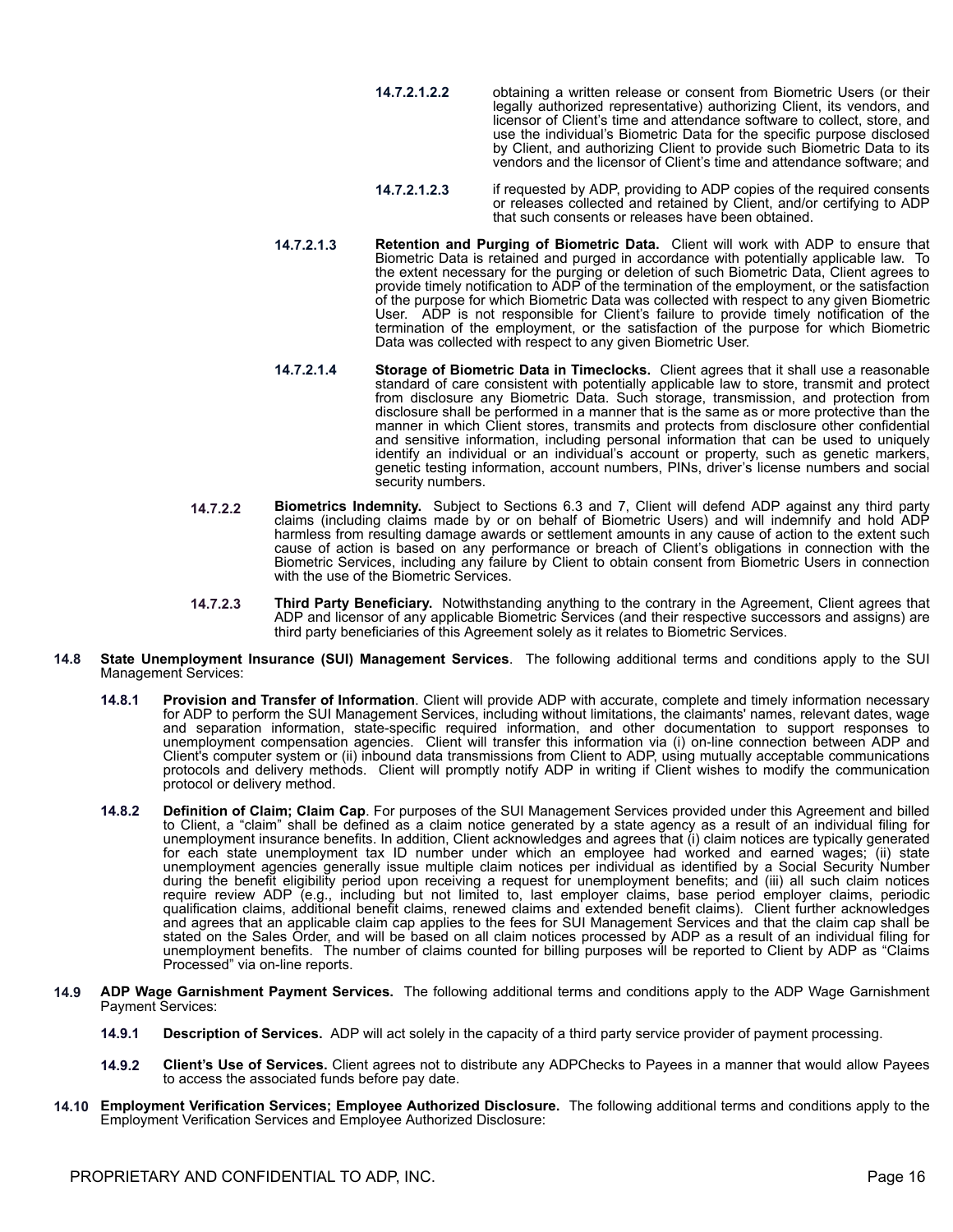- **14.10.1 Employment Verification Services.** Client authorizes ADP and Verification Agents through which Employment Verification Services are performed to disclose, on Client's behalf, Verification Data to Verifiers who wish to obtain or verify any of Client's employees' (or former employees') Verification Data. Verification Data will be disclosed to Verifiers who certify they are entitled to receive such data (as described below) pursuant to FCRA, and, in the case of income information requests, who additionally certify they have a record of the employee's consent to such disclosure or who utilize a salary key. In accordance with FCRA, Verification Data may be provided to Verifiers where (i) the employee has applied for a benefit (such as credit, other employment or social services assistance); (ii) the employee has obtained a benefit and the Verifier is seeking to (a) determine whether the employee is qualified to continue to receive the benefit; and/or (b) collect a debt or enforce other obligations undertaken by the employee in connection with the benefit; or (iii) the Verifier is otherwise entitled under FCRA to obtain the Verification Data. In certifying they have a record of the employee's consent, Verifiers generally rely on the employee's signature on the original application as authorization for the Verifier to access the employee's income data at the time of the application and throughout the life of the obligation. Client understands that Verifiers are charged for commercial verifications processed through ADP or its Verification Agents.
	- **14.10.1.1 Data Quality.** If requested by ADP, Client agrees to work with ADP during implementation to produce a test file and validate the Verification Data using validation reports made available by ADP or its Verification Agents. If Client uses ADP's hosted payroll processing services, ADP will utilize the latest Verification Data available on ADP's payroll processing system.
	- **14.10.1.2 Notice to Furnishers of Information: Obligations of Furnishers of Information**". Client certifies that it has read the Notice to Furnishers provided to Client at the following URL: https://www.consumer.ftc.gov/articles. [pdf-0092-notice-to-furnishers.pdf.](https://www.consumer.ftc.gov/articles/pdf-0092-notice-to-furnishers.pdf) Client understands its obligations as a data furnisher set forth in such notice and under FCRA which include duties regarding data accuracy and investigation of disputes, and certifies it will comply with all such obligations. Client further understands that if it does not comply with such obligations, ADP may correct incorrect Verification Data on behalf of Client or terminate the Employment Verification Services upon 90 days prior written notice to Client.
	- **14.10.1.3 Archival Copies**. Notwithstanding anything to the contrary in the Global Master Terms and Conditions, Client agrees that, after the termination of this Agreement, ADP and its Verification Agents may maintain archival copies of the Verification Data as needed to show the discharge and fulfillment of obligations to Client's employees and former employees and the provisions of Section 4 of the Global Master Terms and Conditions will continue to apply during the time that ADP and its Verification Agents maintain any such archival copies.
	- **14.10.1.4 Employee Authorized Disclosure.** ADP may disclose or use Personal Data of Client's employees to the extent the employee requested or consented to the disclosure or use such as but not limited to when an employee needs their identity verified when they submit an application for a bank account, cellular service, credit or a benefit.
- **14.11 Essential ACA Services.** The following terms shall apply to Essential ACA Services.
	- **14.11.1** Client must use ADP Workforce Now payroll, HR and benefits services in order to purchase and implement Essential ACA. For the avoidance of doubt, all Forms filed by ADP with the IRS on behalf of Client will be filed electronically; any Forms sent to Client for its employees by ADP shall be sent in paper form, and, if Client has ADP's iPay functionality, ADP will also make Forms accessible to Client employees electronically. It will then be Client's responsibility to distribute the Forms directly to its employees.
	- **14.11.2 Client ACA Liaison.** Client shall designate in writing to ADP the name of one person who shall serve as the Client ACA Liaison for Essential ACA ), and such Client ACA Liaison shall have the authority to (i) provide information, instructions and direction on behalf of Client, and (ii) grant or provide approvals (other than Amendments) required or permitted under the Agreement in connection with Essential ACA. Client shall designate an alternate Client ACA Liaison in the event the principal Client ACA Liaison is not available.
	- **14.11.3 Disclaimer.** NOTWITHSTANDING ANYTHING TO THE CONTRARY CONTAINED HEREIN OR IN THE SCOPE OF SERVICES, CLIENT EXPRESSLY ACKNOWLEDGES THAT ADP IS NOT THE "ADMINISTRATOR" OR "PLAN ADMINISTRATOR" AS DEFINED IN SECTION 3(16)(A) OF ERISA AND SECTION 414(g) OF THE CODE, RESPECTIVELY, NOR IS ADP A "FIDUCIARY" WITHIN THE MEANING OF ERISA SECTION 3(21). ADP SHALL NOT EXERCISE ANY DISCRETIONARY AUTHORITY OR DISCRETIONARY CONTROL RESPECTING MANAGEMENT OF ANY BENEFIT PLANS SPONSORED OR OFFERED BY CLIENT. ADP HAS NO DISCRETIONARY AUTHORITY OR DISCRETIONARY RESPONSIBILITY IN THE ADMINISTRATION OF THE CLIENT'S BENEFIT PLAN(S). ADP EXPRESSLY DISCLAIMS ANY WARRANTY, EITHER EXPRESS OR IMPLIED, INCLUDING ANY IMPLIED WARRANTIES OF MERCHANTABILITY OR FITNESS FOR A PARTICULAR PURPOSE, NON-INFRINGEMENT, NON-INTERRUPTION OF USE, AND FREEDOM FROM PROGRAM ERRORS WITH RESPECT TO ESSENTIAL ACA, THE ADP APPLICATION PROGRAMS OR ANY THIRD-PARTY SOFTWARE DELIVERED BY ADP.
	- **14.11.4 Important Tax Information (IRS Disclosure)**: Notwithstanding Client's engagement of ADP to provide Essential ACA , please be aware that Client remains responsible for the timely filing of all required reports and filings, and the timely payment of Client penalty obligations. The Internal Revenue Service recommends that employers enroll in the U.S. Treasury Department's Electronic Federal Tax Payment System (EFTPS) to monitor their accounts and ensure that timely tax payments are being made for them, and that online enrollment in EFTPS is available at [www.eftps.gov;](http://www.eftps.gov) an enrollment form may also be obtained by calling (800) 555-4477.
	- **14.11.5 Additional Requirements**. Client further understands that Essential ACA may be modified as ADP may deem appropriate to assist ADP in complying with its obligations.

#### **14.12 ADP Marketplace and Use of ADP APIs.**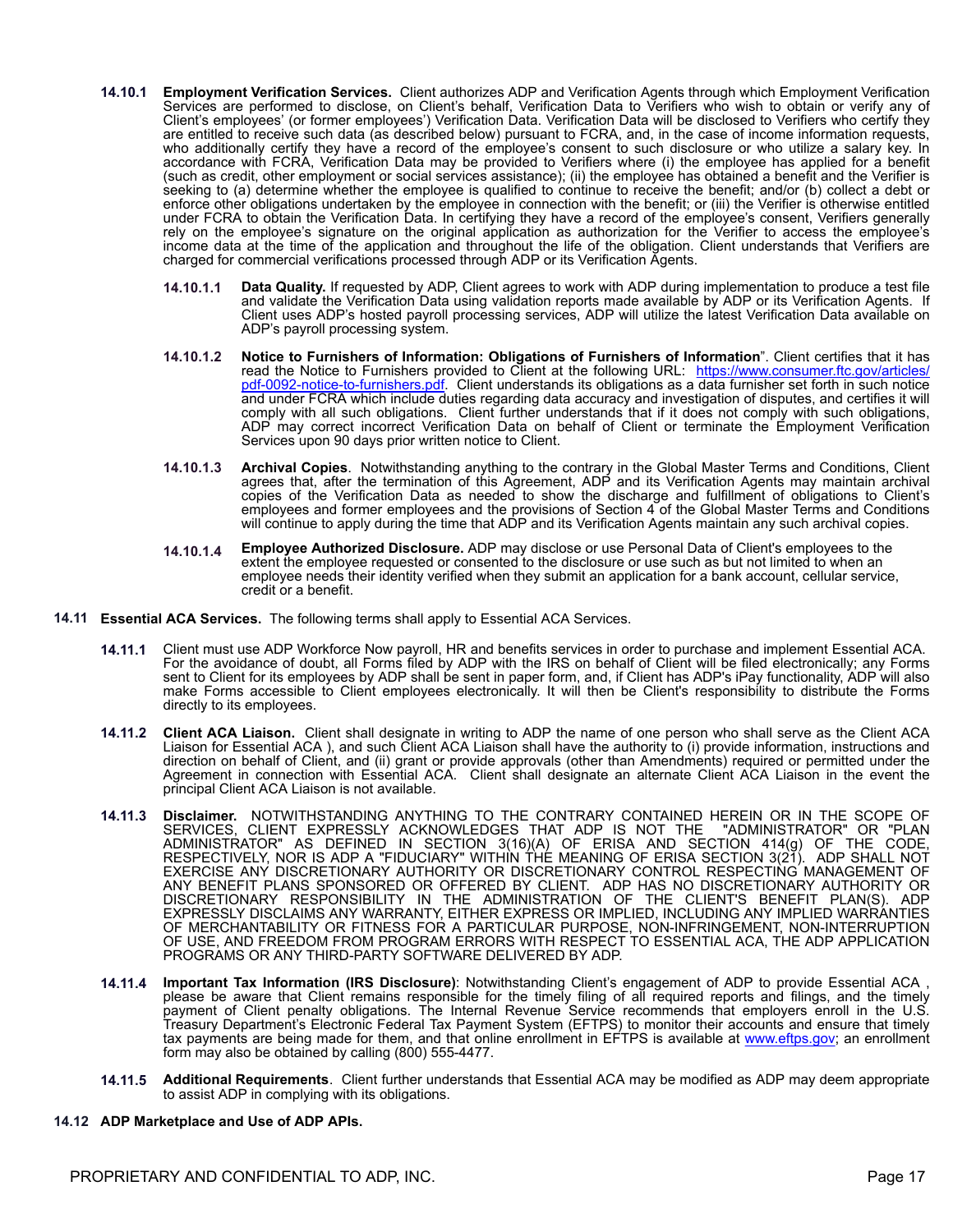- **14.12.1 Disclaimer.** ADP may provide Client with access to the ADP Marketplace. Client acknowledges that any third party application or service purchased by Client through the ADP Marketplace is provided by a third party and not ADP and ADP makes no endorsements, representations or warranties (including any representations or warranties regarding compliance with laws) regarding such application or service. Client will enter into a relationship directly with the third party provider of such application or service. Any application or service purchased through the ADP Marketplace will be governed exclusively by the terms and conditions agreed to by Client and the third party provider and not by this Agreement. ADP will not provide any advice, service or support with respect to any third party application or service purchased on the ADP Marketplace.
- **14.12.2 Transmitting Information to Third Parties.** In the event that Client elects to use an API to provide any Client Content or employee or plan participant information to any third party, Client represents that it has acquired any consents or provided any notices required to transfer such content or information and that such transfer does not violate any applicable international, federal, state, or local laws and/or regulations. ADP shall not be responsible for any services or data provided by any such third party.
- **14.12.3 Use of the ADP APIs.** Client will use the ADP APIs to access Client's information only. Client may not use any robot, spider, or other automated process to scrape, crawl, or index the ADP Marketplace and will integrate Client's application with the ADP Marketplace only through documented APIs expressly made available by ADP. Client also agrees that Client will not (a) use the ADP Marketplace or any ADP API to transmit spam or other unsolicited email; (b) take any action that may impose an unreasonable or disproportionately large load on the ADP infrastructure, as determined by ADP; or (c) use the ADP APIs or the ADP Marketplace in any way that threatens the integrity, performance or reliability of the ADP Marketplace, Services or ADP infrastructure. ADP may limit the number of requests that Client can make to the ADP API gateway to protect ADP's system or to enforce reasonable limits on Client's use of the ADP APIs. Specific throttling limits may be imposed and modified from time to time by ADP.
- **14.13 ESS & MSS Technology.** The following additional terms and conditions apply to the ESS & MSS Technology.
	- **14.13.1** Client acknowledges that Client's employees or participants may input information into the self-service portions of the ADP Application Programs. ADP shall have no responsibility to verify, nor does ADP review the accuracy or completeness of the information provided by Client's employees or participants to ADP using any self-service features. ADP shall be entitled to rely upon such information in the performance of the Services under this Agreement as if such information was provided to ADP by Client directly.
- **14.14 ADP Compliance on Demand.** The following additional terms and conditions apply to ADP Compliance on Demand:
	- **14.14.1 Compliance Assistance.** Client may have access to certain human resources or compliance professionals who may, in ADP's sole discretion, provide reasonable guidance or best practice recommendations to Client which Client may choose to follow. Client assumes all responsibility and risk arising from its use and reliance upon such recommendations. ADP may require Client to include its legal counsel in communications with such professionals. The ADP Compliance on Demand Services are not a substitute for advice of an attorney. Client agrees that ADP is not a law firm, does not provide legal advice or representation, and that no attorney-client relationship between ADP and Client exists or will be formed as part of the Services. ADP may discontinue access to human resources and compliance professionals in its discretion.
- **14.15 History Conversion Services.** ADP shall provide to Client certain history conversion professional services as indicated on the Sales Order (the "History Conversion Services"). As a condition to receiving the History Conversion Services, Client will be subject to the additional terms and conditions of this Agreement. The following History Conversion Services are intended for Clients that has no more than 5,000 terminated and active records.
	- **14.15.1 Description of Services.** The History Conversion Services shall include one or more of the Services set forth in the accompanying appendix. History Conversion Services includes virtual training (all training is done remotely via internet and/or telephone). History Conversion Services do not include the conversion or import of any documents.
	- **14.15.2 Client Obligations.** As a prerequisite to receiving the History Conversion Services (the "Project"), Client agrees that (a) it has sufficient resources to allocate to the Project; (b) it will provide access to prior vendor data in order to perform an extraction of data (access may include either extraction of data related to the history conversion or via PDF reports, or registers; (c) it will perform an audit of converted data and review internally, in accordance with the timeline set forth below; (d) it will consent to the direct import of the converted check history data files into ADP Workforce Now; (e) it will ensure that all employees with data to be converted be loaded into ADP Workforce Now (to include prior year terminated employees) in advance of the import of check history data; (f) it will provide ADP a single point of contact for data extraction from a prior single vendor database(if multiple points of contact are required which necessitates additional data extraction work efforts and/or separate security access rights for the external viewer, such additional work efforts would be subject to additional fees). All other historical data items will be loaded to an external history viewer ("History Viewer") as described in the History Conversion Services Appendix. In addition, with respect to Check History Conversion Services only ("Check History"), Client agrees that it will complete and validate the data mapping and shall be responsible for final review of data during mapping process. If ADP discovers errors in the data mapping following Client's final validation and submission, corrections to the Check History data may be required. In connection therewith, additional fees may be charged by ADP in order to correct such errors in addition to the fees described in the Sales Order. Data mapping must be completed within sixty (60) days of the date that the Client is first able to commence the data mapping processing ("Data Mapping Completion Date"). If Client fails to complete the data mapping by the Data Mapping Completion Date, then additional monthly storage charges shall apply.
	- **14.15.3 Completion of History Conversion Services.** Upon completion of the History Conversion Services, Client will immediately notify ADP if the History Conversion Services and deliverables outlined in the Sales Order have not been satisfactorily delivered. The History Conversion Services will be deemed accepted by Client if no response has been received within five (5) days of the date of completion of the History Conversion Services.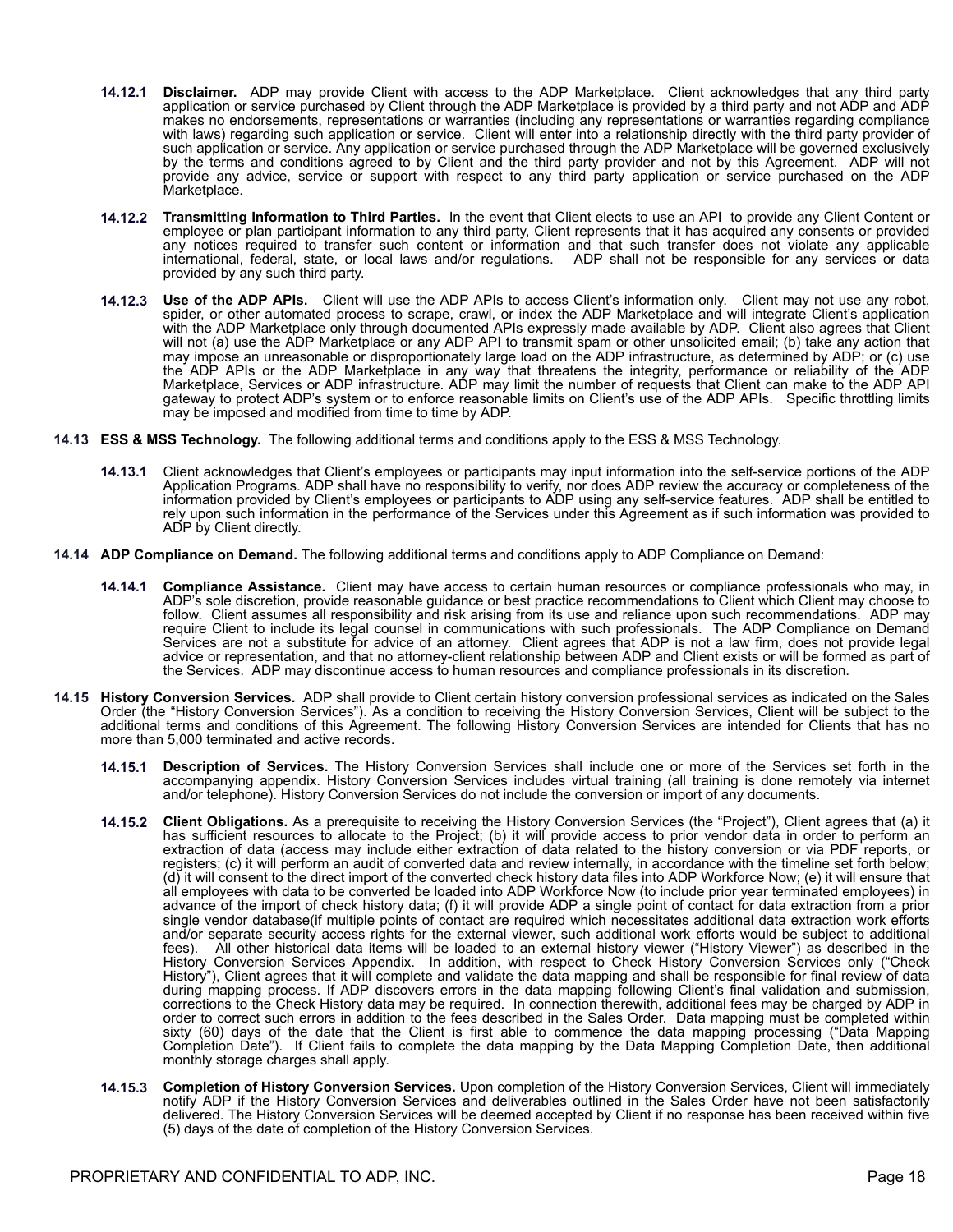#### **15 Miscellaneous**

- **15.1 Amendment.** This Agreement may not be modified, supplemented or amended, except by a writing signed by the authorized representatives of ADP and Client.
- **15.2 Assignment.** Neither this Agreement, nor any of the rights or obligations under this Agreement, may be assigned by any party without the prior written consent of the other party, such consent not to be unreasonably withheld. However, Client may assign any or all of its rights and obligations to any other Client Group member and ADP may assign any or all of its rights and obligations to any Affiliate of ADP, provided that any such assignment shall not release the assigning party from its obligations under this Agreement. This Agreement is binding upon and inures to the benefit of the parties hereto and their respective successors and permitted assigns.
- **15.3 Additional Documentation.** In order for ADP to perform the Services, it may be necessary for Client to execute and deliver additional documents (including reporting agent authorization, client account agreement, limited powers of attorney, etc.) and Client agrees to execute and deliver such additional documents.
- **15.4 Subcontracting.** Notwithstanding Section 15.2, ADP reserves the right to subcontract any or all of the Services, provided that ADP remains fully responsible under this Agreement for the performance of any such subcontractor. For the avoidance of doubt, third parties used by ADP to provide delivery or courier services, including the postal service in any country or any third party courier service, and banking institutions, are not considered subcontractors of ADP.
- **15.5 Entire Agreement.** This Agreement constitutes the entire agreement and understanding between ADP and Client with respect to its subject matter and merges and supersedes all prior discussions, agreements and understandings of every kind and nature between the parties. No party will be bound by any representation, warranty, covenant, term or condition other than as expressly stated in this Agreement. Except where the parties expressly state otherwise in a relevant exhibit, annex, appendix or schedule, in case of conflict or inconsistency between these Global Master Terms and Conditions and any such exhibit, annex, appendix or schedule, the Global Master Terms and Conditions will prevail and control. Purchase orders or statements of work submitted to ADP by Client will be for Client's internal administrative purposes only and the terms and conditions contained in any purchase order or statements of work will have no force and effect and will not amend or modify this Agreement.
- **15.6 No Third Party Beneficiaries.** Except as expressly provided herein or in an applicable exhibit, annex, appendix or schedule, nothing in this Agreement creates, or will be deemed to create, third party beneficiaries of or under this Agreement. Client agrees that ADP's obligations in this Agreement are to Client only, and ADP has no obligation to any third party (including, without limitation, Client's personnel, directors, officers, employees, Users and any administrative authorities).
- **15.7 Force Majeure**. Any party to this Agreement will be excused from performance of its obligations under this Agreement, except for Client's obligation to pay the fees to ADP pursuant to Section 11, for any period of time that the party is prevented from performing its obligations under this Agreement due to an act of God, war, earthquake, civil disobedience, court order, labor disputes or disturbances, governmental regulations, communication or utility failures or other cause beyond the party's reasonable control. Such non-performance will not constitute grounds for breach.
- **15.8 Waiver**. The failure by any party to this Agreement to insist upon strict performance of any provision of this Agreement will not constitute a waiver of that provision. The waiver of any provision of this Agreement shall only be effective if made in writing signed by the authorized representatives of ADP and Client and shall not operate or be construed to waive any future omission or breach of, or compliance with, any other provision of this Agreement.
- **15.9 Headings**. The headings used in this Agreement are for reference only and do not define, limit, or otherwise affect the meaning of any provisions hereof.
- **15.10 Severability.** If any provision of this Agreement is finally determined to be invalid, illegal or unenforceable by a court of competent jurisdiction, the validity, legality or enforceability of the remainder of this Agreement will not in any way be affected or impaired and such court shall have the authority to modify such invalid, illegal or unenforceable provision to the extent necessary to render such provision valid, legal or enforceable, preserving the intent of the parties to the furthest extent permissible.
- **15.11 Relationship of the Parties**. The performance by ADP of its duties and obligations under this Agreement will be that of an independent contractor and nothing contained in this Agreement will create, construe or imply an agency, joint venture, partnership or fiduciary relationship of any kind between ADP and Client. None of ADP's employees, agents or subcontractors will be considered employees, agents or subcontractors of Client. Unless expressly stated in this Agreement, none of ADP, its employees, agents or its subcontractors may enter into contracts on behalf of, bind, or otherwise obligate Client in any manner whatsoever.
- **15.12 Governing Law.** This Agreement is governed by the laws of the State of New York without giving effect to its conflict of law provisions.
- **15.13 Communications to U.S. Based Employees.** Client agrees that ADP may use Client's U.S.-based employee and/or participant name, email and mailing address to provide information about products and/or services offered by ADP directly such employees and/or participants. Client may elect for ADP to cease such communications upon 30 days' prior written notice. In addition, each communication sent by ADP will comply with applicable laws and will enable the recipient to opt-out of receiving additional similar communications from ADP.
- **15.14 Jurisdiction.** Any disputes that may arise between ADP and Client regarding the performance or interpretation of this Agreement shall be subject to the exclusive jurisdiction of the state and federal courts of New York, New York. The parties hereby irrevocably consent to the exclusive jurisdiction of the state and federal courts of New York, New York and waive any claim that any proceedings brought in such courts have been brought in an inconvenient forum. THE PARTIES HEREBY IRREVOCABLY WAIVE THEIR RIGHT TO TRIAL BY JURY.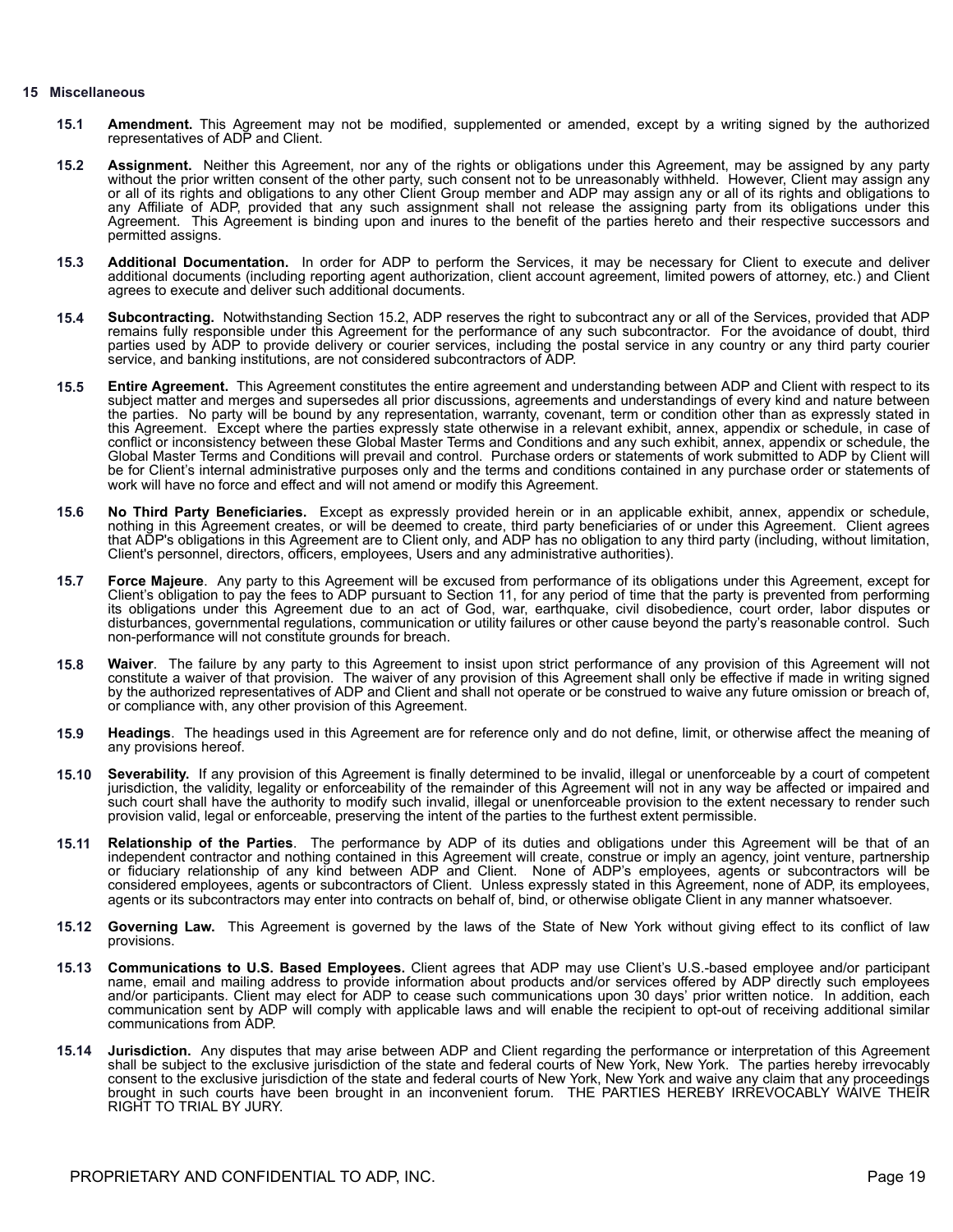- **15.15 Counterparts.** This Agreement may be signed in two or more counterparts by original, .pdf (or similar format for scanned copies of documents) or facsimile signature, each of which shall be deemed an original, but all of which together shall constitute one and the same instrument.
- **15.16 Notices.** All notices required to be sent or given under this Agreement will be sent in writing and will be deemed duly given and effective (i) immediately if delivered in person, or (ii) upon confirmation of signature recording delivery, if sent via an internationally recognized overnight courier service with signature notification requested to Client at the address indicated on the signature page hereof or to ADP at 5800 Windward Parkway, Alpharetta, GA 30005, Attention: ADP Comprehensive Services SVP or to any other address a party may identify in writing from time to time. A copy (which shall not constitute notice) of all such notices shall be sent to ADP at One ADP Boulevard, MS 425, Roseland, New Jersey 07068, Attention: General Counsel and to Client at the address indicated on the signature page hereof.
- **15.17 Survival.** Those provisions which by their content are intended to, or by their nature would, survive the performance, termination, or expiration of this Agreement, shall survive termination or expiration of this Agreement.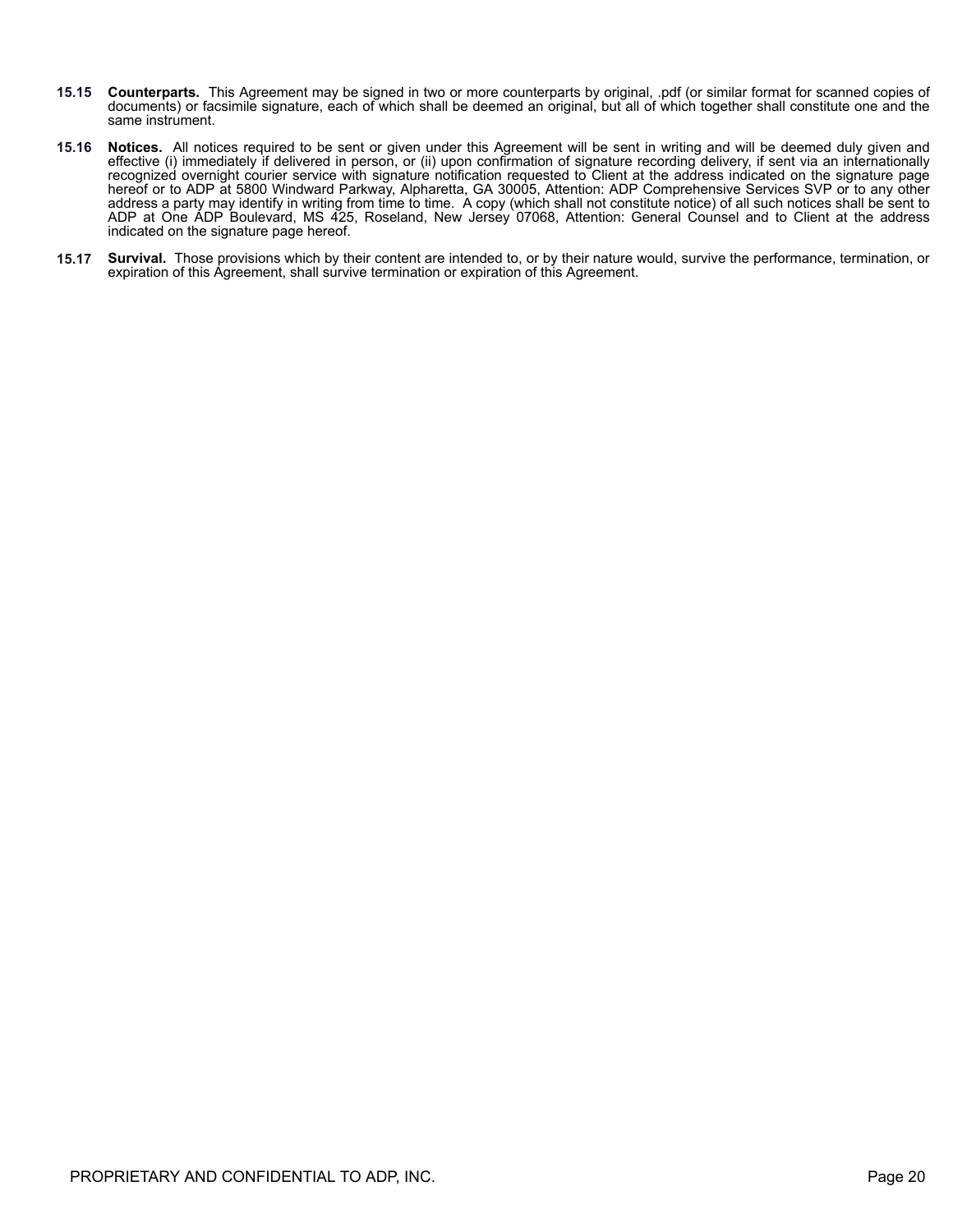### **Appendix : ADP Comprehensive Services - Service Definition**

| <b>ADP Comprehensive Essentials Services</b>                                                          |                                                                                                                                                                                                                                                                                                                                                                                                                                                                                                                                                                                                                                                                    |                                                                                                                                                                                                                                                                                                                                                                                                                                                                                                                                                                                                                  |
|-------------------------------------------------------------------------------------------------------|--------------------------------------------------------------------------------------------------------------------------------------------------------------------------------------------------------------------------------------------------------------------------------------------------------------------------------------------------------------------------------------------------------------------------------------------------------------------------------------------------------------------------------------------------------------------------------------------------------------------------------------------------------------------|------------------------------------------------------------------------------------------------------------------------------------------------------------------------------------------------------------------------------------------------------------------------------------------------------------------------------------------------------------------------------------------------------------------------------------------------------------------------------------------------------------------------------------------------------------------------------------------------------------------|
| <b>Services</b>                                                                                       | <b>Service Specifics</b>                                                                                                                                                                                                                                                                                                                                                                                                                                                                                                                                                                                                                                           | <b>Roles and Responsibilities</b>                                                                                                                                                                                                                                                                                                                                                                                                                                                                                                                                                                                |
| <b>Solutions Platform</b>                                                                             |                                                                                                                                                                                                                                                                                                                                                                                                                                                                                                                                                                                                                                                                    |                                                                                                                                                                                                                                                                                                                                                                                                                                                                                                                                                                                                                  |
| ADP Workforce Now ("WFN")                                                                             | <b>WFN</b><br>ADP's<br>trademarked,<br>branded,<br>is<br>webbased payroll, HR, Benefits and Time and<br>Attendance technology. WFN serves as the<br>access point for all Client administrators,<br>employees and managers. General information<br>about ADP WFN can<br>be<br>found<br>atl<br>www.productdescription.majoraccounts.adp.com<br>(which may be modified from time to time).                                                                                                                                                                                                                                                                            |                                                                                                                                                                                                                                                                                                                                                                                                                                                                                                                                                                                                                  |
| <b>WFN Technology Support</b>                                                                         | Access to specialists to support Client in use of<br>WFN technology solutions.                                                                                                                                                                                                                                                                                                                                                                                                                                                                                                                                                                                     |                                                                                                                                                                                                                                                                                                                                                                                                                                                                                                                                                                                                                  |
| Implementation                                                                                        |                                                                                                                                                                                                                                                                                                                                                                                                                                                                                                                                                                                                                                                                    |                                                                                                                                                                                                                                                                                                                                                                                                                                                                                                                                                                                                                  |
| Implementation - Project Manager                                                                      | Manager<br>lThe I<br>Project<br>conducts<br>status meetings with the entire project team Comprehensive Services, including WFN.<br>(Client, ADP, and external assigned resources)<br>and manages deliverables accordingly.                                                                                                                                                                                                                                                                                                                                                                                                                                         | The ADP Project Manager is responsible for the The Project Manager provides cross product<br>overall Comprehensive Services technology guidance for the duration of implementation and<br>implementation and as such creates and introduces the training curriculum to Client. The<br>maintains a project plan during implementation. Project Manager directs the team of ADP<br>an implementation specialists and consultants who<br>implementation planning meeting to review the work on the multifaceted implementation<br>multi-faceted implementation, holds regular required for Client to go live on ADP |
| Implementation -- Assignment of a dedicated<br><b>ADP Relationship Manager/HR Business</b><br>Partner | the Implementation. The ADP Relationship analysis.<br>Manager/HR Business Partner:<br>Schedules onsite visit for Client's of all converted data.<br>after implementation kickoff meeting.<br>• Schedules planning meeting to introduce requested.<br>Client's managers and employees to WFN<br>portal and self-service functionality.<br>• Coordinates and schedules Employee/<br>Manager Self Service Launch Meeting and<br>distribution of Welcome Kits. Develops<br>Client Strategic Action Plan for additional<br>services to help assure alignment of<br>Services with Client strategic direction and<br>business drivers in all related functional<br>areas. | The ADP Relationship Manager/HR Business The ADP Relationship Manager /HR Business<br>Partner participates in implementation and Partner acts as a business consultant during the<br>partners with the Project Manager to complete implementation process and performs business<br>Client is responsible for validating the accuracy<br>strategic analysis during or immediately Client will attend all necessary implementation<br>meetings and provide timely feedback as                                                                                                                                      |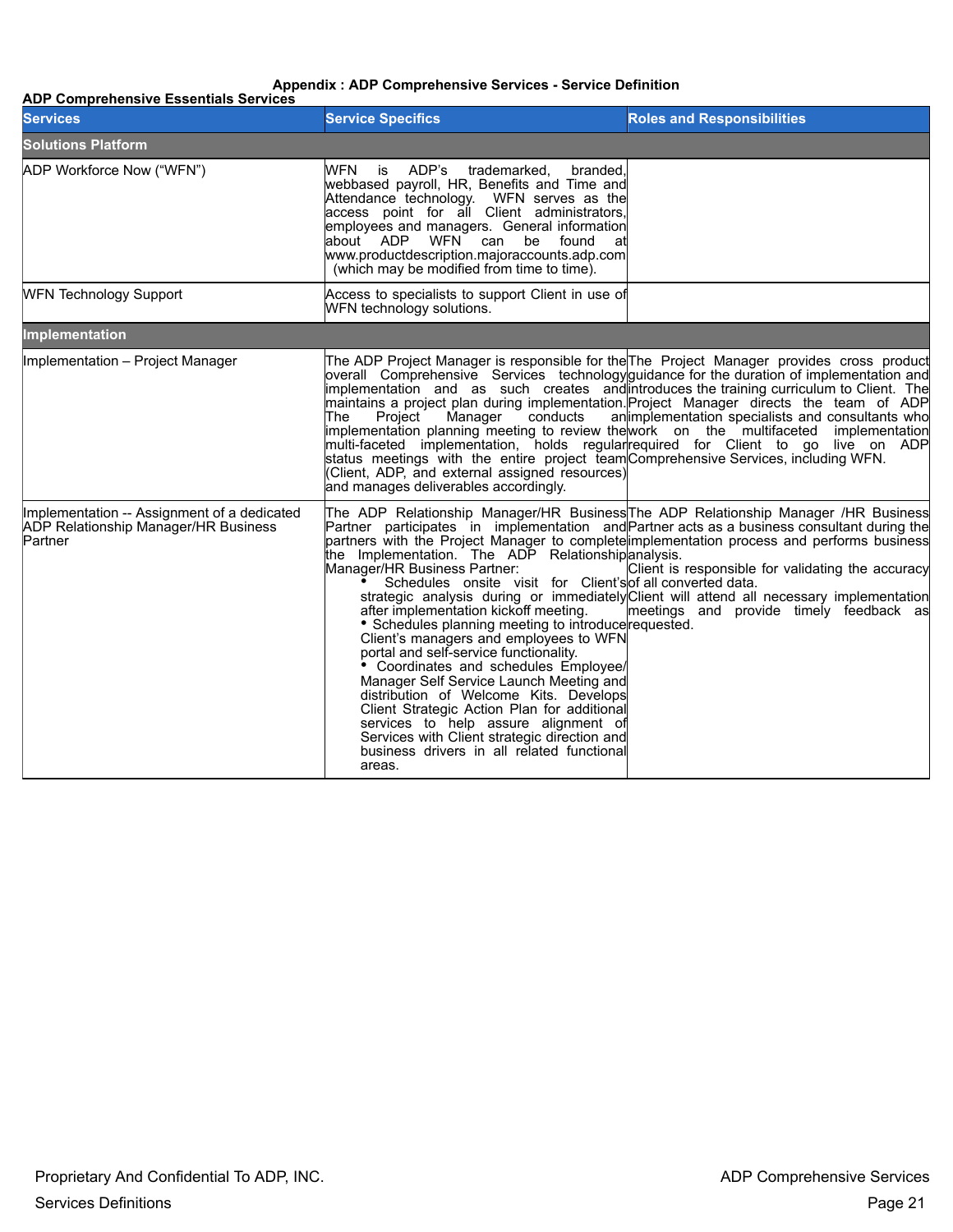| <b>Services</b>                          | <b>Service Specifics</b>                                                                                                                                                                                                                                                                                                                                                                                                                                                                                                                                                                                                                                                                                                                                                                                                                                                                                                     | <b>Roles and Responsibilities</b>                                                                                                                                                                                                                                                                                                                                                                                                                                                                                                                                                                                                                                                                                                                                                                                                                                                                                                                                                                                                                                                                                                                                                                                                                                                                                                                                                                                                                                                                                                                                                                                                                                                                                                                                                                                                                                                                                                                                                                                                                                                                                                                                                                                                                         |
|------------------------------------------|------------------------------------------------------------------------------------------------------------------------------------------------------------------------------------------------------------------------------------------------------------------------------------------------------------------------------------------------------------------------------------------------------------------------------------------------------------------------------------------------------------------------------------------------------------------------------------------------------------------------------------------------------------------------------------------------------------------------------------------------------------------------------------------------------------------------------------------------------------------------------------------------------------------------------|-----------------------------------------------------------------------------------------------------------------------------------------------------------------------------------------------------------------------------------------------------------------------------------------------------------------------------------------------------------------------------------------------------------------------------------------------------------------------------------------------------------------------------------------------------------------------------------------------------------------------------------------------------------------------------------------------------------------------------------------------------------------------------------------------------------------------------------------------------------------------------------------------------------------------------------------------------------------------------------------------------------------------------------------------------------------------------------------------------------------------------------------------------------------------------------------------------------------------------------------------------------------------------------------------------------------------------------------------------------------------------------------------------------------------------------------------------------------------------------------------------------------------------------------------------------------------------------------------------------------------------------------------------------------------------------------------------------------------------------------------------------------------------------------------------------------------------------------------------------------------------------------------------------------------------------------------------------------------------------------------------------------------------------------------------------------------------------------------------------------------------------------------------------------------------------------------------------------------------------------------------------|
| <b>Implementation</b>                    |                                                                                                                                                                                                                                                                                                                                                                                                                                                                                                                                                                                                                                                                                                                                                                                                                                                                                                                              |                                                                                                                                                                                                                                                                                                                                                                                                                                                                                                                                                                                                                                                                                                                                                                                                                                                                                                                                                                                                                                                                                                                                                                                                                                                                                                                                                                                                                                                                                                                                                                                                                                                                                                                                                                                                                                                                                                                                                                                                                                                                                                                                                                                                                                                           |
| Attendance modules (as applicable)       | Set-up of Payroll, HR & Benefits, and Time and Implementation includes all activities needed to Client is responsible for (i) accurately completing<br>complete set-up of the Payroll, HR & Benefits, and providing<br>and Time and Attendance modules (the implementation team in a timely manner; (ii)<br>'Module(s)") including the following:<br>Scheduling<br>planning<br>and<br>implementation meetings.<br>Coordinating<br>the<br>collection<br>implementation service questionnaires.<br>Client's requirements.<br>employee/dependent<br>to go live based on completion of keylimplementation<br>conversion<br>and<br>other<br>lmilestones.<br>information, performance management, leaveservice.<br>data, job titles, salary structures, and HR reason<br>codes; and (iv) census data, including current<br>personal and work data and employee/<br>dependent enrollment information for all<br>applicable parties. | questionnaires to ADP's<br>providing all HR corporate group information to<br>Implementation of all outsourcing ADP; (iii) providing all plan requirements<br>services listed in this Statement of Service linformation, company policies and procedures to<br>alleither configure WFN and/or incorporate into<br>administrative practices; (iv) providing all payroll<br>ofdata; (v) providing any documents and materials<br>needed to complete employee access set-up;<br>Setting-up the Module(s) based on (vi) providing all plan participant and enrollment<br>data in a predefined format required by ADP;<br>• Collecting all relevant human resources (vii) reviewing all information in the Module(s) for<br>("HR"), payroll and enrollment data and accuracy; and (viii) all fees related to travel.<br>loading them into the Module(s). Client Failure to meet these requirements may impact<br>must provide all data (e.g., corporate the date upon which Client may access the<br>information, payroll data, benefit planServices. Client is responsible for maintaining<br>information, relevant HR data, includingsystem configuration of and data related to all<br>current personal and work data and HR-related information (e.g., salary structures,<br>enrollment job codes, leave policies, manager access, etc.)<br>information) in a format required by ADP. post implementation. Client's implementation<br>ADP will determine Client and ADP's readinessiteam will determine Client's readiness to start<br>and<br>assign<br>Client<br>itsl<br>deliverables and success of data gathering, implementation team members. The make-up of<br>implementationClient's implementation team may vary<br>according to the number of complementary<br>ADP will set-up the HR & Benefits module to products or services purchased. Client's<br>incorporate Client's (i) corporate structure (e.g., implementation team will coordinate with the<br>divisions, locations, employee classes, and service team and Client's designated team<br>departments) and user rights; (ii) benefit plans members to ensure all requirements are<br>and providers; (iii) HR data, including reports to understood and will assist in the transition to |
| Interfaces - ADP Carrier Connection<br>இ | Services.<br>and additional elections requested after set upcarriers should be required.<br>lmaintenance fee.                                                                                                                                                                                                                                                                                                                                                                                                                                                                                                                                                                                                                                                                                                                                                                                                                | Client shall be entitled to up to three (3) Client shall promptly deliver to ADP any Client<br>standard carrier connections at set up of the Content required by ADP to set-up standard<br>carrier connections. Client will work with its<br>Client may elect additional standard carrier carriers to ensure ADP is permitted to transmit<br>connections for an additional fee. Subsequent data and access Client's data in the carrier's<br>reconfiguration of existing carrier connections system. No third party agreements with Client's<br>(initial implementation) of the Services are With respect to Carrier Connections, any<br>available for an additional fee. Carrierchanges in Client's benefit providers that require<br>connections shall be subject to an annualthe establishment of a new carrier connection or<br>the modification of an existing carrier connection<br>shall be considered a new carrier connection<br>land shall be completed by ADP at ADP's then<br>current rates.                                                                                                                                                                                                                                                                                                                                                                                                                                                                                                                                                                                                                                                                                                                                                                                                                                                                                                                                                                                                                                                                                                                                                                                                                                                  |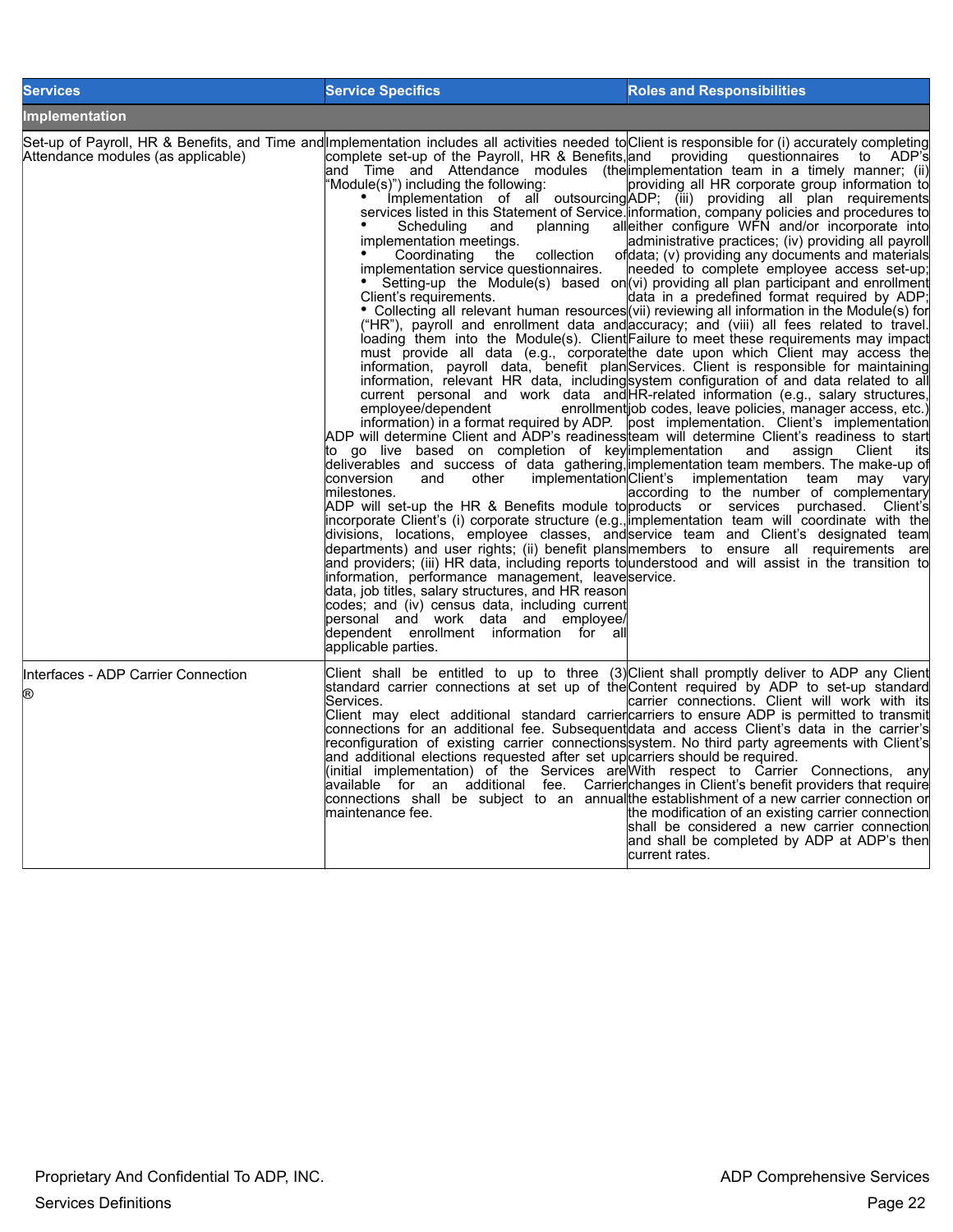| <b>Services</b>                                        | <b>Service Specifics</b>                                                                                                                                                                                                                                                                                                                                                                                                                                                   | <b>Roles and Responsibilities</b>                                                                                                                                                                                                                                                                                                                                                                                                                                                                                                                                                                                                                                                                                                                                                                                                                                                                                                                                                                                                                                                                                                                                                                                                                                                                                                                                                                                                                              |
|--------------------------------------------------------|----------------------------------------------------------------------------------------------------------------------------------------------------------------------------------------------------------------------------------------------------------------------------------------------------------------------------------------------------------------------------------------------------------------------------------------------------------------------------|----------------------------------------------------------------------------------------------------------------------------------------------------------------------------------------------------------------------------------------------------------------------------------------------------------------------------------------------------------------------------------------------------------------------------------------------------------------------------------------------------------------------------------------------------------------------------------------------------------------------------------------------------------------------------------------------------------------------------------------------------------------------------------------------------------------------------------------------------------------------------------------------------------------------------------------------------------------------------------------------------------------------------------------------------------------------------------------------------------------------------------------------------------------------------------------------------------------------------------------------------------------------------------------------------------------------------------------------------------------------------------------------------------------------------------------------------------------|
| <b>Implementation</b>                                  |                                                                                                                                                                                                                                                                                                                                                                                                                                                                            |                                                                                                                                                                                                                                                                                                                                                                                                                                                                                                                                                                                                                                                                                                                                                                                                                                                                                                                                                                                                                                                                                                                                                                                                                                                                                                                                                                                                                                                                |
| Interfaces - Payroll Interfaces, Custom<br>lInterfaces | data, certain HR and other demographicto designated third parties.<br>authorized by Client.<br>fees shall be depend on the amount ofhave-agreed-to-accept-data-via-the-interface.<br>customization required by ADP to create such<br>interfaces. ADP shall provide Client with an<br>estimate of the cost of the interface prior to its<br>development. An annual maintenance fee shall<br>apply to all interfaces, including Payroll<br>Interfaces and Custom Interfaces. | Client may require payroll or other custom ADP's construction of interfaces are subject to<br>interfaces in order to electronically transmit data, configuration by Client of the applicable Client<br>including but not limited to employee payrollContent and the formatting of such transmission<br>lemployee data, etc., to designated third parties ADP's ability to transmit Client Content is<br>dependent on the agreement by the designated<br>The development of such Interfaces shall be atthird parties and ADP will not be obligated to<br>ADP's then current fees for such services and transmit data unless the designated third parties                                                                                                                                                                                                                                                                                                                                                                                                                                                                                                                                                                                                                                                                                                                                                                                                        |
| ADP Personnel - Roles and Responsibilities             |                                                                                                                                                                                                                                                                                                                                                                                                                                                                            |                                                                                                                                                                                                                                                                                                                                                                                                                                                                                                                                                                                                                                                                                                                                                                                                                                                                                                                                                                                                                                                                                                                                                                                                                                                                                                                                                                                                                                                                |
| <b>ADP Relationship Manager</b>                        | Manager<br>The<br>ADP Relationship<br>Manager, no matter which Services Client has offering.<br>alignment with Client objectives.                                                                                                                                                                                                                                                                                                                                          | actively The Relationship Manager focuses on assisting<br>communicates with Client and acts as the Client to achieve its goals and promote<br>Client is assigned one (1) ADP Relationship alignment with the Comprehensive Services<br>The ADP Relationship Manager is actively <sup>The Relationship Manager is engaged with all</sup><br>engaged in understanding Client's businesslevels within the Client organization. They are<br>model and project objectives to ensure involved in key client interactions and focused<br>on quality client experience and consultative<br>opportunities. They drive utilization of Services,<br>including applicable technology. The ADP<br>Relationship Manager acts as a client advocate<br>within ADP, escalating issues appropriately<br>within ADP, coordinating with the Client to<br>determine the impact of certain Client business<br>events on the Services, and preparing and<br>presenting regular account reviews.<br>Additionally, the Relationship Manager will<br>coordinate resources for ongoing projects and<br>changes outside of initial implementation and<br>will serve as an escalation point for all ADP<br>products and services received by Client.<br>The Relationship Manager schedules at least an<br>annual review with Client to recap all activities<br>completed on its behalf and discuss goals and<br>objectives for the upcoming years' plan to<br>lachieve Client's objectives. |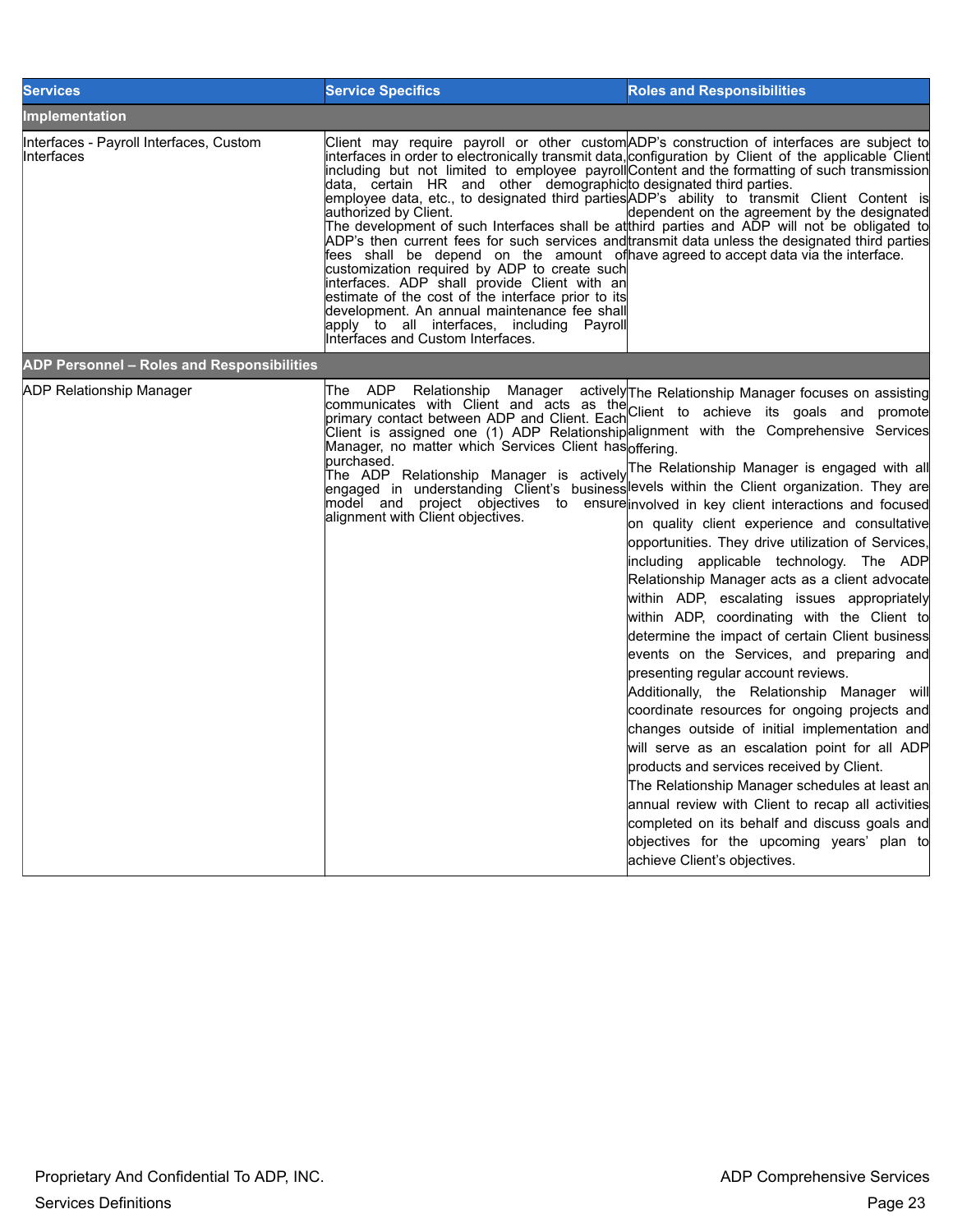| <b>Services</b>                                | <b>Service Specifics</b>                                                                                                                                                                                                                                                                                                                                                                                                                                                                       | <b>Roles and Responsibilities</b>                                                                                                                                                                                                                                                                                                                                                                                                                                                                                                                                                                                                                                                                                                                                                                                                                                                                                                                                                                                                                                                                                                                                                                                                                                |
|------------------------------------------------|------------------------------------------------------------------------------------------------------------------------------------------------------------------------------------------------------------------------------------------------------------------------------------------------------------------------------------------------------------------------------------------------------------------------------------------------------------------------------------------------|------------------------------------------------------------------------------------------------------------------------------------------------------------------------------------------------------------------------------------------------------------------------------------------------------------------------------------------------------------------------------------------------------------------------------------------------------------------------------------------------------------------------------------------------------------------------------------------------------------------------------------------------------------------------------------------------------------------------------------------------------------------------------------------------------------------------------------------------------------------------------------------------------------------------------------------------------------------------------------------------------------------------------------------------------------------------------------------------------------------------------------------------------------------------------------------------------------------------------------------------------------------|
| <b>ADP Service Centers</b>                     |                                                                                                                                                                                                                                                                                                                                                                                                                                                                                                |                                                                                                                                                                                                                                                                                                                                                                                                                                                                                                                                                                                                                                                                                                                                                                                                                                                                                                                                                                                                                                                                                                                                                                                                                                                                  |
| ADP Service Center (for Client administrators) | Access to a toll free number with Client ADP provides access to an assigned specialist<br>services.                                                                                                                                                                                                                                                                                                                                                                                            | identification and issue routing via telephony. team that will be Client's primary support<br>Provides WFN technology support and other resource. ADP will provide standard service<br>support as applicable based on contracted center hours 8:00 am to 5:30 pm, Client local<br>time (Clients in Hawaii will have service center<br>access 8:00 am to 5:30 pm PST), Monday<br>through Friday, except for scheduled downtime<br>for training, meetings and ADPrecognized<br>company holidays. Such scheduled downtime<br>shall not exceed two percent (2%) of available<br>hours each calendar quarter.                                                                                                                                                                                                                                                                                                                                                                                                                                                                                                                                                                                                                                                         |
| My Life Advisors                               | employees<br>managers<br>for<br>and<br>ADP has all pertinent information related to:<br>• WFN technology/portal support<br>• Employee personal information<br>• Employee pay information and issues<br>information<br>to Client on a pay per usage basis.                                                                                                                                                                                                                                      | Access to a toll free number for use by As a prerequisite to use of My Life Advisors,<br>general Client is responsible to support and promote<br>selfservice inquiries As authorized by Client, employee self-service and manager self-service.<br>respond to Client's employees inquiries, when ADP will conduct one (1) onsite employee<br>selfservice/manager<br>self-service<br>launchl<br>meeting. On request, ADP will support multiple<br>virtual self-service launch meetings. ADP will<br>answer employee and manager questions that<br>• Vacation, holiday, and leave of absence have an apparent relationship to data entry<br>visible through the WFN applications.<br>• Hours of work and overtime information ADP will provide standard service center hours<br>Further, the My Life Advisors can provide bi-8:00 am to 11:30 pm EST, Monday through<br>lingual support for both English and Spanish Friday, except for scheduled downtime for<br>speaking employees. Other languages aretraining, meetings and ADPrecognized company<br>available via a partnership with AT&T'sholidays. Such scheduled downtime shall not<br>language line for an additional fee charged backexceed two percent (2%) of available time each<br>calendar quarter. |
| <b>Payroll and Tax Administration</b>          |                                                                                                                                                                                                                                                                                                                                                                                                                                                                                                |                                                                                                                                                                                                                                                                                                                                                                                                                                                                                                                                                                                                                                                                                                                                                                                                                                                                                                                                                                                                                                                                                                                                                                                                                                                                  |
| Payroll and Tax                                | ADP payroll processing with tax service to<br>authorized jurisdictions (also included:<br>CheckView, Payroll Preview, Total Tax PlusSM,<br>Full Service Direct Deposit or TotalPay<br>banking options, Labor Distribution,<br>liPayStatements, iReports). Additional fees will<br>apply for ADP delivery via courier.<br>Year-end Forms W-2 will be provided and<br>will be billed<br><b>Clients</b><br>separately.<br>Additional fees will apply for direct<br>mailing of year-end Forms W-2. | ADP processes payroll and files and deposits<br>appropriate federal, state and local taxes. Client<br>must review and approve final payments.                                                                                                                                                                                                                                                                                                                                                                                                                                                                                                                                                                                                                                                                                                                                                                                                                                                                                                                                                                                                                                                                                                                    |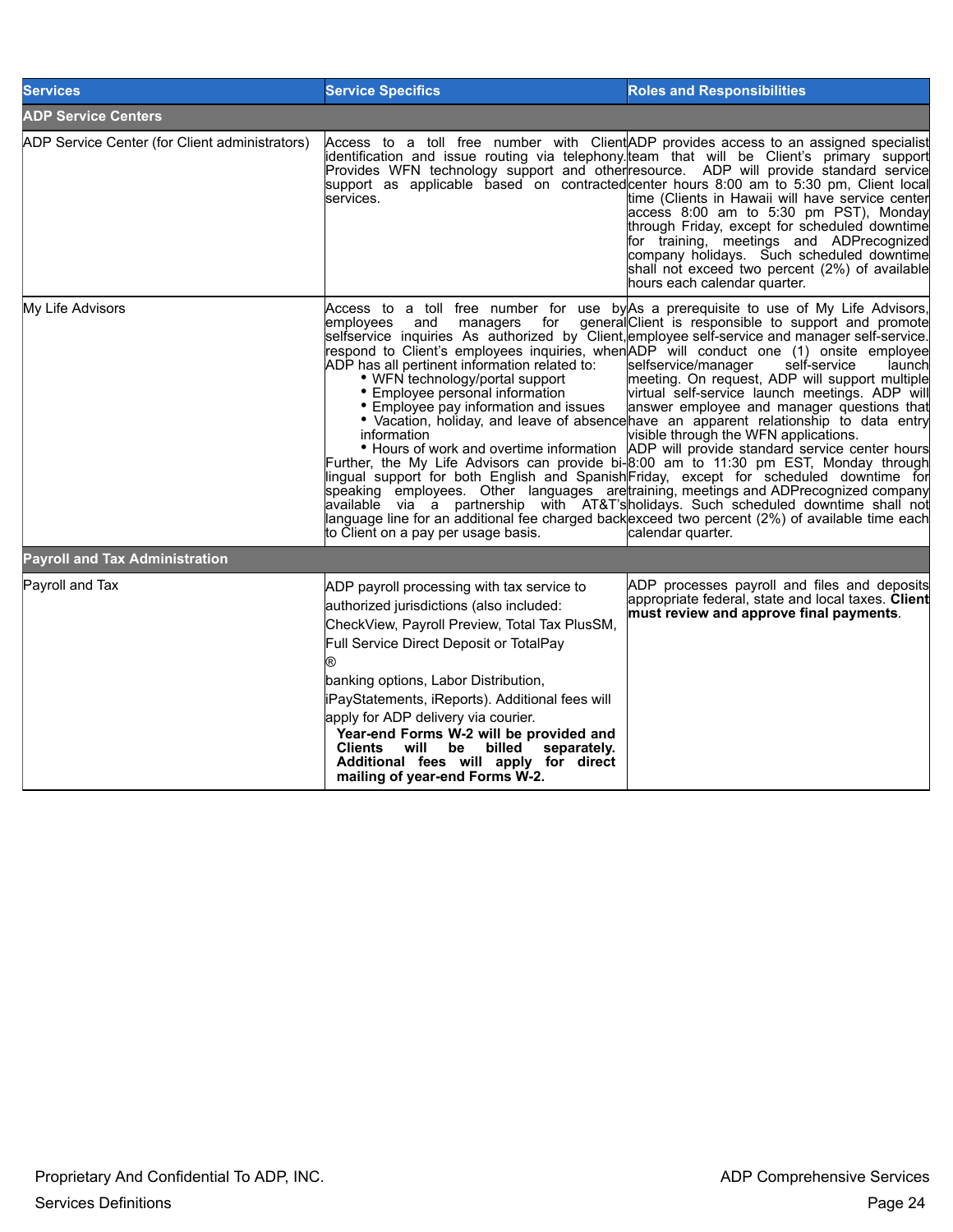| <b>Services</b>                                          | <b>Service Specifics</b>                                                                                                                                                                                                                                                                                           | <b>Roles and Responsibilities</b>                                                                                                                                                                                                                                                                                                                                                                                                                                                                                                                                                                                                                                                                                                                                                         |
|----------------------------------------------------------|--------------------------------------------------------------------------------------------------------------------------------------------------------------------------------------------------------------------------------------------------------------------------------------------------------------------|-------------------------------------------------------------------------------------------------------------------------------------------------------------------------------------------------------------------------------------------------------------------------------------------------------------------------------------------------------------------------------------------------------------------------------------------------------------------------------------------------------------------------------------------------------------------------------------------------------------------------------------------------------------------------------------------------------------------------------------------------------------------------------------------|
| <b>Payroll and Tax Administration</b>                    |                                                                                                                                                                                                                                                                                                                    |                                                                                                                                                                                                                                                                                                                                                                                                                                                                                                                                                                                                                                                                                                                                                                                           |
| Time and Attendance Feed to Payroll                      | and Attendance Module).                                                                                                                                                                                                                                                                                            | Import employee Time and Attendance records ADP provides Client with required file formats to<br>provided that such records are in an ADP-utilize this feed. Client is responsible for<br>acceptable format (if not utilizing ADP's Time adaptation of its file feed to a format that is<br>compatible with ADP's feed.                                                                                                                                                                                                                                                                                                                                                                                                                                                                   |
| Checks and Direct Deposit                                | account(s)) or TotalPay (ADPCheck plus Full<br>Service Direct Deposit).                                                                                                                                                                                                                                            | ADP offers Clients two (2) banking features: Client must choose one of the banking features<br>Full Service Direct Deposit (payroll wages (unless Client is purchasing Comprehensive electronically deposited into employees' bank Payroll which requires Total Pay).                                                                                                                                                                                                                                                                                                                                                                                                                                                                                                                     |
| <b>Wage Garnishment Processing Services</b><br>(WGPS)    | garnishment activity.                                                                                                                                                                                                                                                                                              | ADP provides tools to calculate garnishments Client provides employee liens and withholding<br>based on court orders and client interpretation information to ADP. ADP processes employee<br>and also generates reports documentingdeductions for liens, wage garnishments and<br>court ordered support and disburses payments<br>to third parties as appropriate.Client is<br>responsible for lien interpretation.<br>Client is responsible for all compliance with<br>agency notification requirements; replies to<br>garnishment notices received; notices of<br>employee terminations and all other required<br>written responses. Client must provide minimum<br>of two (2) weeks' notice prior to processing of<br>any special pays to accommodate any<br>garnishment requirements. |
| HR, Payroll and Benefits Reporting                       | cover HR, payroll, and benefits data.                                                                                                                                                                                                                                                                              | Comprehensive standard and analytical reports ADP provides access to certain standard payroll<br>reports. Client has access to ADP reporting<br>tools to generate a limited number of custom<br>reports.                                                                                                                                                                                                                                                                                                                                                                                                                                                                                                                                                                                  |
| <b>GL</b> Interface                                      | ADP will generate a file every payroll that<br>contains labor expense information that can be<br>entered into popular general accounting<br>programs. Custom programming not included.                                                                                                                             |                                                                                                                                                                                                                                                                                                                                                                                                                                                                                                                                                                                                                                                                                                                                                                                           |
| Paid Time Off (PTO)                                      | loff.                                                                                                                                                                                                                                                                                                              | Access to systems to track employees' paid time Client is responsible for leave administration<br>unless Total Absence Management is purchased<br>as an optional service.                                                                                                                                                                                                                                                                                                                                                                                                                                                                                                                                                                                                                 |
| Non-Paid Persons                                         | Access to HR & Benefits module to track Client<br>headcount not included in the payroll system.<br>persons may<br>include international<br>Such<br>employees (located<br>outside<br>the $U.S.$ ),<br>independent contractors paid outside the payroll<br>system, persons on leave, and retirees.                   |                                                                                                                                                                                                                                                                                                                                                                                                                                                                                                                                                                                                                                                                                                                                                                                           |
| <b>State Unemployment Insurance Claims</b>               |                                                                                                                                                                                                                                                                                                                    |                                                                                                                                                                                                                                                                                                                                                                                                                                                                                                                                                                                                                                                                                                                                                                                           |
| Administer SUI Claims (where authorized by<br>state law) | Provide<br>pre-separation<br>administration. Audit SUI tax rate components. help    Client    manage<br>Audit UI benefits charges. Voluntary contribution unemployment costs.<br>review. Provide a quarterly summary report of<br>claims activity.<br>Client hearing and appeals not included in<br>base services. | unemployment ADP assists Client with unemployment claims<br>insurance (UI) counseling to Client. UI claims administration and unemployment tax filings to<br>claims<br>and<br>State                                                                                                                                                                                                                                                                                                                                                                                                                                                                                                                                                                                                       |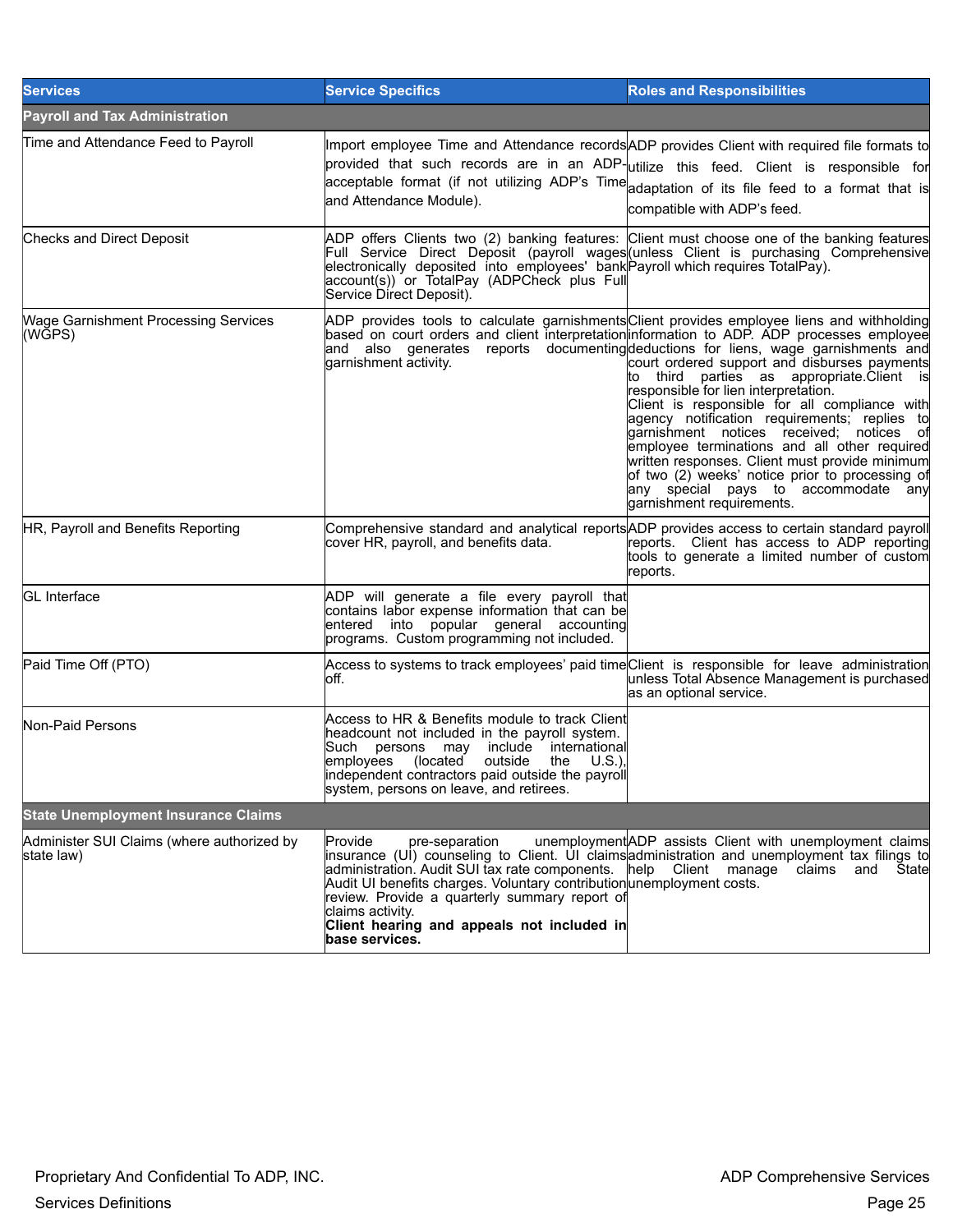| <b>Services</b>                                                                                           | <b>Service Specifics</b>                                                                                                                                                                                                                                                                                                                                                                                                           | <b>Roles and Responsibilities</b>                                                                                                                                                                                                     |
|-----------------------------------------------------------------------------------------------------------|------------------------------------------------------------------------------------------------------------------------------------------------------------------------------------------------------------------------------------------------------------------------------------------------------------------------------------------------------------------------------------------------------------------------------------|---------------------------------------------------------------------------------------------------------------------------------------------------------------------------------------------------------------------------------------|
| <b>Training and Development</b>                                                                           |                                                                                                                                                                                                                                                                                                                                                                                                                                    |                                                                                                                                                                                                                                       |
| Employee/Manager Self-Service Launch<br>Training                                                          | for both Client employees<br>Training<br>managers on the self-service tools<br>application (includes one on-site Employee Self-training.<br>Service Kickoff and, upon request, virtual<br>Employee Self-Service Kickoff meetings).                                                                                                                                                                                                 | and Client shall require its employees and managers<br>and to attend self-service tools and application                                                                                                                               |
| Core Product Training                                                                                     | Product training on all the core products for Client shall require administrator users to attend<br>(not employees<br>ladministrator users<br>managers).                                                                                                                                                                                                                                                                           | orcore product training.                                                                                                                                                                                                              |
| <b>Benefit Support</b>                                                                                    |                                                                                                                                                                                                                                                                                                                                                                                                                                    |                                                                                                                                                                                                                                       |
| Client does not receive ADP<br>Comprehensive Benefit Services)                                            | Open Enrollment Support (In the event the Access to Modules to maintain benefit HR Consultatnts assist Client in<br>land reporting. My Life                                                                                                                                                                                                                                                                                        | using<br>plan and enrollment information Modules for information maintaining benefit plan Advisors assists Client<br>employees in using self-service to make benefit<br>enrollment selections.                                        |
| <b>Invoice Discrepancy Reporting</b>                                                                      |                                                                                                                                                                                                                                                                                                                                                                                                                                    |                                                                                                                                                                                                                                       |
| Health and Welfare Carrier Invoice<br>Discrepancies                                                       | ADP will compare benefit enrollments data from ADP will reconcile invoices for medical, dental<br>WFN to benefit enrollments on carrier invoices. and visions plans. Client must provide to ADP<br>ADP will identify discrepancies in coverage any carrier invoices to be reconciled. Client must<br>and/or premiums, and provide a report outlining provide invoices in Excel format with unique<br>the identified discrepancies. | identifiers. Coverage and premium amounts<br>must beclearly identified on the invoice. ADP will<br>provide a standard output of discrepancies.<br>Client will be responsible for addressing/<br>reconciling identified discrepancies. |
| <b>Employee Relations</b>                                                                                 |                                                                                                                                                                                                                                                                                                                                                                                                                                    |                                                                                                                                                                                                                                       |
| Employee Perks                                                                                            | Employee access to a wide range of discounts<br>on premium-brand products and services                                                                                                                                                                                                                                                                                                                                             |                                                                                                                                                                                                                                       |
| New Hire Welcome Kit                                                                                      | New Hire Welcome Kits are made available to ADP provide Electronic Welcome Kits via WFN<br>Client employees detailing the employee<br>services and perks provided by Client through<br>The welcome kits are available<br>IADP.<br>electronically via WFN.                                                                                                                                                                          |                                                                                                                                                                                                                                       |
| <b>Compliance Support</b>                                                                                 |                                                                                                                                                                                                                                                                                                                                                                                                                                    |                                                                                                                                                                                                                                       |
| Compliance Newsletters<br>Note: The offering does not include legal advice<br>or guidance.                | Access to periodic subject matter Compliance<br>Newsletters.                                                                                                                                                                                                                                                                                                                                                                       |                                                                                                                                                                                                                                       |
| Alerts<br>Note: The offering does not include legal advice mails.<br>or guidance.                         | Access to periodic subject matter Alerts and e-                                                                                                                                                                                                                                                                                                                                                                                    |                                                                                                                                                                                                                                       |
| Periodic Tips<br>Note: The offering does not include legal advice and compliance changes.<br>or guidance. | Access to periodic tips related to best practices                                                                                                                                                                                                                                                                                                                                                                                  |                                                                                                                                                                                                                                       |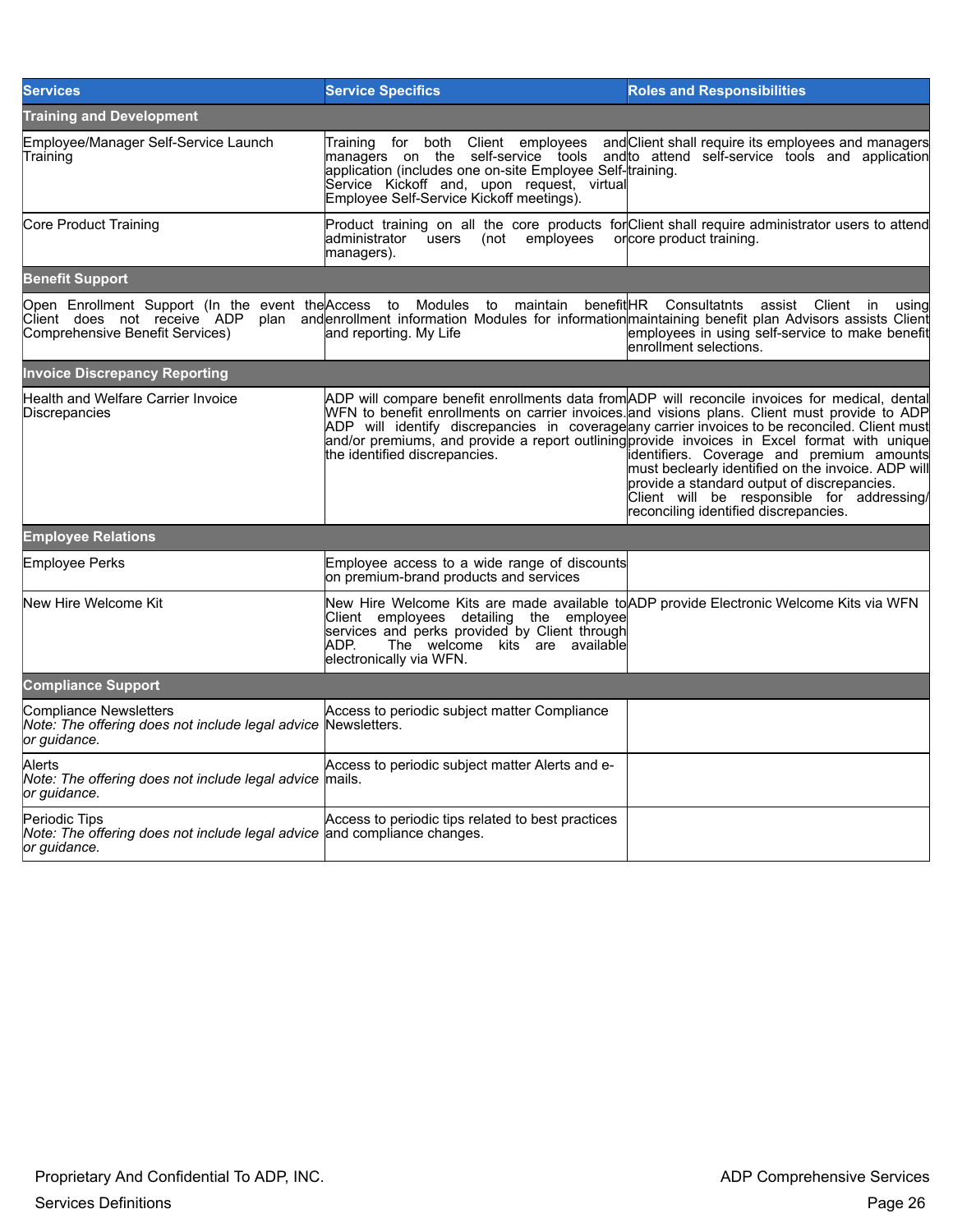#### **Appendix : History Conversion Services**

#### **Description of Available History Conversion Services**

| <b>CONVERSION SERVICE</b>                                      | <b>DESCRIPTION</b>                                                                                                                                                                                                                                                                                                                                                                                                                                               |
|----------------------------------------------------------------|------------------------------------------------------------------------------------------------------------------------------------------------------------------------------------------------------------------------------------------------------------------------------------------------------------------------------------------------------------------------------------------------------------------------------------------------------------------|
| <b>Check History</b>                                           | <b>Includes:</b> Net/Gross Salary, Taxes, Deductions, Hours, Hours & Earnings Codes.                                                                                                                                                                                                                                                                                                                                                                             |
|                                                                | History data files will be created and imported into ADP Workforce Now for Client practitioner level access<br>only (not individual employee access).                                                                                                                                                                                                                                                                                                            |
| <b>Pay Rate History</b>                                        | Includes:Position ID, Change Effective On, Compensation change Reason, Rate Type, Rate 1 Amount,<br>Standard Hours, Pay Frequency Code, Rate 2 Amount, Rate Currency, Annual Salary.                                                                                                                                                                                                                                                                             |
|                                                                | History data will be loaded to an external viewer provided by ResNav Solutions (see below).                                                                                                                                                                                                                                                                                                                                                                      |
| <b>Position History</b>                                        | <b>Includes:</b> Job Title, Department, Business Unit, Location, Assigned Shift, Full time Employee, Pay Grade,<br>Job Class, Salary Structure, Allocation, Union, FLSA, Workers Compensation, Scheduled Hours, Hours<br>period, EEO Job Class, Cost Number, Management Position, Reports to Position ID. History data will be<br>loaded to an external viewer provided by ResNav Solutions (see below). Automated Export Services are<br>available (see below). |
| <b>Benefits History (Employee</b><br><b>Benefit Selection)</b> | Includes: Employee level Benefit selectiown data included: Plan Type and Name, Coverage Level,<br>Enrollment Effective and End Dates, Employee and Employer Costs per period. Does not include company<br>level detail for Benefit plans. History data will be loaded to an external viewer provided by ResNav<br>Solutions (see below).                                                                                                                         |
|                                                                | Automated Export Services are available (see below).                                                                                                                                                                                                                                                                                                                                                                                                             |
| <b>Benefits / Dependent History</b>                            | Includes: Employee Level Dependents, Including: Dependent Tax ID, Relationship, Name, Address,<br>Gender, Birth Date, Type, Status, Enrollment Start and End Dates, Plan Name and type, Plan Provider<br>Name, Coverage level, Benefit Status.                                                                                                                                                                                                                   |
|                                                                | History data will be loaded to an external viewer provided by ResNav Solutions (see below).                                                                                                                                                                                                                                                                                                                                                                      |
|                                                                | Automated Export Services are available (see below).                                                                                                                                                                                                                                                                                                                                                                                                             |
| <b>Time &amp; Attendance History</b>                           | Includes: Employee Time Zone, Pay Rule, Punch Date, Punch In/Out Times & Codes, Totaled Amount,<br>Cumulative Total, Reason/Details.                                                                                                                                                                                                                                                                                                                             |
|                                                                | History data will be loaded to an external viewer provided by ResNav Solutions (see below).                                                                                                                                                                                                                                                                                                                                                                      |
|                                                                | Automated Export Services are available (see below).                                                                                                                                                                                                                                                                                                                                                                                                             |
| <b>Employee Status History</b>                                 | <b>Includes:</b> Changes to Employee Status, including Termination Date and Reason, Rehire Eligibility and<br>Date, LOA Start and Return Dates with Reasons                                                                                                                                                                                                                                                                                                      |

**Loading History Data Using ResNav Solutions.** History data will be loaded to an external history viewer provided by ResNav Solutions, a standalone system, which allows Client to retain history from its legacy systems. History Viewer URL access will be provided to Client practitioner for login with password. Access to History Viewer will be at the practitioner level only (not individual employee access).

**Automated Export Services.** The Automated Export Services associated with History Viewer, applies to the custom report that loads data from the ADP Application Platform to the History Viewer on a one-time daily basis. The data loaded from the ADP Application Platform to the History Viewer is specific to pay rate, status and position data only. This enables joint reporting from History Viewer for both current and historical employee data. ResNav Solutions shall setup the custom report under a specific practitioner during the history conversion process and the ADP integration team shall initiate the automation of the report.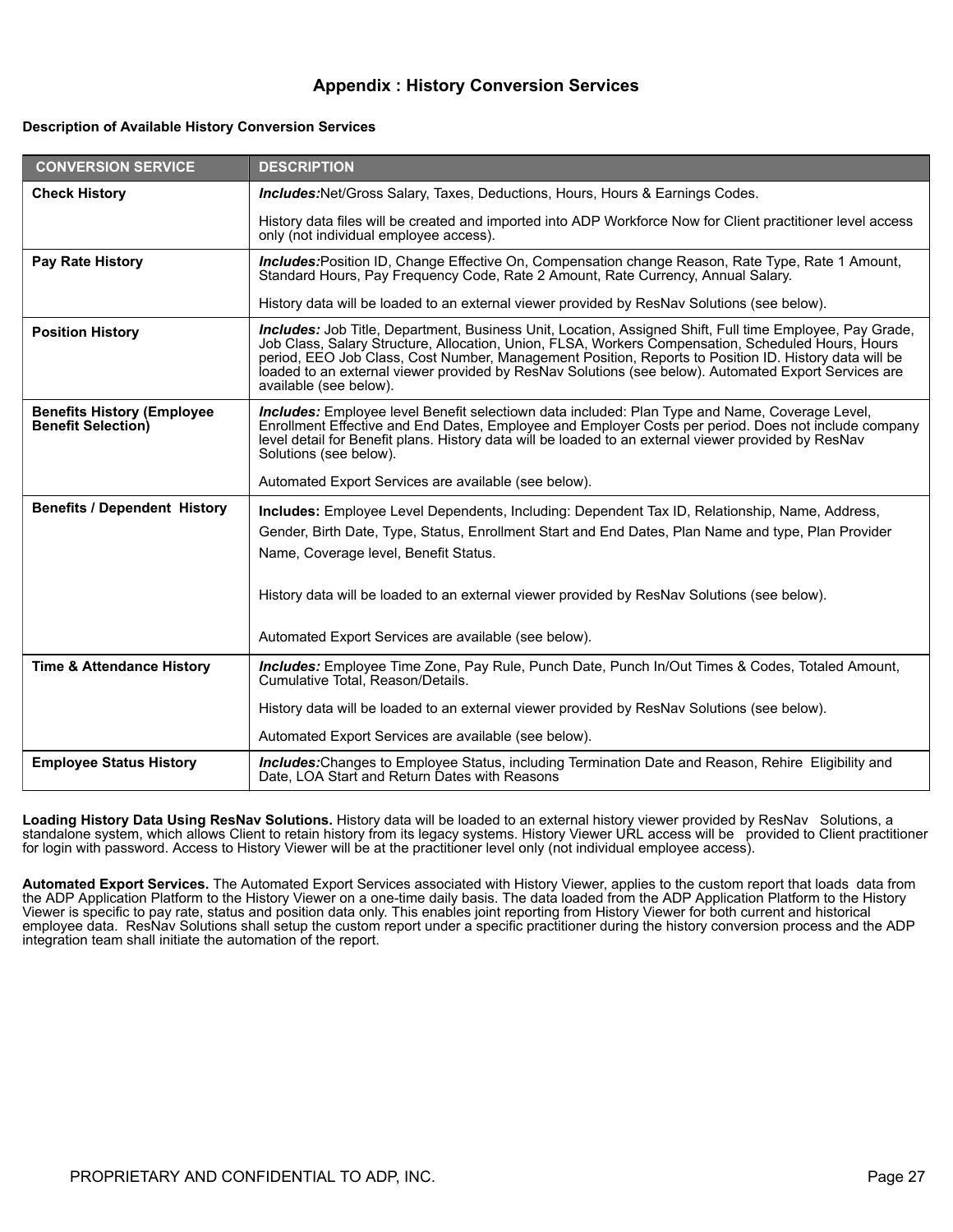

Company Information

Lower Rio Grande Valley Development Council 301 W Railroad St Weslaco, TX 78596-5104 United States

#### Recurring Fees and Considerations

Number of Employees: 175 on Lower Rio Grande Valley Development Council

Executive Contact

Armando Perez Jr Contract Number R200701 aperezjr@lrgvdc.org (956) 682-3481

|     | <b>Monthly Processing</b>                                                                                       | Count        | Min        | <b>Base</b>    | Rate             | Monthly    | Annual              |
|-----|-----------------------------------------------------------------------------------------------------------------|--------------|------------|----------------|------------------|------------|---------------------|
|     |                                                                                                                 |              |            |                |                  |            |                     |
|     | ADP Comprehensive Services Bundle                                                                               | 175          | \$3,468.75 | $\overline{a}$ | See Below        | \$3,587.50 | \$43,050.00         |
|     | Comprehensive Services Essentials<br>ADP Comprehensive Services Ancillary Modules                               | 175          |            |                | \$3.25           | \$568.75   | \$6,825.00          |
|     | Recruitment and Talent Acquisition                                                                              |              |            |                |                  |            |                     |
|     | <b>Performance and Goal Management</b>                                                                          |              |            |                |                  |            |                     |
|     | Recruiting Embedded Intelligence                                                                                |              |            |                |                  |            |                     |
|     | Non-Paid Employees                                                                                              | 1            |            |                | \$7.25           | \$7.25     | \$87.00             |
|     | Monthly Administrative Fee                                                                                      | $\mathbf{1}$ |            | \$225.00       | \$0.00           | \$225.00   | \$2,700.00          |
|     | Workforce Now Time and Attendance                                                                               | 175          | \$182.00   |                | \$3.00           | \$525.00   | \$6,300.00          |
|     | <b>Essential Time</b>                                                                                           |              |            |                |                  |            |                     |
|     | Custom client integration between ADP modules                                                                   | 175          |            |                | \$0.40           | \$70.00    | \$840.00            |
|     | <b>Employment and Income Verification</b>                                                                       | 175          |            |                |                  | \$0.00     | \$0.00              |
|     | <b>Employment Verification</b>                                                                                  |              |            |                |                  |            |                     |
|     |                                                                                                                 |              | 1 - 999    |                |                  | \$20.50    |                     |
|     | ADP Comprehensive Services Bundle                                                                               |              |            |                |                  |            |                     |
|     | <b>Annual Processing</b>                                                                                        | Count        | Min        | Base           | Rate             |            | Annual              |
|     | Year End Forms, W2s or 1099s                                                                                    | 175          |            |                | \$5.95           |            | \$1,041.25          |
|     |                                                                                                                 |              |            |                |                  |            |                     |
| (S) | <b>Total Annual Investment</b>                                                                                  |              |            |                |                  |            | <b>Total Annual</b> |
|     |                                                                                                                 |              |            |                |                  |            |                     |
|     | <b>Workforce Now Services</b>                                                                                   |              |            |                |                  |            | \$60,843.25         |
|     |                                                                                                                 |              |            |                |                  |            |                     |
|     |                                                                                                                 |              |            |                |                  |            |                     |
|     |                                                                                                                 |              |            |                |                  |            |                     |
|     | <b>Other Considerations</b>                                                                                     |              | Count      |                | Rate             |            | Setup               |
|     | Hardware and Other Fees                                                                                         |              |            |                |                  |            |                     |
|     | - Health & Welfare Benefit Carrier Feed Setup                                                                   |              | 3          |                | \$0.00<br>\$0.00 |            | \$0.00<br>\$0.00    |
|     | Professional Services: Pay Check History Conversion<br><b>Professional Services: Historical Data Conversion</b> |              | 1<br>1     |                | \$0.00           |            | \$0.00              |
|     | * Employee Pay Rate (or Salary) History                                                                         |              |            |                |                  |            |                     |
|     | * Employee Position (or Job Profile) History                                                                    |              |            |                |                  |            |                     |
|     |                                                                                                                 |              |            |                |                  |            |                     |
|     | Implementation                                                                                                  |              |            |                |                  |            |                     |
|     | Implementation for ADP Comprehensive Services Bundle                                                            |              |            |                |                  |            | \$10,450.00         |
|     | Implementation for Workforce Now Time and Attendance                                                            |              |            |                |                  |            | \$1,950.00          |
|     | Implementation for Custom client integration between ADP modules                                                |              |            |                |                  |            | \$3,501.00          |
|     | " Client does not need or already has hours history in WFN                                                      |              |            |                |                  |            | N/A                 |

Health & Welfare Benefit Carrier Feed Setup included at no charge: 3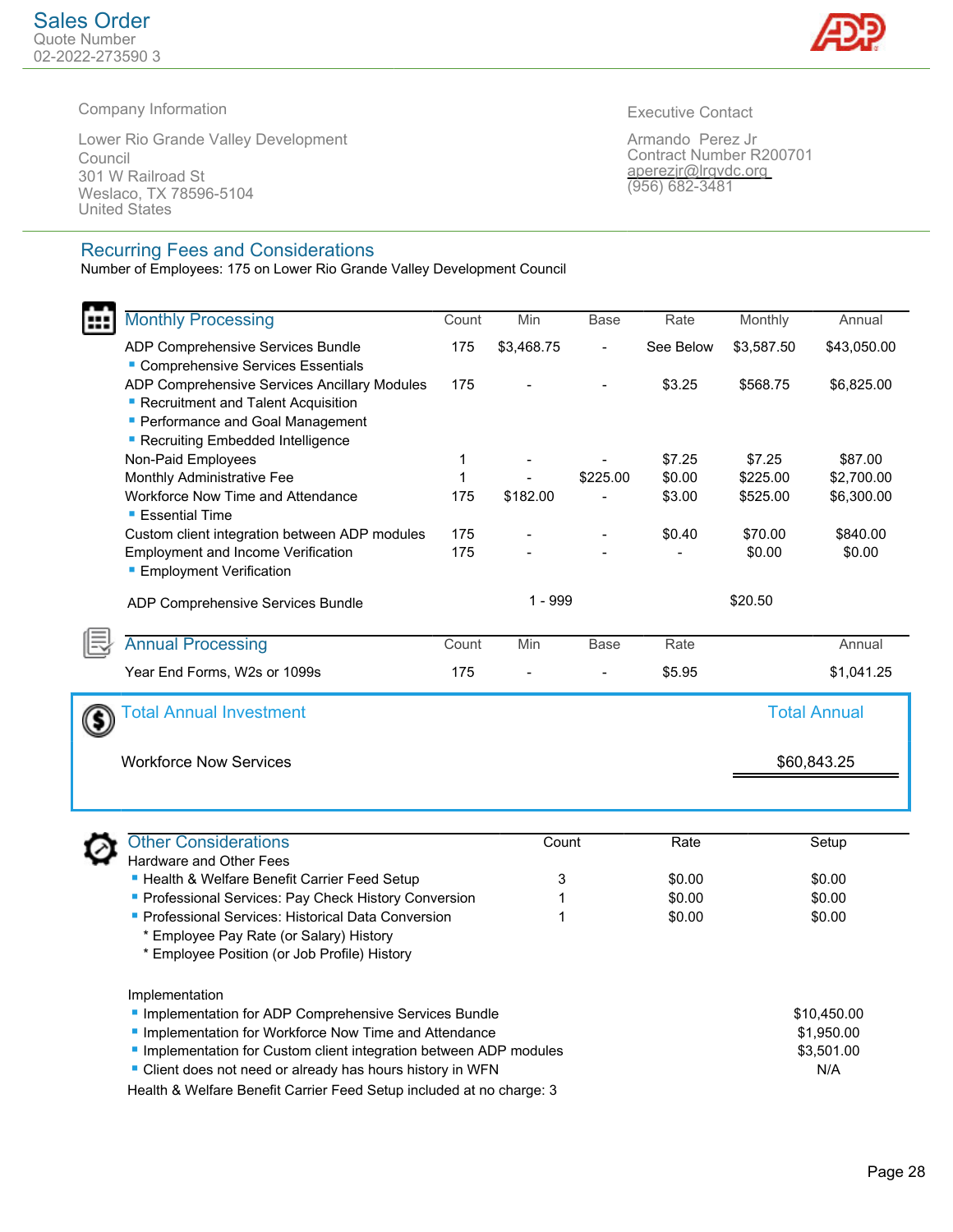

| Total Other Considerations                                       | <b>Total Setup</b>           |
|------------------------------------------------------------------|------------------------------|
| Implementation and Setup<br><b>Implementation Discount Value</b> | \$35,101.00<br>(\$19,200.00) |
| <b>Estimated Total Net Implementation</b>                        | \$15,901.00                  |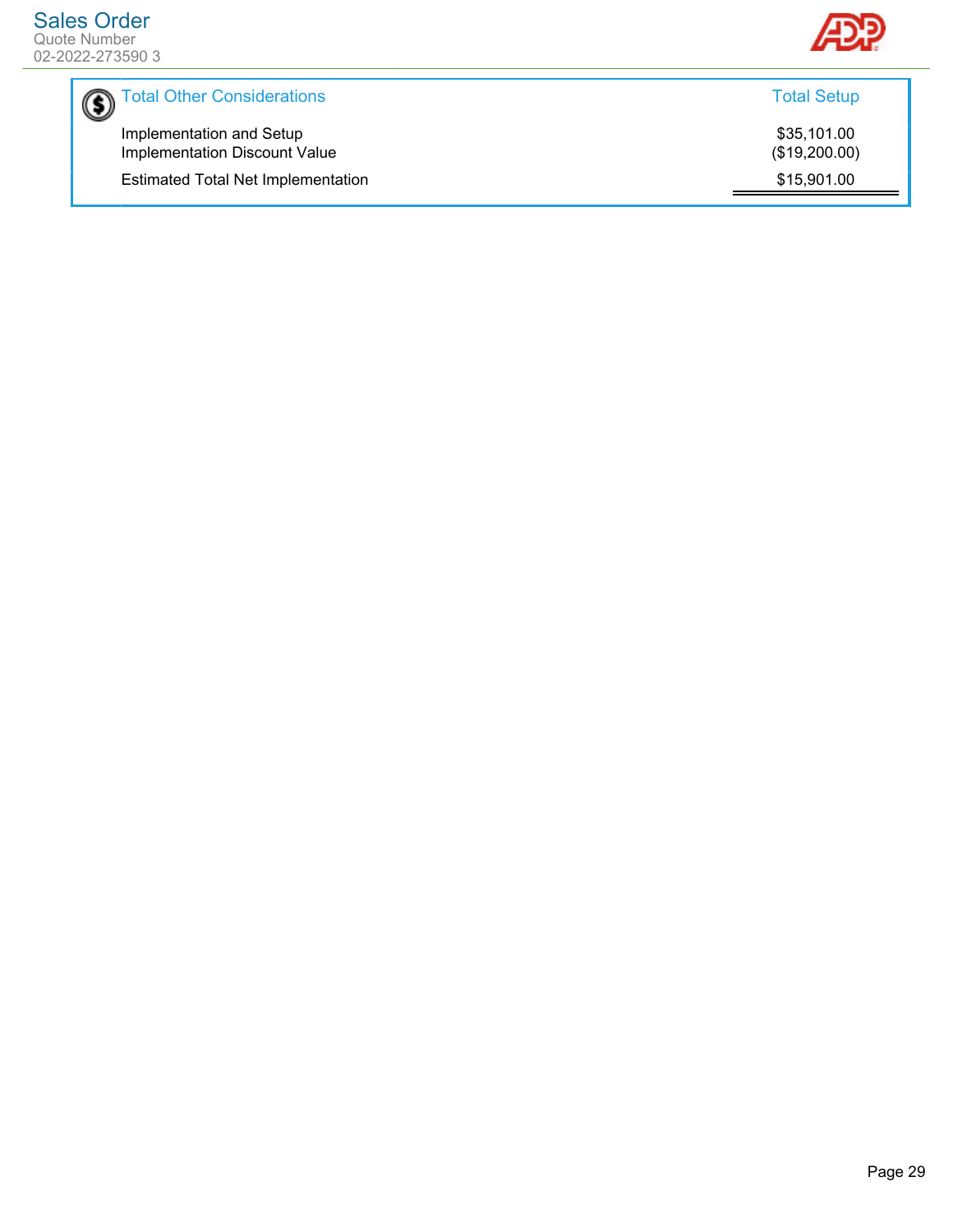

#### Important Project & Billing Information

Billing for Essential Time will begin on the date Essential Time is available for use by the CLIENT in a production environment. The billing count is based on all non-terminated employees in the Time Module. This count includes practitioners and supervisors.

Billing for Comprehensive Services shall begin the earlier of 1) when live in a production environment or 2) 90 days from kick off call. The billing counts are based on all "All Non-Archived" employees excluding terms. Any lives classified as Non-Paid will be billed a separate lower rate. 1099 Contractors paid through a specific 1099 Contractor company code will also be billed via a separate rate.

SUI Management Annual Volume: Processing of claim cases equal to 10% of Client's employee count within a 12-month period is included for no additional fee. Processing of additional claim cases will be billed at a rate of \$35 per claim case. Optional services: Appeals filing and Hearing Representation are subject to additional fees to be approved by client in advance.

#### **Promotion Terms**

Promotion will be applied to the 3rd and 13th month of services (also referred to as the Promotional Period). Actual promotional value may vary based on a number of reasons, including but not limited to: start date and actual number of employees paid during the promotional months.

#### **Other**

ADP's Fees for Service will be debited directly out of client's bank account of their choosing seven (7) days from invoice date. Expiration Date: 7/1/2022

#### Important Professional Services Information

History Conversion: The services noted on this sales order are performed by ADP Professional Services and are for companies with less than 1000 active employees with a maximum of 5000 total records (a combination of both active and terminated lives) with data coming from a single data base source. Conversion of history from a database with a greater number of records or from multiple databases must be quoted via a customized statement of work.

| Summary<br><b>Estimated Annual Net Investment:</b>                   | \$60,843.25 | Total Implementation: | \$15,901.00 |
|----------------------------------------------------------------------|-------------|-----------------------|-------------|
| <b>Estimated Annual Net Investment</b><br>during promotional period: | \$56,454,75 |                       |             |

The ADP Services Listed on this Sales Order are provided at the prices set forth herein and in accordance with the ADP Master Services Agreement (or other similar agreement governing ADP's services), which shall include any appendix, exhibit, addendum, schedule or other similar document attached thereto or accompanying this Sales Order. By signing below you are acknowledging and agreeing to such terms and conditions and to the listed prices.

| ADP, Inc.                                                                                                            | Client: Lower Rio Grande Valley Development Council                             |
|----------------------------------------------------------------------------------------------------------------------|---------------------------------------------------------------------------------|
|                                                                                                                      |                                                                                 |
| Name:                                                                                                                | Name:                                                                           |
| <u> 1980 - Jan Samuel Barbara, martin a shekara tsara tsara tsara tsara tsara tsara tsara tsara tsara tsara tsar</u> | <u> 1989 - Andrea Andrew Maria (h. 1989).</u><br>1905 - Andrew Maria (h. 1906). |
| Title:                                                                                                               | Title:                                                                          |
|                                                                                                                      |                                                                                 |
| Date:                                                                                                                | Date:                                                                           |
|                                                                                                                      |                                                                                 |